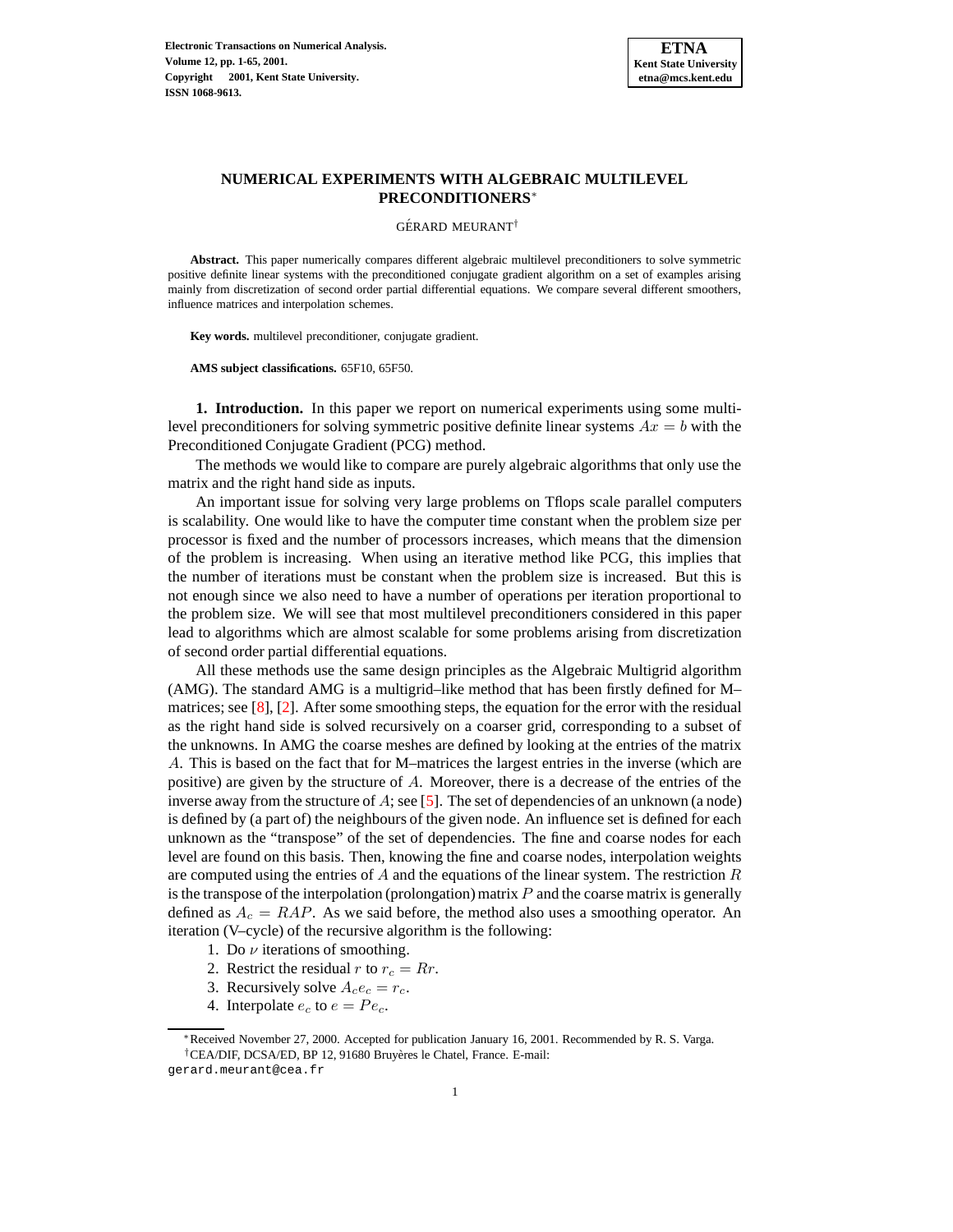

5. Add the correction  $e$  to the current iterate.

6. Do  $\nu$  iterations of smoothing.

More generally we can introduce a parameter  $\gamma$  and replace step 3 by doing  $\gamma$  iterations of the same algorithm with one level less. Choosing  $\gamma = 1$  is the V–cycle just described and having  $\gamma = 2$  is denoted as a W–cycle.

For the classical (geometric) multigrid method, typically for the Poisson equation in the unit square with finite differences, one uses Gauss–Seidel (or relaxed Jacobi) as a smoother, bilinear interpolation and a coarse mesh defined by taking every other node in each direction in a red–black fashion; see [\[2\]](#page-63-0). For discontinuous or anisotropic coefficients problems more sophisticated smoothers and/or interpolations (using the matrix entries) have to be used. This is what we are supposed to get automatically with AMG.

If everything is symmetric (which can be obtained by using symmetric Gauss–Seidel as a smoother) a preconditioner for PCG is given by running one iteration of the previous algorithm starting from  $x^0 = 0$ .

The multilevel preconditioners we are going to compare proceed in the same way as AMG using different definitions of the smoother, the coarsening algorithm and the interpolation.

In the following sections we describe the algorithms in more detail and some numerical results which have been obtained on several elliptic problems as well as more general linear systems.

**2. The multilevel preconditioners.** We are going to look at the different components of the multilevel algorithm: the smoother, the influence matrix, the coarsening and interpolation algorithms.

### **2.1. The smoother.**

**2.1.1. Symmetric Gauss–Seidel.** When solving symmetric linear systems with PCG we need a symmetric positive definite preconditioner. One way to extend what is done in classical multigrid is to use a symmetric Gauss–Seidel iteration. The Gauss–Seidel algorithm is done with the given ordering of the unknowns and then another step is done using the reverse ordering. We will denote this smoother by 'gs' in the numerical experiments.

**2.1.2. Incomplete Cholesky.** Another smoother which has been proposed is the Incomplete Cholesky (IC) decomposition  $LD^{-1}L^T$  (where L is lower triangular and D diagonal) of the matrix. There are many different variants of this algorithm. The most popular one is to use a decomposition whose non zero structure of  $L$  is the same as the structure of the lower triangular part of A. However, one can also keep a part of the fill–in either by looking at the size of the entries or by using the levels of fill–in, see  $[6]$  for a review and the references therein. In the numerical experiments reported here we will only consider the variant with no fill although to be fair in comparison with the other approximate inverse smoothers we should have retained some fill in for the most difficult problems. This incomplete decomposition is used in a Richardson iteration

$$
LD^{-1}L^{T}(x^{k+1} - x^{k}) = b - Ax^{k},
$$

when solving  $Ax = b$ . We will denote this smoother by 'ic'.

**2.1.3. AINV approximate inverse.** Here the idea is to use an approximate inverse M from AINV as a smoother in a Richardson iteration defined as

$$
x^{k+1} = x^k + M(b - Ax^k),
$$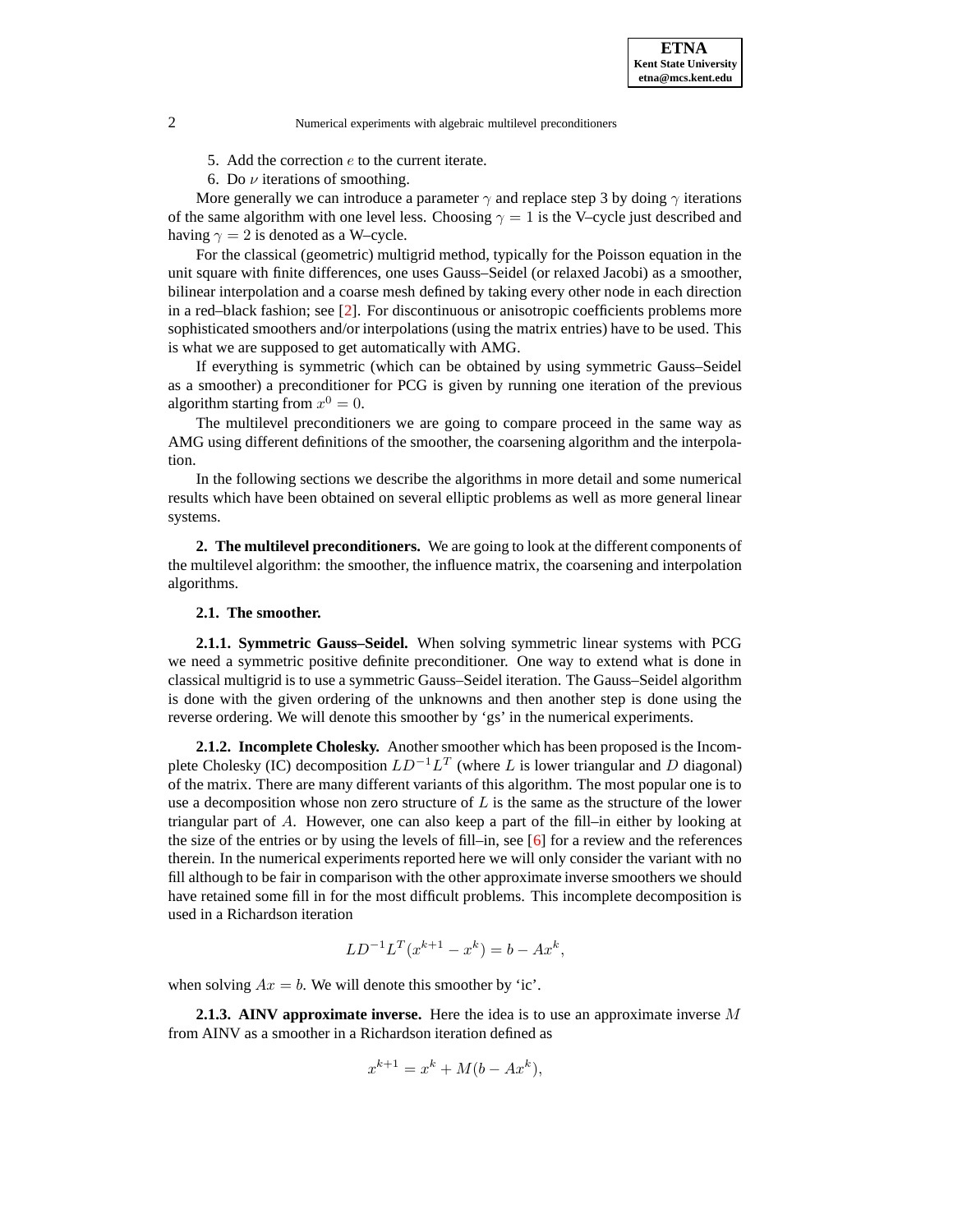when solving  $Ax = b$ ; see [\[1\]](#page-63-1), [\[7\]](#page-64-3). This preconditioner computes an approximate factorization  $M = ZD^{-1}Z^{T}$  of the inverse of A and involves a parameter  $\tau$  used to define which elements are dropped during the factorization.

If we first consider a two–grid algorithm using one step of pre–smoothing and one step of post–smoothing starting from  $x^0 = 0$ , we can easily see from [\[7\]](#page-64-3), that the preconditioner which we denote by  $\tilde{M}_1$  is defined as

$$
\tilde{M}_1 = M + M(I - AM) + (I - MA)(P(RAP)^{-1}R)(I - AM).
$$

The matrix M from AINV is symmetric positive definite. Obviously  $\tilde{M}_1$  is symmetric. It has been shown in [\[7\]](#page-64-3) that  $\tilde{M}_1$  is positive definite if we suppose that  $M$  is such that  $\rho(I AM$ ) < 1. In [\[7\]](#page-64-3) it was also proven that under the same hypothesis 1 is a multiple eigenvalue of  $\tilde{M}_1 A$ . Moreover, all the eigenvalues of  $\tilde{M}_1 A$  are smaller than or equal to 1.

This occurs whatever the choice of M, R and P as long as M and  $\tilde{M}_1$  are symmetric and positive definite. Therefore the convergence rate of PCG using the two–grid preconditioner depends only on the smallest eigenvalue. Moreover, the same results apply if the coarse matrix is obtained by using the same algorithm recursively, that is in the multilevel case.

**2.1.4. The approximate inverse of Tang and Wan.** This smoother is an approximate inverse suggested by Tang and Wan in [\[9\]](#page-64-4). The approximate inverse  $M$  for a general matrix A is computed to minimize

$$
||I - MA||_F,
$$

the F norm being the Frobenius norm. This problem is equivalent to solving  $n l_2$  minimization problems,  $n$  being the order of  $A$ ,

<span id="page-2-0"></span><sup>k</sup><sup>A</sup> (2.1) <sup>T</sup> <sup>m</sup><sup>i</sup> <sup>−</sup> <sup>e</sup>ik,

where  $m_i^T$  is the *i*th row of M and  $e_i$  is the *i*th column of the identity matrix. Generally the difficult point in deriving approximate inverses of this type is to select the sparsity pattern to be imposed on  $M$ . There are sophisticated algorithms to do this adaptively. However, here we are only looking for a smoother. The proposal of Tang and Wan is to use a sparsity pattern corresponding to the neighbours of node  $i$  in the graph of  $A$ . More specifically, if we define the neighbours of i to be at level  $\theta$  and the same plus the neighbours of the neighbours to be at level 1, in the same way we can define the k–level neighbour set for any  $k > 0$ .

The smoother is defined by extracting from  $A<sup>T</sup>$  the  $(k, l)$  submatrix  $A<sup>T</sup><sub>k,l</sub>$  corresponding to the rows in level  $k$  and the columns in level  $l$  and then solving the least squares problem [\(2.1\)](#page-2-0) with the normal equations

$$
A_{k,l} A_{k,l}^T m_i = A_{k,l} e_i.
$$

This gives the *i*th row of M. Here we shall use  $l = 1, k = 0$  as proposed by Tang and Wan, although this will not be enough for the most difficult problems. Usually this gives small linear systems to solve when the matrix  $A$  is sparse. However, the matrix  $M$  might not be symmetric, therefore we use  $\frac{1}{2}(M + M^T)$  as the smoother. As with AINV, this is used in a Richardson iteration. We denote this smoother by 'tw'.

**2.1.5. Conjugate gradient.** A few iterations of the conjugate gradient algorithm have been suggested as a smoother. We will use  $\nu = 3$  iterations of CG with a diagonal preconditioner and denote this smoother as 'gc'. We use 3 iterations because for most problems this gives the minimum number of operations.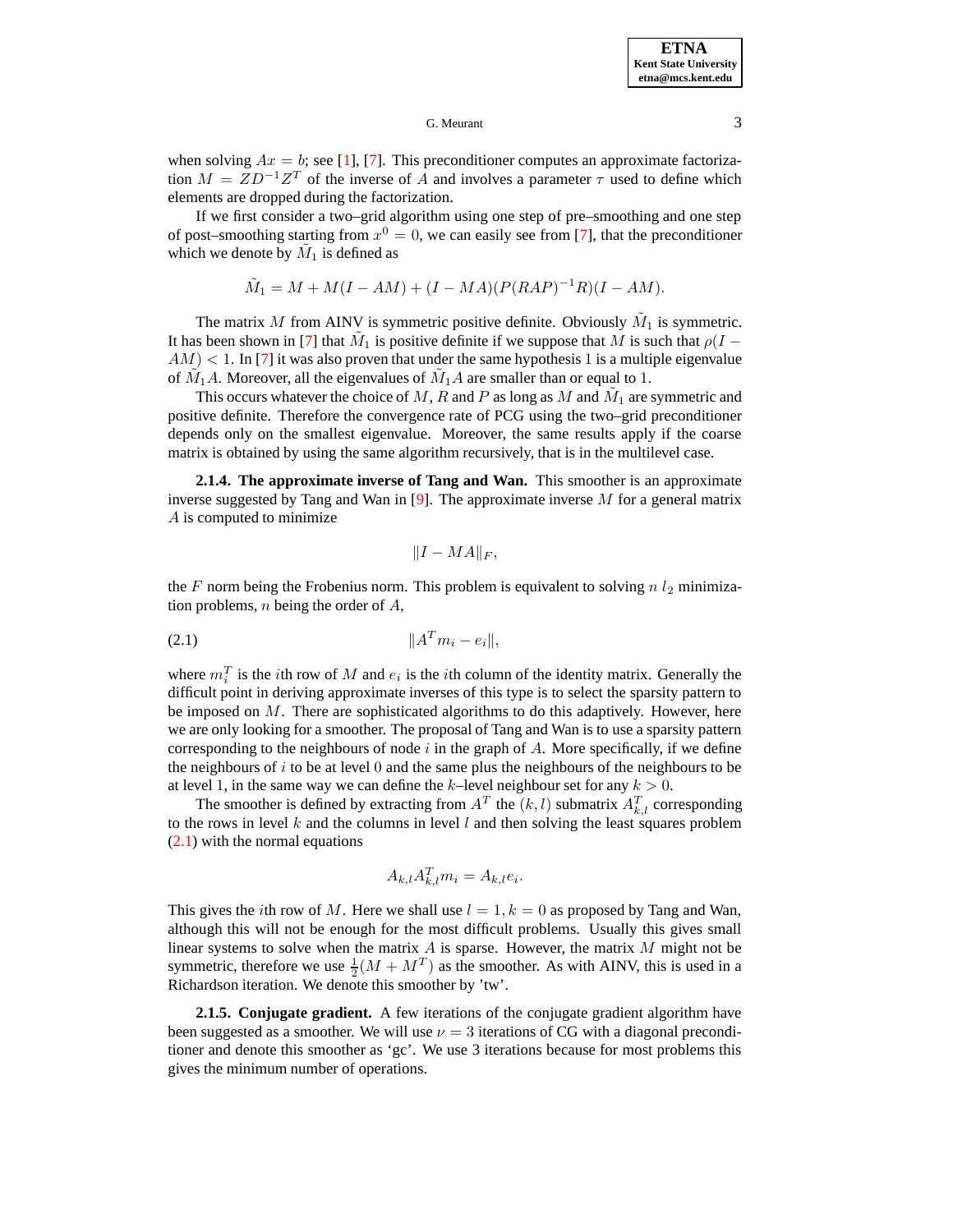**2.1.6. Conjugate gradient with AINV preconditioner.** We use 3 iterations of CG preconditioned with AINV with a parameter  $\tau$ . This will be denoted as 'cg'.

**2.1.7. A least squares polynomial.** This smoother is simply to define M as a least squares polynomial preconditioner  $p_k$ . We wish to have the polynomial  $\lambda p_k(\lambda)$  as close as possible to 1 in some sense on  $[a, b]$ , an interval enclosing the eigenvalues of A. One way of achieving this is to look for the polynomial  $p_k$  of degree  $k \in \mathcal{Q}_k$ , the set of polynomials of degree less than or equal to  $k$  that minimizes

$$
\int_a^b (1 - \lambda q(\lambda))^2 w(\lambda) d\lambda, \quad q \in \mathcal{Q}_k,
$$

where  $w(\lambda)$  is a positive weight. Usually, one chooses the Jacobi weights,

$$
w(\lambda) = (b - \lambda)^{\alpha} (\lambda - a)^{\beta}, \quad \alpha \ge \beta \ge -\frac{1}{2},
$$

because we know the orthogonal polynomials associated with these weights. The solution of the minimization problem is explicitly known; see  $[6]$ . We shall use the Chebyshev weights  $\alpha = \beta = -1/2$ , and  $a \ge 0$  and b are given by the Gerschgorin bounds for the eigenvalues of A. A stable algorithm for computing  $z = P_k(A)r$  is the following (see [\[6\]](#page-64-2) for details of the derivation):

$$
s_0(0) = \frac{1}{\sqrt{\pi}}, \quad s_1(0) = \sqrt{\frac{2}{\pi}} \frac{a+b}{a-b}, \quad s_2(0) = \sqrt{\frac{2}{\pi}} \left[ 2 \left( \frac{a+b}{a-b} \right)^2 - 1 \right],
$$

and

$$
s_j(0) = 2\mu(0)s_{j-1}(0) - s_{j-2}(0), \quad j = 3, ..., k+1,
$$

$$
b_j = \frac{s_j(0)}{\sum_{i=0}^{k+1} s_i^2(0)}, \quad j = 1, \dots, k+1.
$$

Then,

$$
z_{k+1} = b_{k+1}r, \quad z_k = b_kr + \frac{2}{b-a}(2A - (a+b)I)z_{k+1},
$$

$$
z_j = b_j r + \frac{2}{b-a} (2A - (a+b)I) z_{j+1} - z_{j+2}, \quad j = k-1, \dots, 1,
$$

and

$$
u_{k+1} = \frac{4}{a-b} s_k(0) z_{k+1},
$$

$$
u_{j+1} = \frac{4}{a-b} s_j(0) z_{j+1} + u_{j+2}, \quad j = k-1, \dots, 1.
$$

Finally,

$$
z = \sqrt{\frac{2}{\pi}} \frac{2}{a - b} z_1 + u_2.
$$

This preconditioner is also used as a smoother in a Richardson iteration. We denote this smoother by 'po' and  $k$  will be the degree of the polynomial.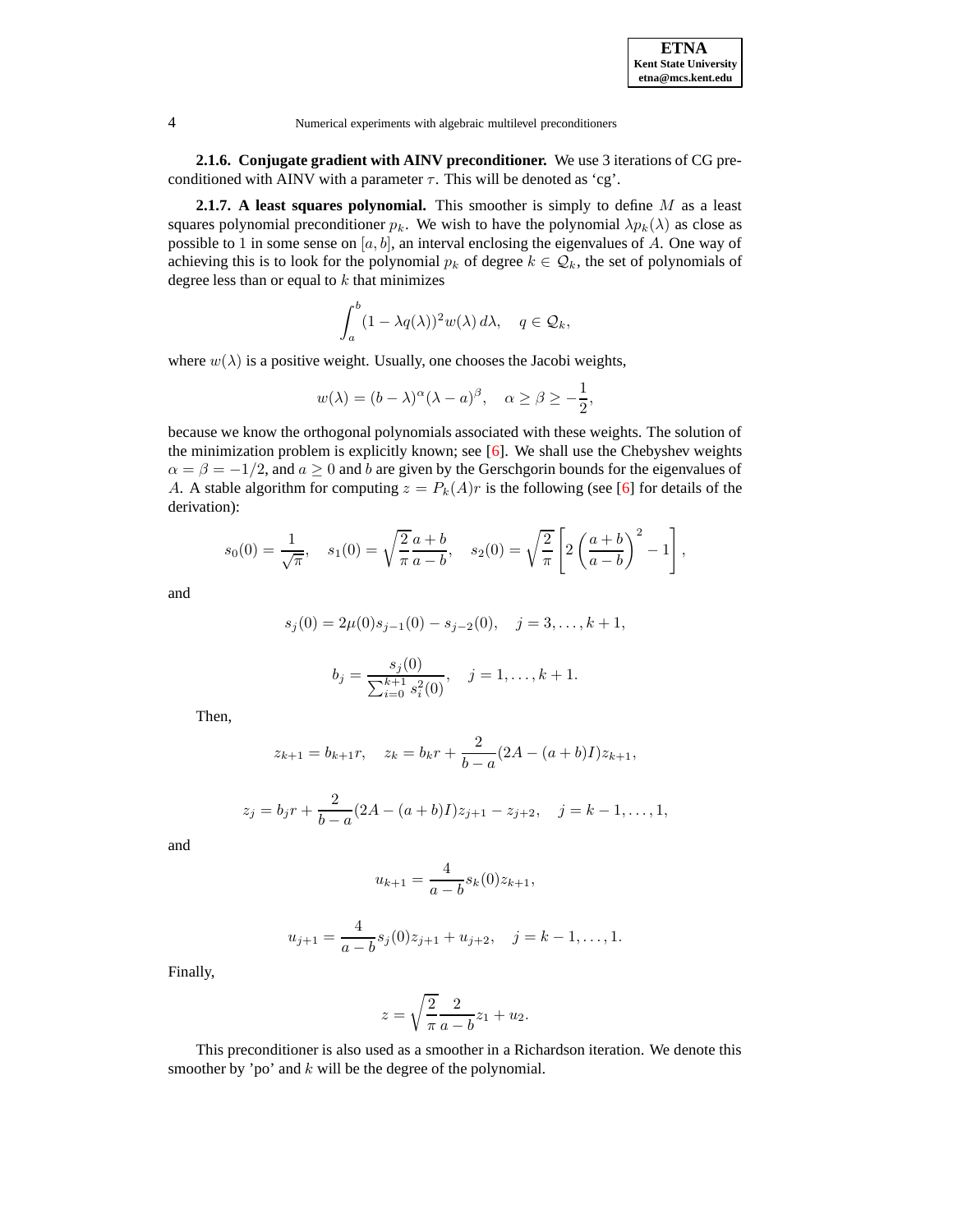**ETNA Kent State University etna@mcs.kent.edu**

## G. Meurant 5

**2.2. The influence matrix.** An important part of the algorithm is to decide which unknowns correspond to the fine "nodes" or points and which to the coarse points. Hence, the set  $\mathcal{N} = \{1, \ldots, n\}$  of the unknown indices is split into two sets  $\mathcal{N} = F \cup C$ .

First of all, for each unknown (point or node) i we define the set of dependencies  $S_i$  and an influence matrix S whose rows are the  $S_i$ 's padded with zeros. This can be done in many ways. The standard AMG algorithm (see  $[4]$ ,  $[8]$ ,  $[10]$ ,  $[2]$ ) for an M–matrix defines

$$
S_i = \{j | -a_{i,j} > \tau \max_{k \neq i} (-a_{i,k}), \quad \tau < 1\},\
$$

where  $\tau$  is a parameter that defines which elements are strongly connected to i. The set of points that *i* influences is  $S_i^T = \{j | i \in S_j\}$ . This definition can be generalized to any matrix by

$$
S_i^A = \{ j \mid |a_{i,j}| > \tau \max_{k \neq i} |a_{i,k}|, \quad \tau < 1 \}.
$$

Since the previous definition uses the matrix  $\vec{A}$  itself we will denote it by 'a' in the numerical experiments. We remark that this influence matrix is local as it is looking only at the neighbours of  $i$  in the graph of  $A$ .

Rather than using an influence matrix given by the entries of A, it seems natural to measure the influences of the points by the inverse of  $A$  since this describes how the unknowns are linked together. However, since we only have (eventually) at our disposal the approximate inverse M from AINV or the Tang and Wan approximate inverse, we can define (see [\[7\]](#page-64-3))

$$
S_i^M = \{ j \in \mathcal{N}, j \neq i \mid m_{i,j} \neq 0 \}.
$$

This choice will be denoted as 'm'. Generally, we do not want to compute  $M$  when using AINV since it is only given in factored form and the solve at every iteration can be done with multiplications with Z and  $Z<sup>T</sup>$ . Thus we will also define the influence matrix as

$$
S_i^Z = \{ j \in \mathcal{N}, j \neq i | n_{i,j} \neq 0 \}.
$$

Let  $Q$  be a diagonal matrix whose diagonal elements are the square roots of those of  $D^{-1}$  and  $\tilde{Z} = ZQ$ . Then, the matrix N is defined as  $N = \tilde{Z} + \tilde{Z}^T - Q$ . This choice will be denoted as 'z'.

We will see in the numerical experiments that when solving anisotropic problems with AINV the choices 'm' and 'z' can lead us to obtain too many couplings and coarse grids with very few points. Although this is right from the physics of the problem, it does not always allow us to compute the solution as fast as we would like and moreover we will not be able to use every interpolation scheme with these grids. A way to avoid this is to compute the coarse grid and then to check if every  $F$  node has at least one  $C$  node in its neighbours in the graph of A. If this is not the case, we can choose one of the neighbours and change its status to a  $C$ point. One can also filter the matrix  $S^Z$  by only keeping the largest elements in N.

Another way to obtain coarse grids with more nodes using AINV is to use two approximate inverses, one with a threshold  $\tau_1$  to compute the coarse grid and another one with a threshold  $\tau_2 \leq \tau_1$  as a smoother. The first decomposition can be easily obtained from the second one. This would allow us to be able to smooth more on difficult problems without leading to grids which are too coarse.

**2.3. The coarsening algorithm.** Once  $S_i$  is fixed by any of the previous methods, there are different ways we can follow to decide which are the  $F$  and  $C$  points.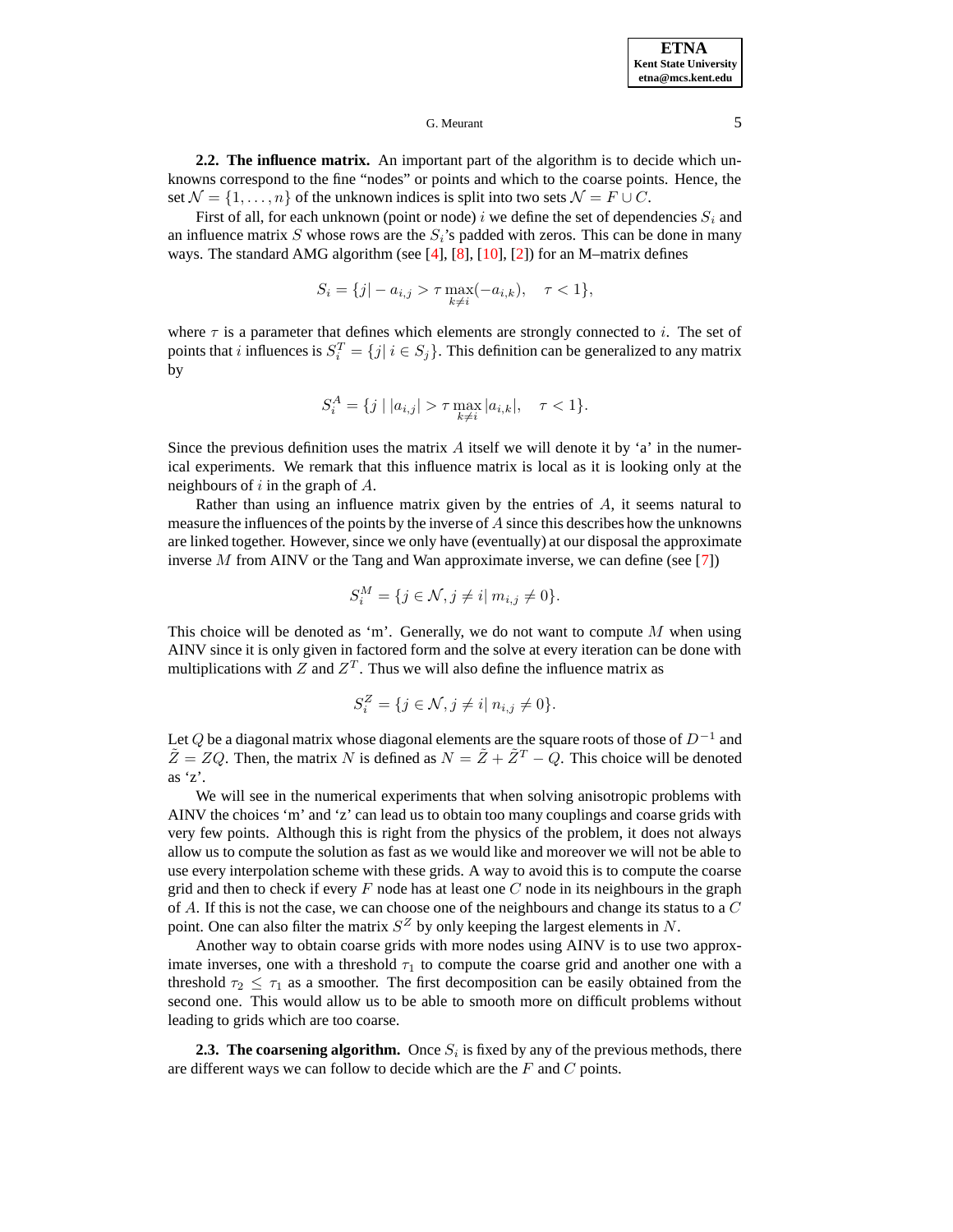

**2.3.1. Algorithm C1.** What we are going to denote as the "standard" ('st') coarsening algorithm is mainly based on two principles:

1. For each  $i \in F$ , each node  $j \in S_i$  should either be in C or should depend on at least one point in  $C_i$ , which is the set of coarse points which are going to be used for the interpolation of i.

2.  $C$  should be (as much as possible) a maximal subset with the property that no  $C$ point depends on another C point.

The first criterion tends to increase the number of  $C$  points. The second one is used to limit the number of points in the coarse grid. The standard coarsening algorithm is defined by two passes. The first one uses weights  $w_i$ , which are the number of points that depend on  $i.$  One step of the algorithm is the following:

- 1. Choose the first point  $i$  with maximal weight as a  $C$  point.
- 2. Assign the points that  $i$  influences as  $F$  points.
- 3. Increment by 1 the weights of the points influencing these new  $F$  points.
- 4. Decrease by 1 the weights of the points that depend on  $i$ .

This first pass guarantees that each  $F$  point has at least one connection to a  $C$  point. This is needed for the standard interpolation. It tends sometimes to produce too many  $F$  points. A second pass (see [\[10\]](#page-64-6)) could be added in which some  $F$  points are made into  $C$  points to enforce the first criterion and to minimize  $C-C$  connections. The idea is to test each F point to see if the first criterion is satisfied. The neighbours of  $i$  are split into the coarse (interpolatory) points  $C_i$ , the strongly connected non interpolatory points  $D_i^S$  (those which belong to  $S_i$ ) and the weakly connected non interpolatory points  $D_i^W$ . If there is a point in  $D_i^S$  which is not connected to  $C_i$ , it is tentatively flagged as a C point. If the first criterion is verified with this new  $C$  point, it is definitely considered as a  $C$  point and testing on other  $F$ points continues.

For the problems we are going to consider this second pass has not much effect and since it is costly we are going to skip it.

**2.3.2. Algorithm C2.** There are many other ways to generate the F and C points. Let us look at an algorithm proposed by Cleary, Falgout, V.A. Henson, and Jones [\[3\]](#page-64-7). This algorithm was devised to be used on parallel computers. When used in parallel the algorithm first selects a set of independent points and then operates independently on the points of this set, which are the starting points. The weights to be used are the same as in 'st' (although [\[3\]](#page-64-7) added random numbers to break ties). For our purpose, since we are not looking at the parallelism issue, we just select one point. One step of the algorithm is:

1. Choose a point i of maximal weight as a  $C$  point (but check if this does not introduce a C–C connection).

2. For all points j that influence i decrease the weight of j by 1 and remove edge i, j from the graph of S.

3. For all points j that depend on i, remove edge j, i from the graph and for each k that j influences if k depends on i decrease the weight of j by 1, remove the edge  $k, j$  from the graph.

4. When the weight of a point is 0 (or 1) flag it as an  $F$  point.

The original proposal  $\lceil 3 \rceil$  does not refuse  $C-C$  connections and flags nodes when their weight is 0. We will denote this algorithm by 'p' and the one with a check and a flag when the weight is 1 by 'p1'.

**2.3.3. Algorithm C3.** Another possibility is to use the following algorithm. As weights we use the max norms of the columns of  $M$  or  $N$  scaled to have a unit diagonal. We choose the point with maximal weight as a  $C$  point and flag the influences as  $F$  points. We find the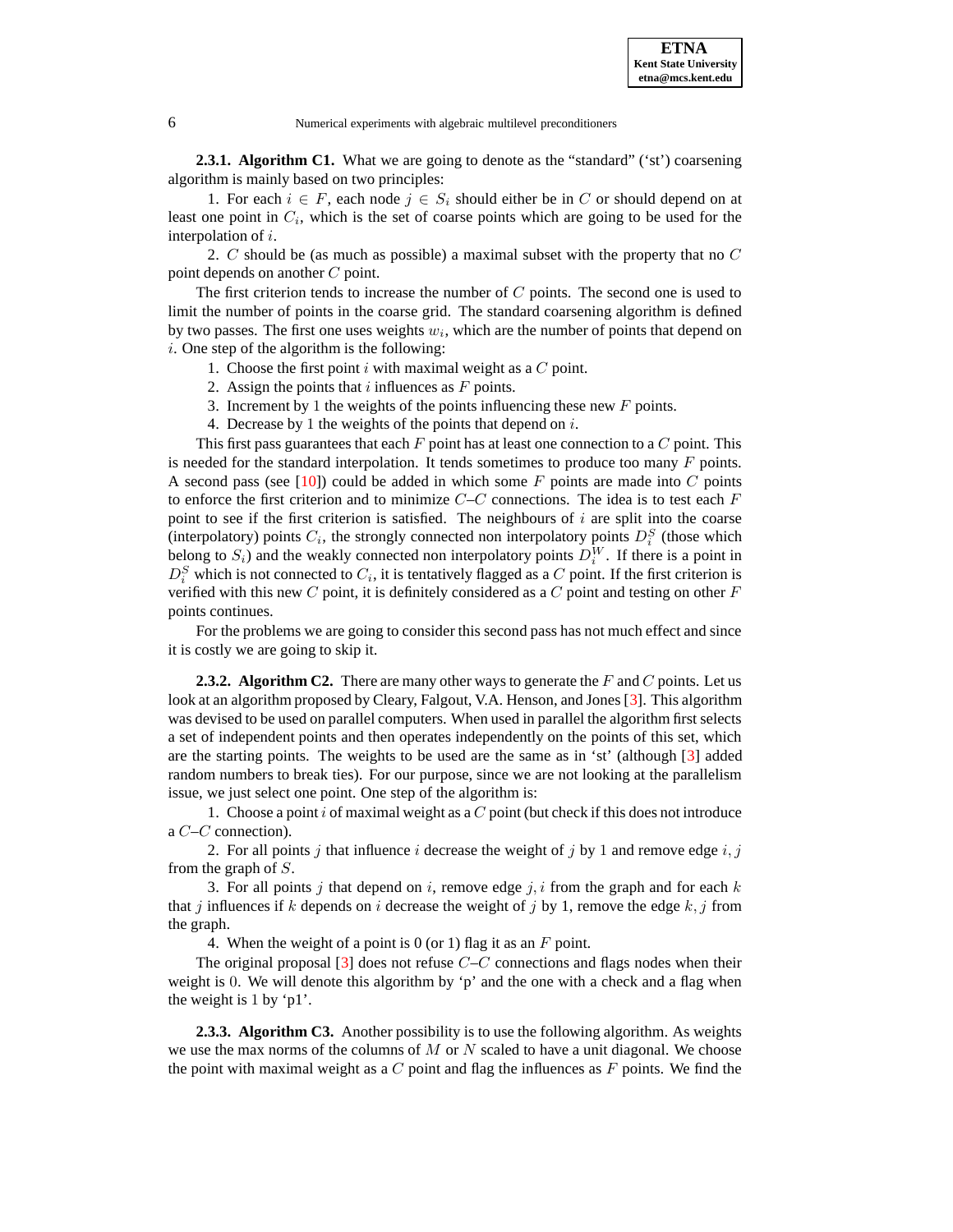points that influence the new  $F$  points and raise their weights by a percentage of the initial maximum weight. This is followed by the second pass of the standard algorithm. Finally, for interpolation purposes, we check that every  $F$  point has at least one  $C$  neighbour. This will be denoted as 'm2'.

Finally, we remark that the selection of the coarse grids depends on the matrices on the coarse levels and therefore also on the interpolation scheme which gives  $P$  and  $R$  and consequently the next coarse matrix. This implies that if we change the interpolation scheme, the number and location of coarse nodes also change.

**2.4. The interpolation algorithm.** The classical multigrid algorithm uses bilinear interpolation. However, it is well known that this is not satisfactory for general problems.

**2.4.1. Algorithm I1.** The standard AMG algorithm uses instead an interpolation based on the equations in the linear system. However, some approximations have to be done. Finally, for a point  $i$  in  $F$ , the interpolation weight with a coarse point  $j$  is

$$
\omega_{i,j} = -\frac{a_{i,j} + \sum_{k \in D_i^S} \frac{a_{i,k}a_{k,j}}{\sum_{m \in C_i} a_{k,m}}}{a_{i,i} + \sum_{k \in D_i^W} a_{i,k}}.
$$

This will be denoted as 'st' (standard interpolation). It is obtained by writing the equation for  $Ae = 0$  and by doing some approximations; namely writing that  $e_i \approx e_i$  for weak connections and using a weighted average for  $F$  connections. Note that the given  $F$  point needs to have at least one coarse point in its neighbourhood in the graph of A in order to be able to apply this interpolation scheme.

**2.4.2. Algorithm I2.** We can also use the approximate inverse to generate the inter-polation weights; see [\[7\]](#page-64-3). Let  $C_i$  be the set of coarse nodes in  $S_i$ . For an F point i, the interpolation weights  $w_{i,j}$  are defined as

$$
w_{i,j} = \frac{n_{i,j}}{\sum_{l \in C_i} n_{i,l}}, \quad j \in C_i,
$$

where  $N = M$  or  $\tilde{Z} + \tilde{Z}^T - Q$ . In fact, in the most general case we use the absolute values of the coefficients. The rationale behind this choice being that the points which are more important for interpolation are the ones with the strongest connections. These choices will be denoted respectively as 'im' and 'iz'.

**2.4.3. Algorithm I3.** Another possibility is to use the approximate inverse in a different way. Suppose the matrix is permuted to

$$
\begin{pmatrix} A_{f,f} & A_{f,c} \\ A_{f,c}^T & A_{c,c} \end{pmatrix},
$$

and we have an approximate inverse M partitioned in the same way. This can be an approximate inverse of the permuted  $A$  or the permutation of an approximate inverse (note that this is not the same). Then, we can set the interpolation matrix as

$$
P = \begin{pmatrix} -M_{f,f}A_{f,c} \\ I \end{pmatrix},
$$

and the restriction is as usual  $R = P<sup>T</sup>$ . The  $RAP$  matrix is

$$
RAP = A_{c,c} - A_{f,c}^T M_{f,f} A_{f,c} - A_{f,c}^T M_{f,f} (I - A_{f,f} M_{f,f}) A_{f,c},
$$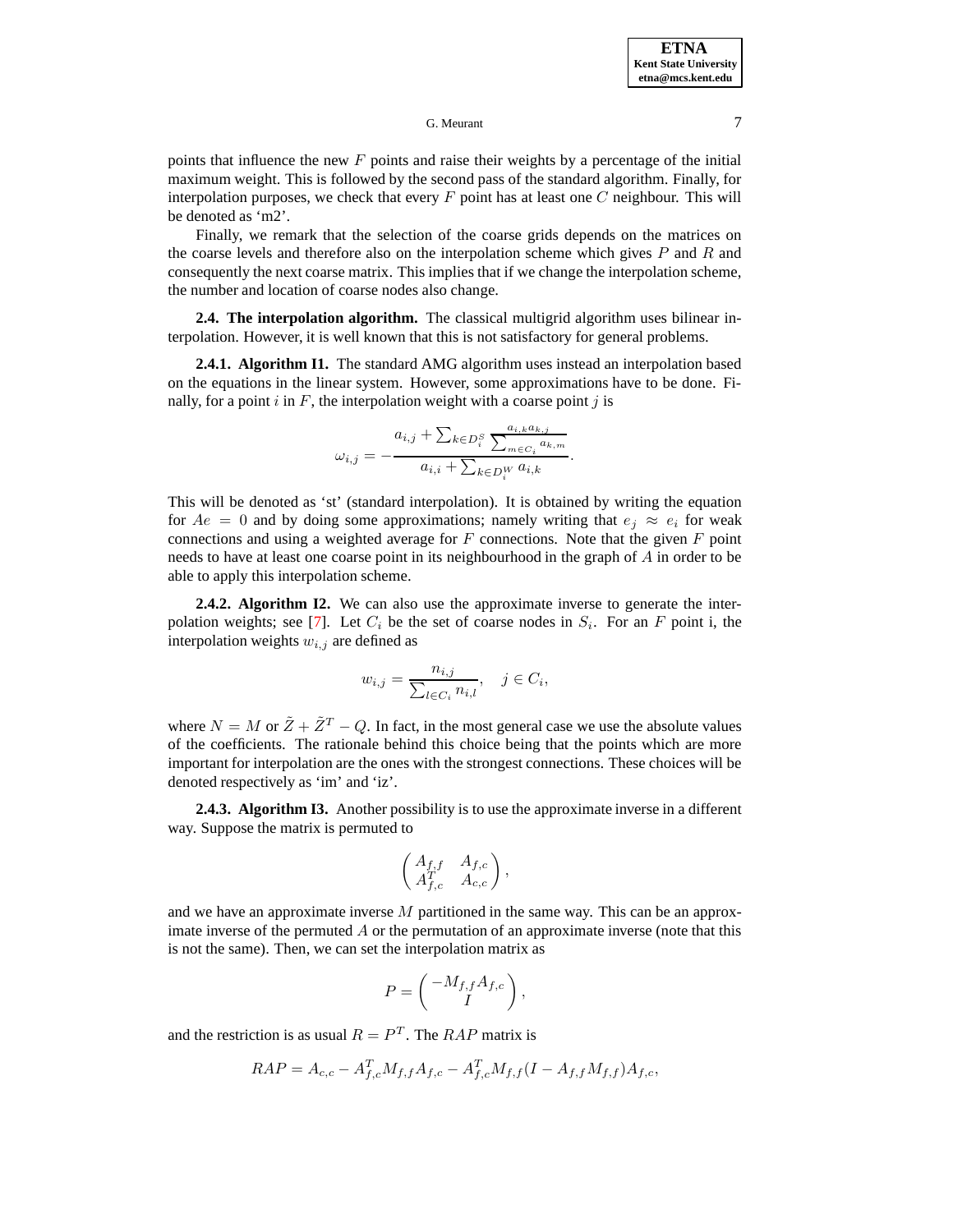that is an approximate Schur complement plus a correction term which must be small if  $M_{f,f}$ is a good approximation of the inverse of  $A_{f,f}$ . Strictly speaking, using the equations, we would have to apply a correction on the  $F$  unknowns after interpolation, but we neglect this as there was not a clear gain in the numerical experiments for large problems. We will refer to this as 'sc' interpolation.

**2.4.4. Algorithm I4.** We will also consider briefly other interpolation schemes. One is the energy minimization interpolation described by Wan, Chan, and Smith in the finite element framework; see [\[12\]](#page-64-8). Although this is formulated for finite elements, this interpolation can be used in a more general setting. The prolongation operator relates the coarse grid basis functions  $\phi_i^H$  to the fine grid basis functions  $\phi_i^h$  by

$$
[\phi_1^H \cdots \phi_m^H] = [\phi_1^h \cdots \phi_n^h]P.
$$

The coarse grid functions can be expressed in the fine grid basis

$$
\phi_i^H = \sum_{j=1}^n \varphi_j^i \phi_j^h,
$$

and we are looking for coefficients  $\varphi_j^i$  that minimize the A–norm of the coarse grid basis functions satisfying the fact that the interpolation of a constant value is exact. Let

$$
\varphi^i = (\varphi_1^i \dots \varphi_n^i)^T, \quad \phi = (\varphi^1 \dots \varphi^m)^T.
$$

Then, the minimization problem is  $\min \frac{1}{2} \phi^T Q \phi$ ,  $B^T \phi = 1$ , where 1 is a vector of all ones, Q is a block diagonal matrix whose diagonal blocks  $Q_i$  are given by  $(Q_i)_{k,l} = a_{k,l}$  if k and l are neighbours of i (in the graph of A) and  $\delta_{k,l}$  otherwise. The constraints matrix B is given as  $B^T = (I_1^T \cdots I_m^T)$ , with  $(I_i)_{k,l} = 1$  if  $k = l$ , *i* being a neighbour of *k* and 0 otherwise. The minimization problem is solved using a Lagrange multiplier Λ. This gives a linear system

$$
\begin{pmatrix} Q & B \\ B^T & 0 \end{pmatrix} \begin{pmatrix} \phi \\ \Lambda \end{pmatrix} = \begin{pmatrix} 0 \\ 1 \end{pmatrix}
$$

.

This is solved by eliminating  $\phi$  to get  $(B^T Q^{-1} B)\Lambda = -1$ . Fortunately,  $Q^{-1}$  is not difficult to obtain, since Q is block diagonal with small blocks. Once we have  $\phi$  and therefore the  $\varphi^j$ s, we set  $P = (\varphi^1 \cdots \varphi^m)$ . This interpolation will be denoted as 'em'.

**2.4.5. Algorithm I5.** Following the ideas of Wagner [\[11\]](#page-64-9) we can try to compute an interpolation that minimizes  $\|(I - PR_{inj})S\|_F$ , where  $R_{inj}$  is the injection and S is the smoothing operator. So, this interpolation does not only involve  $A$  but the smoothing operator. Wagner [\[11\]](#page-64-9) also uses this to determine the fine and coarse points. Here, we assume they are given by the coarsening algorithm. Then, we just have to solve simple constrained quadratic minimization problems. Let  $q_i$  be vectors such that  $(q_i)_k$  is 1 if  $k = i, -p_{i,k}$  if  $k \in \mathcal{P}_i$ , the set of nodes used for the interpolation in  $i \in F$ , and 0 otherwise. The  $p_{i,k}$ s are the entries of  $P$ . Then, for all  $i$  we have to solve

$$
\min \|S^T q_i\|_2, \quad q_i^T 1 = 0.
$$

This interpolation is denoted by 'wi'.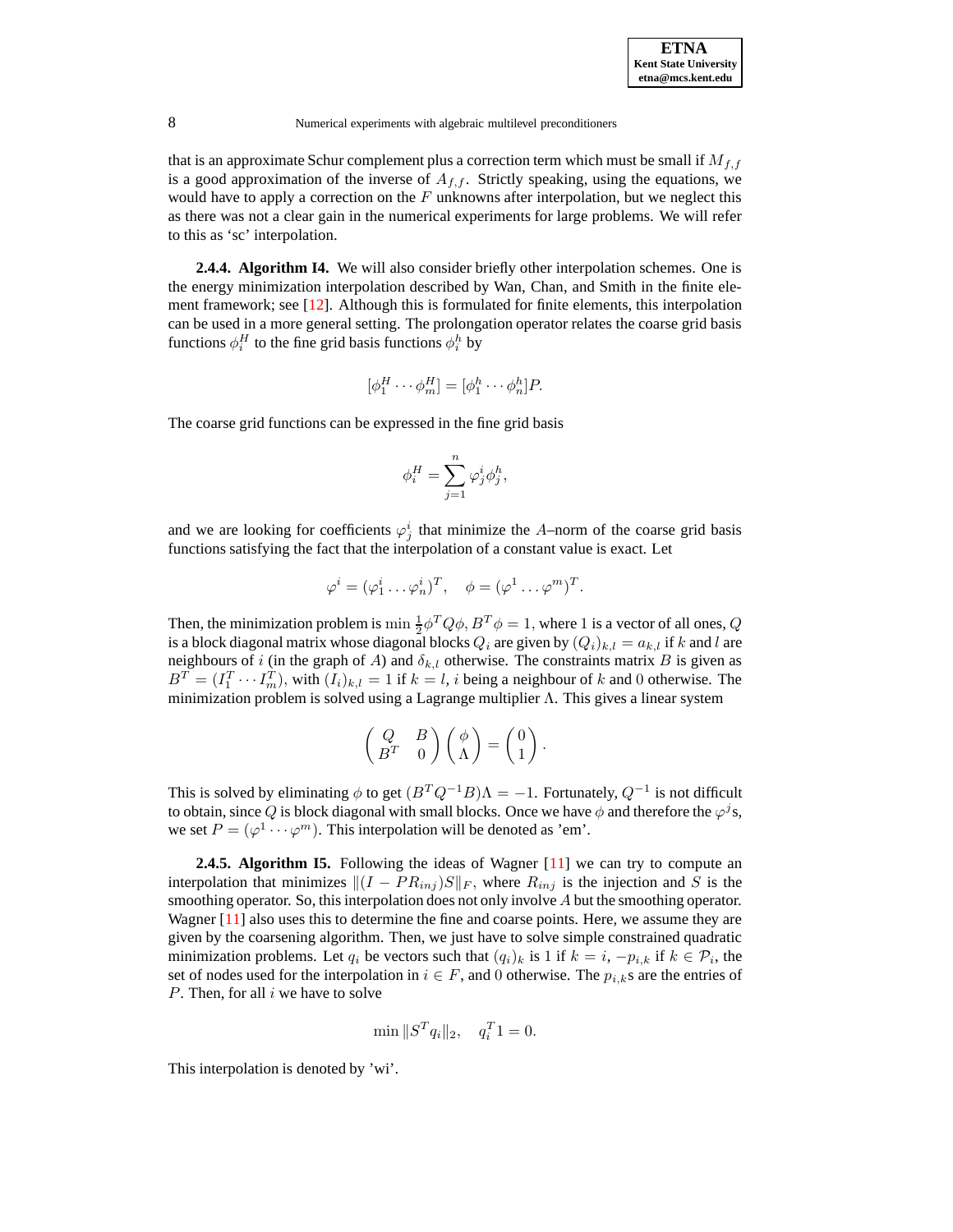**2.4.6. Algorithm I6.** A last possibility is to use a "local" solve to compute the interpolation weights. Suppose we are considering node  $i \in F$ . Then i has coarse and fine neighbours. We look only at the coarse neighbours of the fine neighbours (assuming that we will fix a value of zero for the fine neighbours of the fine neighbours). Then from A we extract the matrix corresponding to this set of nodes  $(i,$  the neighbours of i and the coarse neighbours of the fine neighbours of  $i$ ) and we express the fine unknowns as a function of the coarse unknowns in this "small" system. The coefficients expressing  $i$  as a function of the coarse nodes give the interpolation weights when normalized for having a sum of 1. If the extracted matrix is

$$
\begin{pmatrix} B_{f,f} & B_{f,c} \\ B_{f,c}^T & B_{c,c} \end{pmatrix},
$$

then, we have  $x_f = -B_{f,f}^{-1}B_{f,c}x_c$ , and this gives the desired solution. This interpolation is denoted by 'wm'. It is a little bit similar to the Schur complement interpolation but operates only locally. Of course, it can be extended to a larger stencil by considering the neighbours of the neighbours of the neighbours and so on.

Numerically, we will only look at these different interpolations for one (discontinuous) problem we are going to describe, since it is almost impossible to test the possible combinations of influence, coarsening, interpolation, and smoother.

**2.5. Other possibilities.** Variations of the previous algorithms which use the approximate inverse AINV include using a parameter  $\tau$  which varies with the level or using only the  $q$  largest elements on each column of  $Z$ . Another possibility is to use the regular AINV on the finest level and to truncate on the coarsest levels. This can sometimes save some floating point operations and still give the same number of iterations as the full algorithm. Many other smoothers have been suggested in the literature like block Jacobi or symmetric Gauss–Seidel with multicolor orderings.

**3. Numerical experiments.** Here we describe the test problems we use and we comment on the results which are given in tables in the next section. In all the experiments in this paper, we stop with a criterion

$$
||r^k|| \le \varepsilon ||r^0||,
$$

where  $r^k$  is the residual at iteration k and  $\varepsilon = 10^{-10}$ . The right hand side b is the same random vector in all experiments of the same dimension and the initial vector is  $x^0 = 0$ .

**3.1. The Poisson equation.** We solve the Poisson equation with Dirichlet boundary conditions in the unit square with  $m$  discretization points in each direction (excluding boundaries) with a natural (left to right and bottom to top) ordering. This gives a matrix of order  $n = m<sup>2</sup>$ . It is well known (see for instance [\[6\]](#page-64-2)) that the condition number of the matrix is proportional to  $1/h^2$  where  $h = 1/(m + 1)$ . This can be computed analytically. Experimentally, we found that  $\kappa(A) = 0.4 h^2$ . For the dimensions we used ( $m = 10 : 10 : 60$ ) this gives 48.4, 178.1, 388.8, 680.6, 1053.4, 1506.2; therefore this matrix can be considered as well conditioned.

Let us first look at the AMG algorithm (that is, as a stand alone algorithm not using PCG). We use a Gauss–Seidel smoother, the coarse grids are chosen using 'a', with  $\tau = 0.06$ (but any value less than 0.25 will give the same results at least for the first coarse level), the standard interpolation 'st' and one step of pre and post smoothing ( $\nu = 1$ ). We would like to note that these results are obtained with our own Matlab implementation of this algorithm and it might not be completely comparable to what was defined in [\[8\]](#page-64-0). So, we do not claim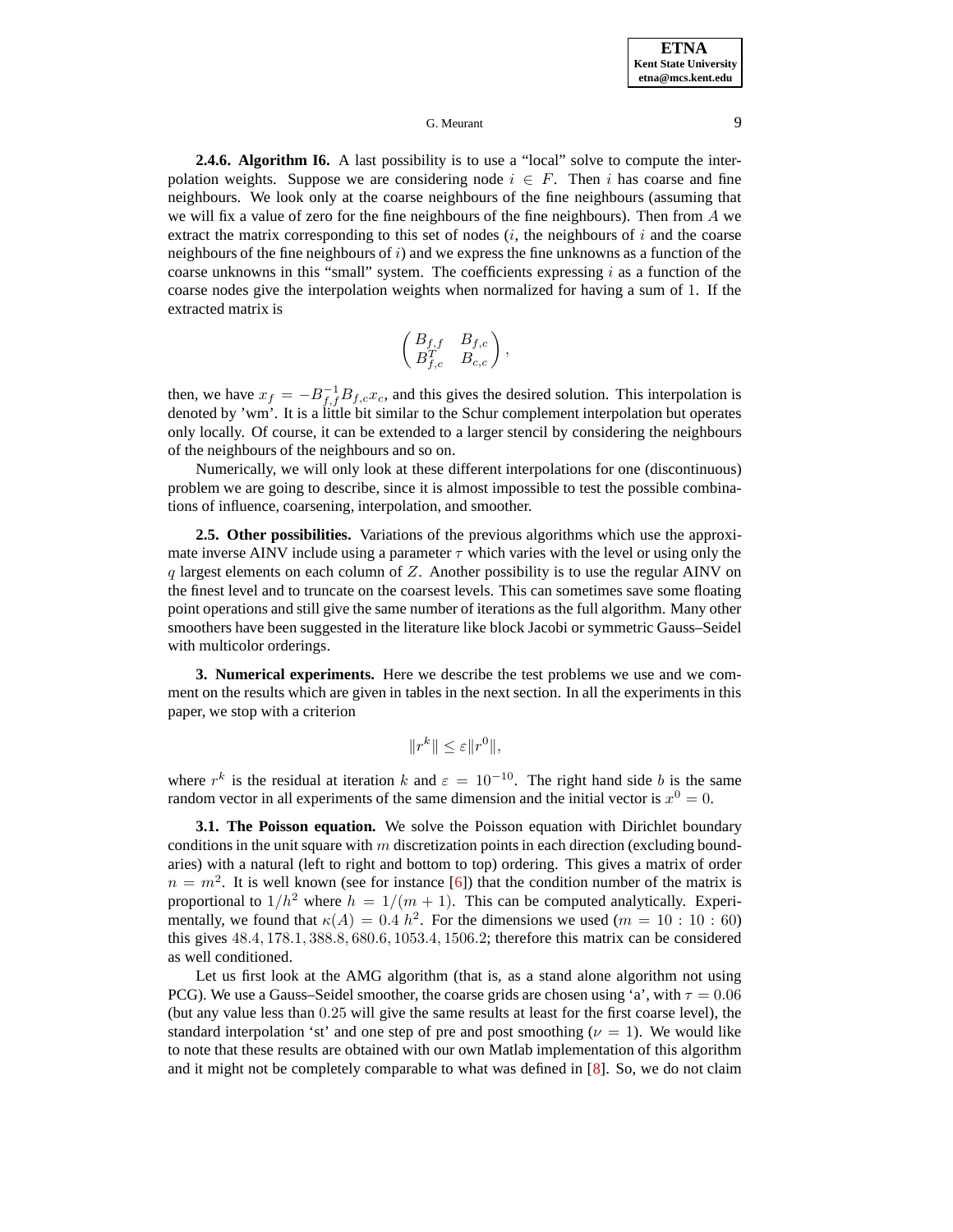that our results are representative of what could be obtained with the implementation of Ruge and Stuben. We note also that we could have used all the smoothers, coarsening algorithms and interpolation schemes we are considering in an AMG–like algorithm and not as a preconditioner for CG. AMG has the advantage over PCG of not requiring scalar products.

We give the number of iterations, the reduction factor  $\rho$  (which is computed on the last iterations), the number of floating point operations (excluding the initialization phase).

In Table [1](#page-15-0) we look at the multigrid results for (our implementation of the) AMG with a maximum of 7 levels (which is enough for the problem sizes we are going to consider). We use a direct solver when the dimension of the matrix is smaller than 10. The coarsening algorithm is used without a second pass. We give the number of operations divided by  $n$  and on the last line the number of points in the different grids.

We can see from Table [1](#page-15-0) that the number of iterations is constant (at least for these problem sizes) as well as the asymptotic reduction factor. Moreover, the number of operations is almost  $1470 n$ . This means that this method is scalable for this particular problem. However, an iteration of this method cannot be used as a preconditioner for PCG since the corresponding matrix  $\tilde{M}_1$  is not symmetric positive definite. As we said before we will have to use a symmetric Gauss–Seidel smoother.

We now start looking at the results for the multilevel preconditioners using PCG. The algorithms are denoted by a tuple: (smoother, influence, coarsening, interpolation). Moreover we can also use different values of  $\nu$  the number of smoothing steps and/or of the cycle parameter  $\gamma$ . In addition to the number of iterations, we give the number of nodes on each grid as well as the total storage for the preconditioner under 'str'. The number of operationsis also given (under 'op') as well as the number of operations divided by the problem size. This is used to assess the real (sequential) scalability of the algorithm. Finally, we give the condition number as given by the eigenvalues that can be computed from the PCG coefficients. This might not be very accurate when the number of iterations is too small.

We remark that we cannot test all the combinations of the smoother, the influence matrix, the coarsening and the interpolation. For instance, we cannot use the standard 'st' interpolation if we do not have at least one coarse point in the neighbours of a fine node in the graph of A.

Table [2](#page-16-0) gives the results of an algorithm using  $('gs', 'a', 'st', 'st').$  This algorithm is scalable with an operation count about the same as AMG (with  $\nu = 1$ ). The cost of the smoother is larger (since we use symmetric Gauss–Seidel) but the number of iterations is approximately half those of AMG. Of course, the storage is rather low as we do not have to store the smoother for the symmetric Gauss–Seidel method. However, we note that this algorithm is not parallel. To obtain a parallel algorithm the symmetric Gauss–Seidel smoother would have to be used with a multicolor ordering of the unknowns. Finally, we can see that it does not pay to smooth more by using  $\nu > 1$  since the decrease in the number of iterations is not large enough to compensate the increase for the cost of one iteration. It is interesting to note that the coarse matrices are better and better conditioned when their dimension decreases. For instance, for  $m = 40$  we have  $\kappa(A_C) = 680.6, 170.6, 42.5, 10.6, 2.8$ . The ratio between successive condition numbers is almost 4. This is also true for other problem sizes.

Table [3](#page-17-0) shows the results with an Incomplete Cholesky smoother everything else being the same as in Table [2.](#page-16-0) The results of Table [3](#page-17-0) are a little better than those in Table [2](#page-16-0) using a symmetric Gauss–Seidel smoother regarding the number of operations. The storage is larger with the IC smoother since we have to store the preconditioner. The method is scalable but also not parallel although there are some ways to partially parallelize the Incomplete Cholesky factorization.

Table [4](#page-18-0) gives results for the AINV smoother everything else being the same as in Table [2.](#page-16-0)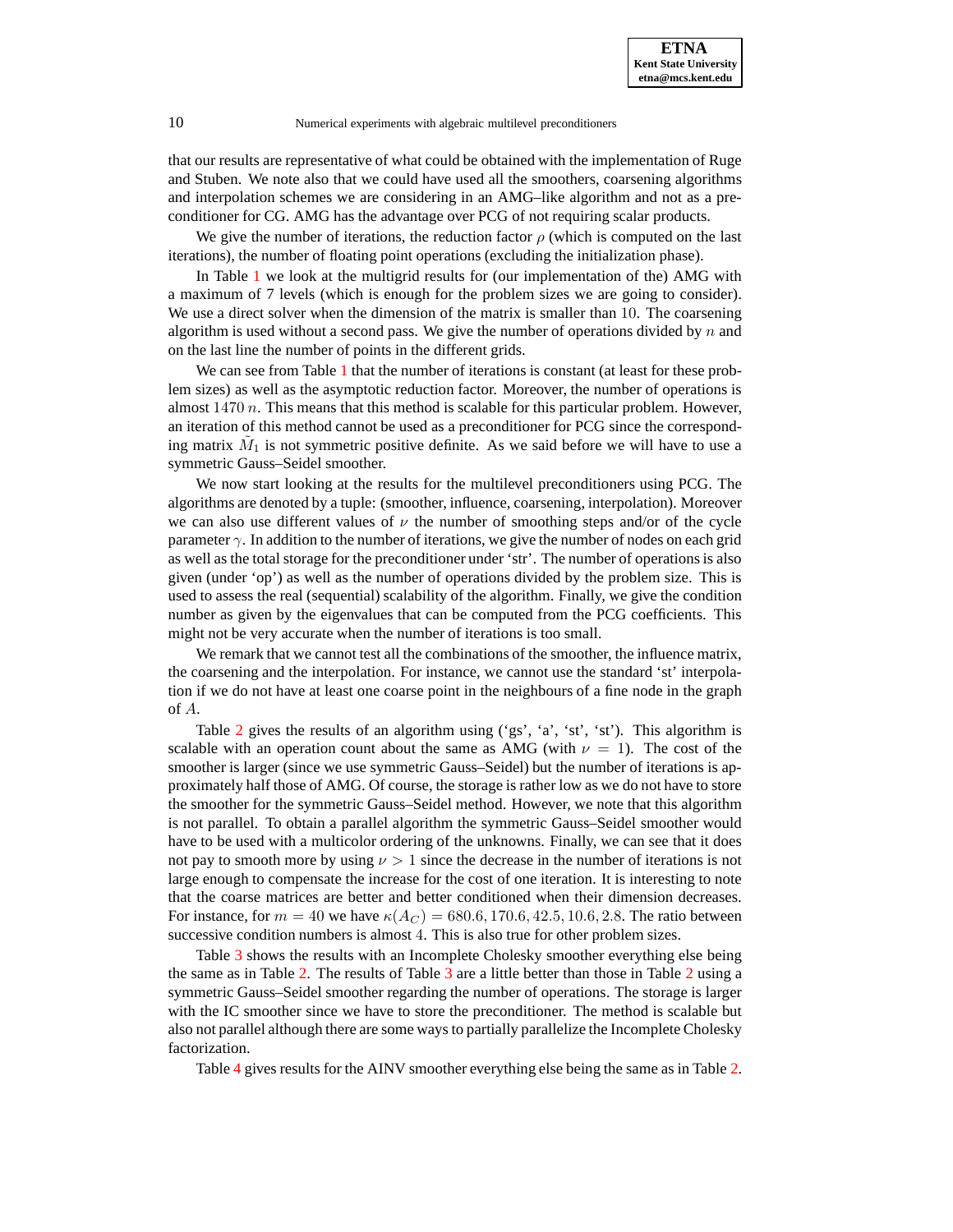The results in Table [4](#page-18-0) show that AINV is a smoother which is not as good (with this value of  $\tau$ ) as the symmetric Gauss–Seidel or the Incomplete Cholesky decomposition. The number of iterations is almost twice what it is for IC. However, it must be noted that we do not keep too much fill–in in AINV (using a smaller value of the parameter  $\tau$  will decrease the number of iterations although at the expense of a larger storage). Moreover, AINV is a fully parallel smoother since it only involves matrix–vector multiplies. The number of iterations can be lowered by using a W–cycle ( $\gamma = 2$ ). Then for  $\nu = 1, 2, 5$  we obtain 9, 6, 4 iterations but the number of operations is larger than with  $\gamma = 1$ .

The results for 'tw' are given in Table [5.](#page-19-0) From these results and comparing with those in Table [4,](#page-18-0) we see than 'tw' is a better smoother than 'ai'. The number of iterations and the number of operations are approximately the same as for the symmetric Gauss–Seidel smoother 'gs'. However, using 'tw' is fully parallel since the operation to apply the smoother is a matrix–vector product.

Table [6](#page-20-0) gives the results for 3 iterations of the conjugate gradient with a diagonal preconditioner as a smoother. This is a good smoother but more expensive than IC. The number of iterations is smaller than for the AINV smoother but the cost is higher.

Table [7](#page-21-0) shows that it is not interesting to use PCG with an AINV preconditioner as a smoother for this problem. The number of iterations is the same as with a diagonal preconditioner but, of course, the cost is larger. However, using this smoother is better than smoothing more when using the AINV smoother.

The results for the least squares polynomial are given in Table [8.](#page-22-0) We use a polynomial of order 1 since it is shown in Table [9](#page-23-0) that, although increasing the degree of the polynomial decreases the number of iterations, there is no gain concerning the number of operations. This is because the decrease in the number of iterations is not fast enough to compensate for the larger number of matrix–vector products when we increase the degree.

The polynomial is computed using an interval [a, b], which is usually taken as  $0 \le a \le$  $\lambda_{min}(A), b \geq \lambda_{max}(A)$ . We have tried varying a since one can argue that we do not need to approximate all the eigenvalue spectrum for a smoother. For the Poisson problem, starting with  $a = \lambda_{min}$  and increasing a towards b increases slightly the number of iterations by 1 or 2.

In Table [10](#page-23-1) we look at the other coarsening algorithms when using 'a' to define the influence matrices and AINV as a smoother. The good news is that the number of iterations is almost insensitive to the coarsening algorithm. The bad news is that there can be very large differences in the number of operations depending on the choices of the coarse grids. For instance, 'p' (as used in this paper) tends to generate coarse grids with too many nodes and the cost is much larger. So, it is of interest to be able to generate coarse grids with as many few nodes as we could while preserving the number of iterations.

We now describe the results with the other interpolation schemes. Table [11](#page-24-0) gives the results with the Schur interpolation 'sc'. The results using the Schur interpolation are clearly not scalable. There is a large increase in the number of iterations, the number of operations and the storage. Therefore, we won't use this algorithm anymore for the other problems. However, we note that this kind of interpolation has been used successfully in other papers but with a diagonal approximation to  $A_{f,f}$ .

Table [12](#page-25-0) gives the results for the interpolation scheme using the entries of the factors of the approximate inverse. The results of Table [12](#page-25-0) are (almost) scalable. Although the number of iterations is slightly larger than for other smoothers (which shows that AINV is not as good in this respect as IC) the number of operations is scalable. We note that there is a slight increase in the condition number which is about twice what it is for IC. The storage is comparable with IC. We remark that the cost is a little bit higher because, for this problem,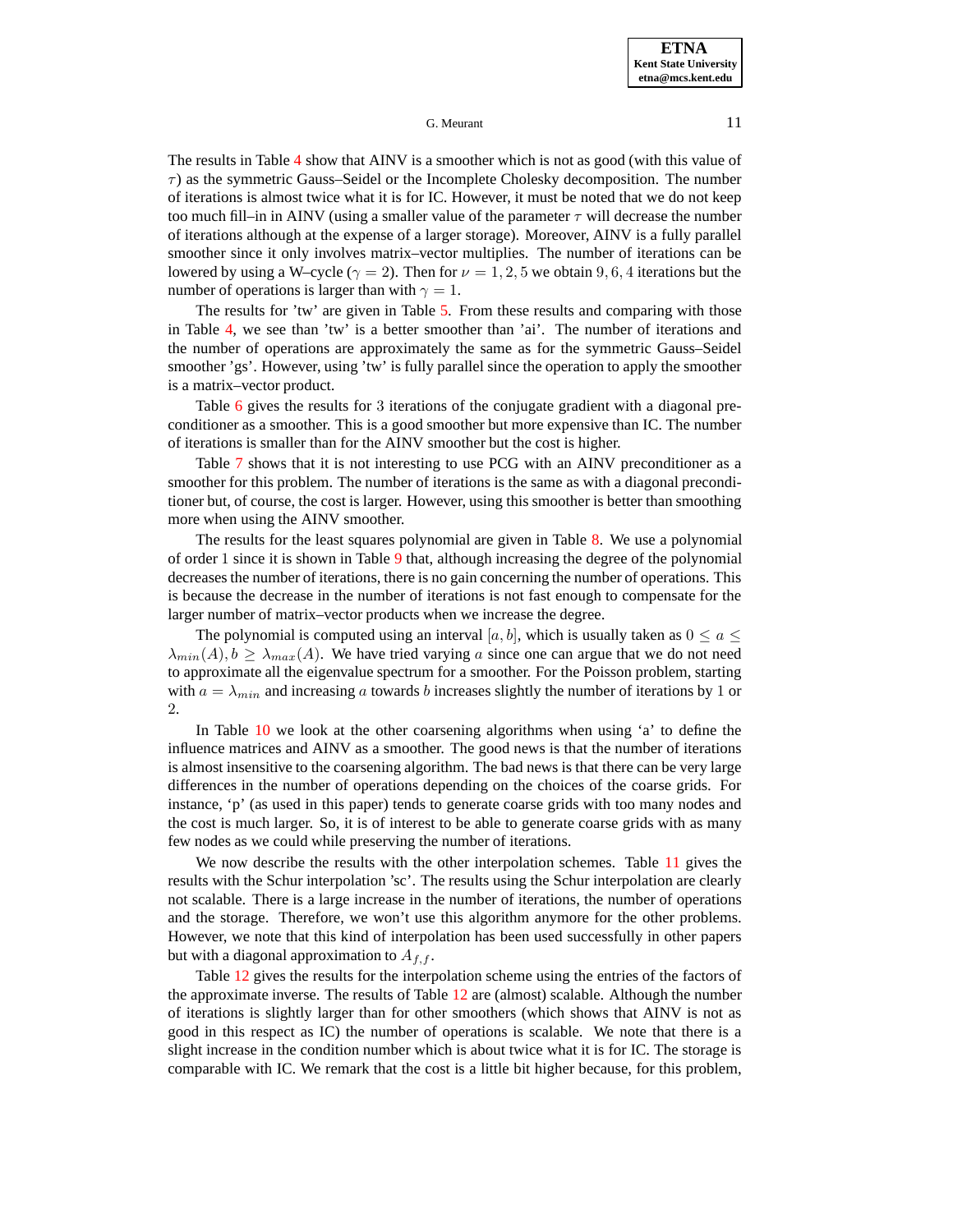there are a few more nodes on the coarse grids than using 'a' but the differences are very small. This can possibly be corrected by using a smaller value of  $\tau$  since we will have less coarse nodes. However, the main reason for the difference in the number of iterations is the smoother.

One way to lower the number of iterations is to keep more fill–in (by using a smaller value of  $\tau$ ) at the expense of more operations per iteration or by using a W–cycle ( $\gamma = 2$ ) but this also gives a larger number of operations.

If we would have used the standard 'st' interpolation (which is feasible for this problem because every  $F$  node has a  $C$  node in its neighbours in the graph of  $A$ ) we would have gotten the same results within one or two iterations. Therefore, our choice of algorithm could depend on our goals: a parallel algorithm, the smallest number of operations or the smallest storage. Unfortunately some of these goals are conflicting.

The conclusion for the Poisson equation is that all these preconditioners are given good results except the one using the Schur interpolation. They are all scalable and it appears that the most important component for this problem is the smoother. However, this equation has constant coefficients, so we must investigate more difficult problems before being able to make choices.

**3.2. An anisotropic problem.** We now would like to solve a diffusion problem with constant but anisotropic coefficients. The diffusion coefficient is 1 in the  $x$ -direction and 100 in the y–direction. This is a tough problem for approximate inverses since the decrease in the elements of the inverse of  $A$  is very slow in one direction and therefore approximations of the inverse with only a few non zero entries are not going to be accurate. In fact, the fill–in for the approximate factors in AINV is very sensitive to the threshold parameter.

On the contrary, this is a very nice problem for IC if the unknowns are properly numbered since the approximate factorization is close to the exact one since (with possibly some renumbering) the matrix is almost block diagonal with tridiagonal blocks. In fact a block diagonal smoother will probably do well on this problem.

We symmetrically scale the matrix A to have a unit diagonal (obtaining  $A_d$ ). However, for this problem, the condition number of the scaled matrix is the same as for the original one. Moreover, the condition number of  $A$  is almost the same as for the Poisson problem: 0.4/ $h^2$ . The scaling is more generally necessary to have a threshold parameter  $\tau$  which is not varying too much with the problem. The condition numbers of  $A_C$  for  $m = 40$  are 672.3, 171.6, 59.3, 27.3, 14.6, 8.6, 6.1.

Table [13](#page-26-0) gives the results of our AMG implementation. The number of iterations is constant and the number of operations is approximately  $1670 n$ . This is almost the same as for the Poisson problem. Therefore we have a scalable algorithm.

Table [14](#page-26-1) gives the results using the multilevel preconditioner with the symmetric Gauss– Seidel smoother. The coarse grids are generated by looking at the matrix entries. For this matrix, this automatically gives a semi coarsening with a very regular grid.

Table [15](#page-27-0) gives the results for IC as a smoother. They are better than with symmetric Gauss–Seidel because IC is doing well for this problem. However, these two smoothers are not parallel.

Table [16](#page-28-0) gives the results using AINV as a smoother. As we said before, this leads to more storage than, for instance using IC, because of the decay properties of the inverse. It does not exist a value of  $\tau$  giving the same storage as for IC. The only way to get a smaller storage will be to truncate the approximate inverse. The number of iterations is constant but the number of operations is slightly increasing. The storage is much higher than with the two previous smoothers.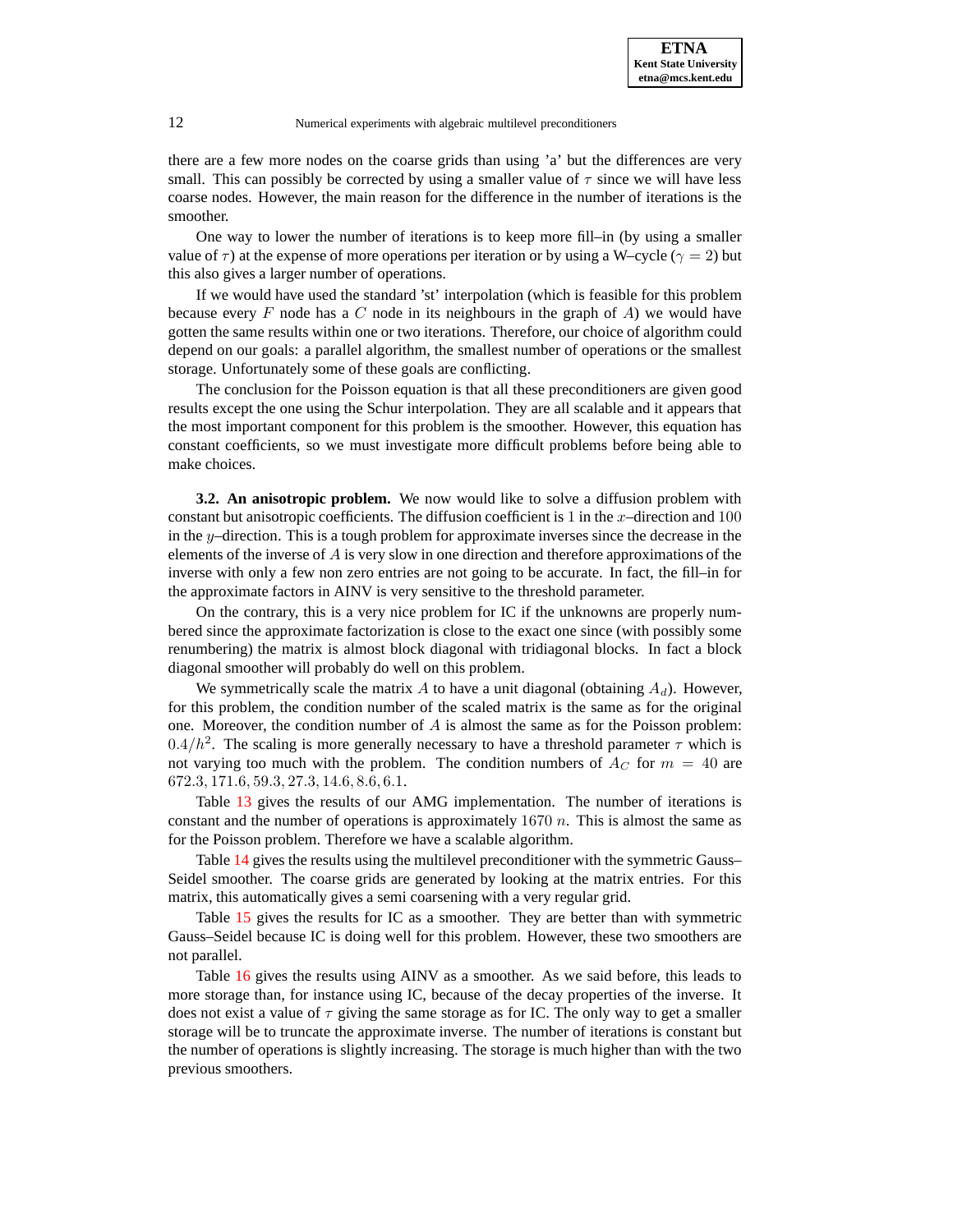The results for 'tw' are given in Table [17.](#page-29-0) This shows again that this is a better smoother than 'ai'.

Table [18](#page-30-0) shows that the number of iterations using PCG with a diagonal preconditioner is almost the same as with the symmetric Gauss–Seidel or AINV. However, the cost is larger.

The number of iterations in Table [19](#page-31-0) using PCG with AINV preconditioner is smaller but this smoother is more costly. Note that this differs from the Poisson equation.

Table [20](#page-32-0) gives the results for the least squares polynomial smoother. Again, this is a good parallel smoother since the results are as good as for symmetric Gauss–Seidel and there is no storage for the smoother.

For the anisotropic problem the results in Table [21](#page-33-0) using the 'z' scheme for the influence matrix are not fully scalable, even with the W–cycle although the increase in the number of iterations is quite small. However, we note that the cost is not higher than for the other methods and the storage is smaller (by a factor of 2) than what we get with 'a'. We note that if we use  $\nu = 2$  with the W–cycle the results are almost scalable even though it is more costly for small problems.

It is likely that these troubles arise because the problem is strongly coupled in one direction and consequently we find a very coarse grid with only one coarse point on every vertical line of the mesh. All the other points on the vertical line are strongly coupled to that point. We would like to generate more points in the coarse grids.

This can be done by using a couple of threshold parameters. Table [22](#page-34-0) gives the results with AINV and  $\tau = (1, 0.01)$ . This leads to coarse grids with more nodes and approximate inverses with more fill–in since the second parameter is smaller. We see from the results that the number of iterations is almost constant. However, the storage and the number of operations grow with the problem dimension. Moreover, the number of operations is much larger than when using  $\tau = 0.1$ . We note that smoothing more is not enough to obtain a number of iterations independent of the problem dimension. Only putting more nodes (using  $\tau = (1, 0.1)$ ) allows to obtain a smaller number of iterations.

There are other ways to obtain grids with more nodes. For instance, we can generate the grid using 'z' and then check if every fine node has a  $C$  neighbour in the graph of  $A$ . If not, we can add coarse nodes by choosing one of the neighbours. This allows also to have a constant number of iterations. But, as we have seen, it is usually not necessary to have so many coarse nodes.

**3.3. A discontinuous problem.** Here we are concerned with an isotropic diffusion problem with constant but discontinuous coefficients. The diffusion coefficient is 1 except in the strip  $[0, 1] \times [1/4, 3/4]$  where its value is 100. In the discretization we were not really cautious about the average of the coefficients; we just took their pointwise values. Therefore, we will have sometimes to use problem dimensions different from those of the previous problems in order not to have to compute the coefficients on the discontinuities.

We symmetrically scale the matrix  $A$  to have a unit diagonal. The scaled matrix is an M–matrix but it is not diagonally dominant. The condition number of  $A_d$  is almost  $0.8/h^2$ .

Table [23](#page-35-0) gives the results of AMG. We can see that the number of iterations is increasing although only slowly. It can be that other values of  $\tau$  could give better results.

Table [24](#page-35-1) gives the results using the multilevel preconditioner with the symmetric Gauss– Seidel smoother. The coarse grids are generated by looking at the matrix entries. The number of iterations is constant and the number of operations is proportional to  $n$ .

Table [25](#page-36-0) gives the results for IC as a smoother. They are comparable to those of the Gauss–Seidel smoother.

Table [26](#page-37-0) gives the results using AINV as a smoother. Contrary to the results for the anisotropic problem the number of iterations is about the same as for the other smoothers.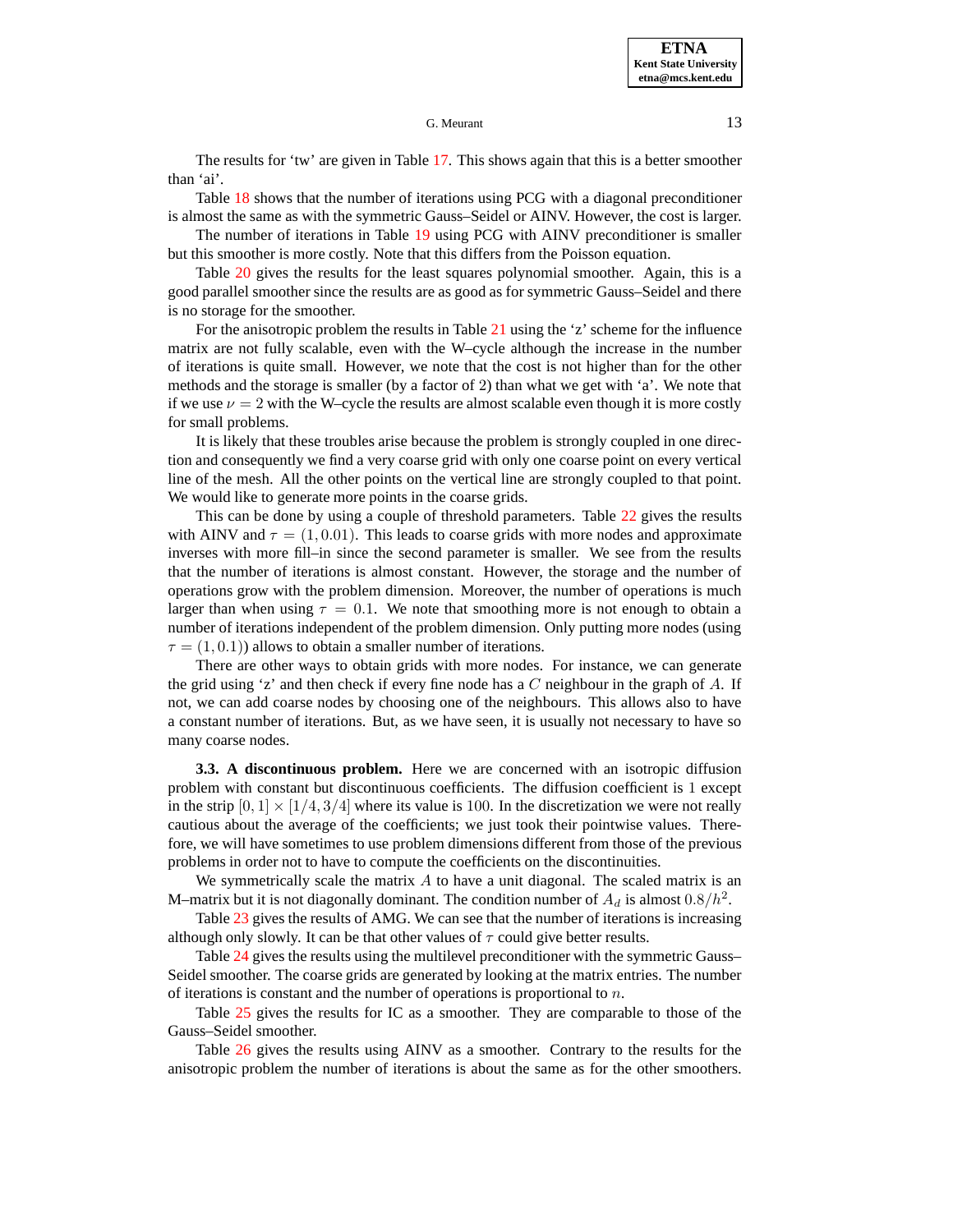The storage and the number of operations are larger. This can be corrected by using other values of  $\tau$ .

The results for 'tw' are given in Table [27.](#page-38-0) We remark that for this problem the number of iterations is larger than with AINV but this smoother is cheaper and the storage is much smaller (which probably explains the number of iterations).

Table [28](#page-39-0) shows that PCG with the diagonal preconditioner gives also almost the same results but the number of operations is larger. This is the same with the AINV preconditioner in Table [29.](#page-40-0)

The results for the least squares polynomial are given in Table [30.](#page-41-0) The number of operations is a little larger than for 'gs' and 'ic' but the storage is quite low and this smoother is parallel. The number of operations is smaller with 'tw' but the storage is smaller with the polynomial.

For the discontinuous problem, the results in Table [31](#page-42-0) using the approximate inverse for coarsening are notscalable for the V–cycle since the number of iterationsis slightly increasing with the problem dimension. The increase for the number of iterations is really small for the W–cycle. We note that, nevertheless, for these small problem dimensions the numbers of operations are comparable to those in Table [26](#page-37-0) and the storage is smaller by a factor of 2 because the grids are much coarser. The number of iterations can be reduced if we use coarse grids with more points with  $\tau = (0.2, 0.06)$  like in Table [32.](#page-43-0) It can be further reduce if we smooth a little more using  $\tau = (0.2, 0.01)$  at the expense of a larger storage.

We check that the results are independent from the jumps in the coefficients by doing some computations with larger jumps. Moreover, this is also true for other problems with discontinuous coefficients. For 'z', 'iz' the results are almost independent of the jumps.

Table [33](#page-44-0) gives the results using ('ai', 'a','st',-) for different interpolation schemes. The results for the 'st' interpolation are found in Table [26.](#page-37-0) One can see that there are not that many differences in the numbers of iterations which are almost independent of the size of the problem. There are more differences on the numbers of operations as well as for the storage. We ran out of memory with 'wi' because of the way we coded the algorithm in Matlab. This is not intrinsic to the method. For this problem the best results are given by the standard interpolation 'st'. The other schemes are more costly.

**3.4. A problem with rapidly varying coefficients.** This problem is isotropic. The diffusion coefficient is  $1 + 1000|x - y|$ . It varies from 1000 on the boundary to 1 on the main diagonal of the mesh. We symmetrically scale the matrix  $A$  to have a unit diagonal (obtaining  $A_d$ ). The condition number of  $A_d$  is  $0.2/h^2$ .

Table [34](#page-44-1) gives the results for AMG. The number of iterations is slowly increasing and slightly larger than for the Poisson problem.

Tables [35](#page-45-0) to [40](#page-50-0) show that the results are always in the same range for all smoothers. For the 'z' influence matrix in Table [42](#page-52-0) the number of iterations is slowly increasing for  $\gamma = 1$ and almost constant for  $\gamma = 2$ . The number of iterations is better for  $\tau = (1, 0.01)$  but the cost is much larger. Amongst the parallel methods 'tw' gives the best results. However, the polynomial smoother is not far behind and the storage is smaller.

**3.5. A random Laplacian.** To show that multilevel methods are not only working for M–matrices we consider matrices arising from the Poisson equation as in the first example but with the signs of the non zero non diagonal coefficients chosen at random. This implies that the matrix is an H–matrix.

Table [44](#page-54-0) shows that the results of AMG for this problem are even a little better than for the Poisson equation.

This is true also in Tables [45](#page-54-1) to [52](#page-58-0) for the PCG preconditioners. This shows that all these methods are working nicely for H–matrices.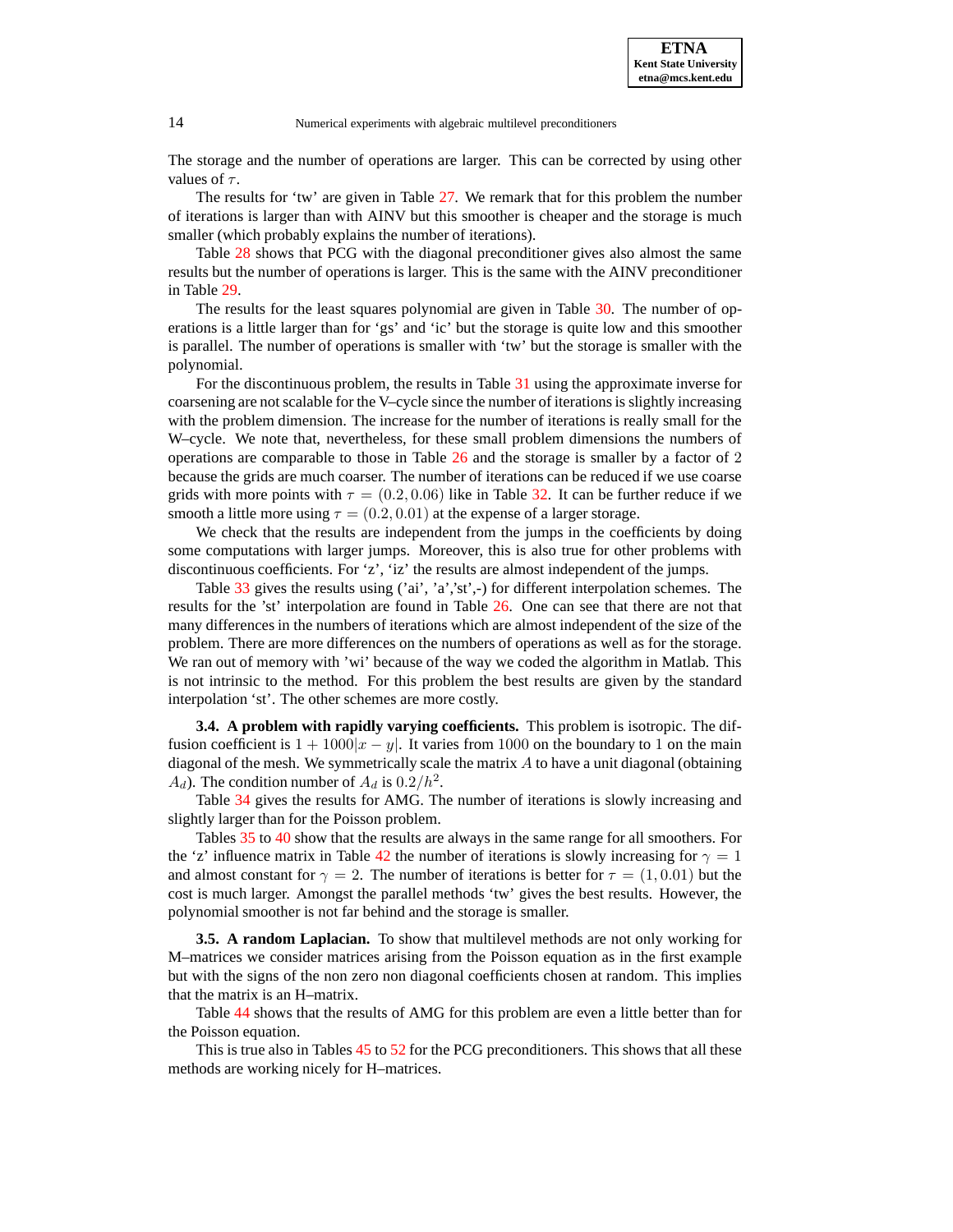**3.6. Other problems.** All the preceding examples except the last one arise from two dimensional diffusion equations on a square domain discretized with a five point scheme. We would like to see how these methods behave on examples coming from other areas of scientific computing. We chose some symmetric matrices from the Harwell– Boeing collection or from the Boeing collection stored in the Tim Davis' collection (http://www.cise.ufl.edu). We had to normalize some of these matrices to be able to use the same values of  $\tau$  as before. Of course, since the order of the matrices are given we cannot check if there is a dependence of the number of iterations on the size of the problem. Moreover, some of the problems are quite small and it can be that for instance AINV is faster than its multilevel counterparts. A solution with a direct method is also much faster. We use the following examples:

1. 1138-bus. An admittance matrix of order 1138 with 4054 non–zeros. This matrix has a small minimum eigenvalue and a condition number of about  $8.5\ 10^6$ . Our AMG implementation does not work on this matrix and the other methods do not give very good results although they are converging. To obtain a meaningful problem we add 0.01 to the diagonal elements of the normalized matrix. This gives a matrix with a condition number of 201.

2. bcsstk01. A stiffness matrix of order 48 with 400 non-zeros. It was normalized. This matrix is not diagonally dominant, nor an M–matrix, but nevertheless positive definite. The condition number of the normalized matrix is 1361.

3. gr3030. A matrix arising from a nine point approximation to the Laplacian on the unit square with a  $30 \times 30$  mesh. It has order 900 and 7744 non–zeros. The condition number of the normalized matrix is 195.

4. bcsstk34. A stiffness matrix of order 588 with 21418 non-zeros. This matrix was normalized. Its condition number is 1.8.

5. bcsstk27. A matrix arising from the buckling analysis of an engine inlet of order 1224 with 56126 non-zeros. The normalized matrix has a condition number of 1024. This problem is quite difficult to solve.

**3.6.1. 1138-bus modified.** Table [53](#page-59-0) gives the results for some of the methods we have studied so far. The smallest number of operations is given by the AINV smoother used with the 'z' influence matrix and 'iz' interpolation which gives a very low storage. The preconditioner 'tw' gives a large number of iterations since for this example the approximate inverse that is produced for the fine level is not positive definite. We note that for this problem the AINV smoother is working quite well since the number of iterations is smaller than for the other smoothers with a storage which is not much larger. The worst results are given by the PCG smoother with a diagonal preconditioner (which has no effect for this problem).

**3.6.2. bcsstk01.** Table [54](#page-60-0) show that the AINV smoother is again working well although 'tw' is cheaper. We note that a degree 1 polynomial does not give good results. The best results are given using the 'a' influence matrix and the 'st' interpolation. However, the results using 'z' and 'iz' (using a different value of  $\tau$  to be able to generate at least two grids) are quite close and the storage is smaller.

**3.6.3. gr3030.** Table [55](#page-61-0) gives the results for the 9 point finite difference matrix. For this problem the best results are given by the IC smoother although the other methods are not too far away.

**3.6.4. bcsstk34.** Table [56](#page-62-0) gives the results for all the methods. A value of  $\tau = 0.01$  is used to be able to generate grids with enough nodes with 'a'. The best results are given by the IC smoother. Using the 'z' influence matrix gives coarse grids with more nodes and therefore a larger storage. It is likely that using another value of  $\tau$  will be better for 'z'.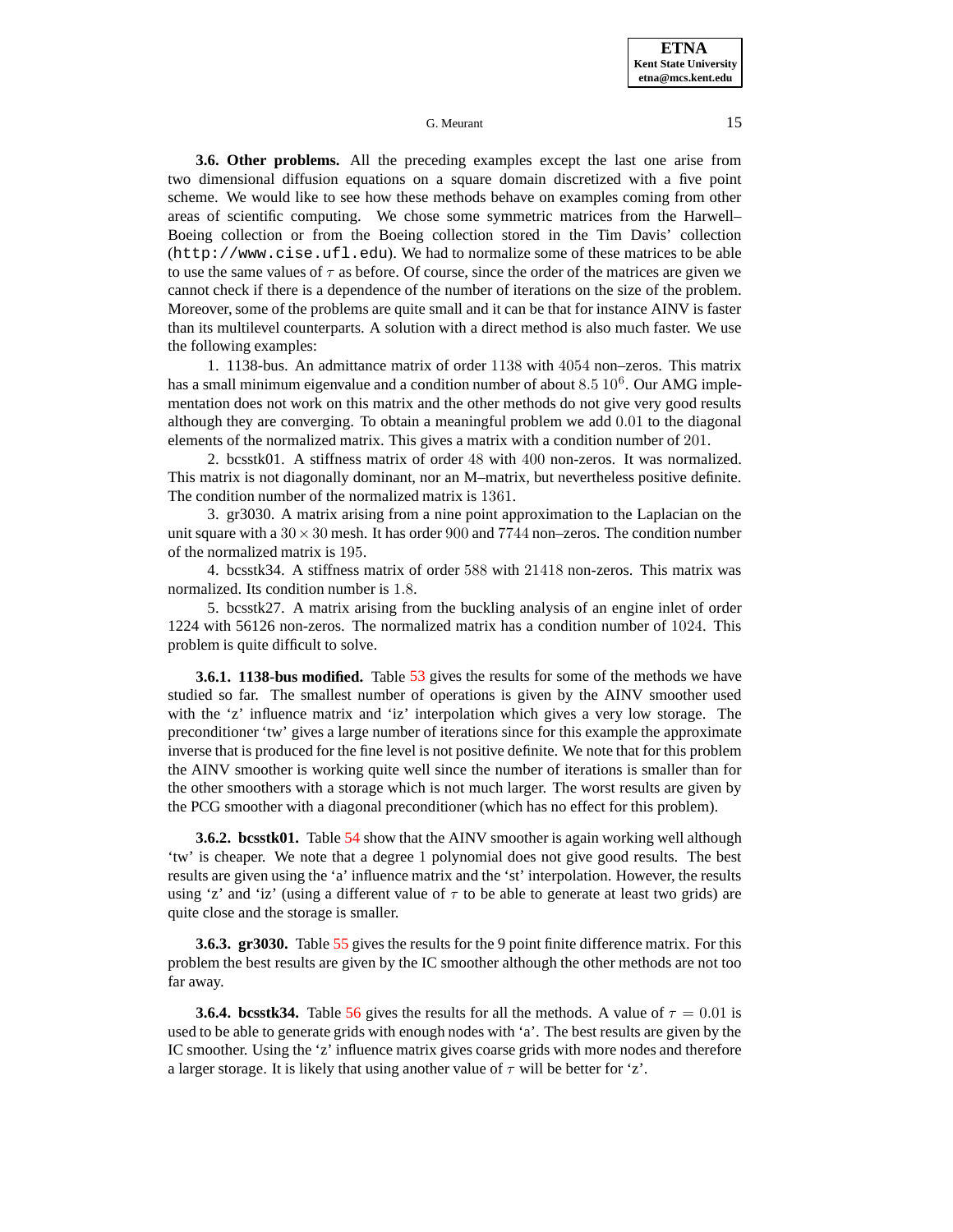

**3.6.5. bcsstk27.** We are not able to solve this problem using IC with no fill-in as well as with low order polynomials. It is likely that we should have to keep more fill-in for the Cholesky decomposition. We can solve the problem with polynomials of order larger than 20. However, the number of operations is much larger than for others methods. Similarly, we note that using 'tw' we got a very large number of iterations. This could have been fixed by extending the stencil. However, it is much easier just to change the value of  $\tau$  in AINV. The problem is efficiently solved using the symmetric Gauss-Seidel smoother but this algorithm is not parallel. Using AINV requires a small value of  $\tau$  to obtain a small number of iterations but then the storage is quite large.

**4. Tables of results.** In this section we group the results that were analyzed in the previous section. We show the results in this way since whatever we would have been doing using LATEX, the comments would not have been on the same page as the corresponding results.

<span id="page-15-0"></span>

| $m=10$              | $m=20$                | $m=30$              |
|---------------------|-----------------------|---------------------|
|                     | 12                    | 12                  |
| $\rho = 0.08$       | $\rho = 0.12$         | $\rho = 0.12$       |
| $op=122941, n=1221$ | op=561953, /n=1405    | op=1297936, /n=1442 |
| 100-50-14           | 400-200-51-14         | 900-450-119-32-13   |
| $m=40$              | $m=50$                | $m=60$              |
| 12.                 | 12                    | 12                  |
| $\rho = 0.12$       | $\rho = 0.12$         | $\rho = 0.12$       |
| op=2313029, /n=1446 | op=3664272, $/n=1466$ | op=5269951, /n=1464 |
| 1600-800-206-       | 2500-1250-324-        | 3600-1800-461-      |
| $-53-15$            | $-84-26-17-13$        | $-119-34-13$        |

TABLE 1 *AMG* for *Poisson equation*,  $\tau = 0.06$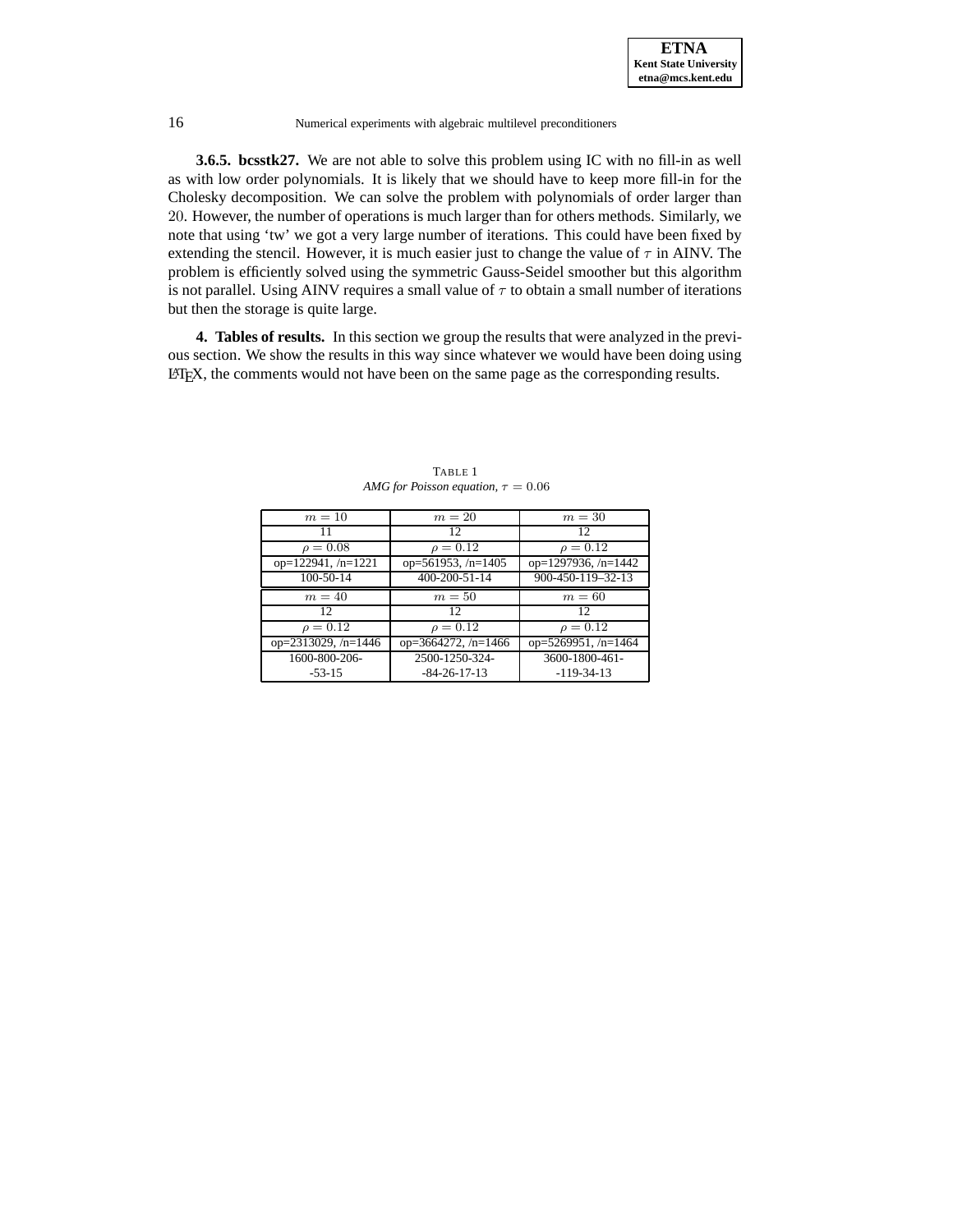<span id="page-16-0"></span>

| $\boldsymbol{m}$ | $\nu = 1$                  | $\nu=2$                   | $\nu = 5$                  |
|------------------|----------------------------|---------------------------|----------------------------|
| 10               |                            |                           |                            |
|                  | op= $107129$ , /n= $1071$  | op= $138717$ , /n= $1387$ | op= $233153$ , /n= $2332$  |
|                  | $100 - 50 - 14$            |                           |                            |
|                  | $str=1297, /n=13$          |                           |                            |
|                  | $\kappa = 1.05$            | $\frac{\kappa = 1.02}{5}$ | $\frac{\kappa = 1.005}{4}$ |
| 20               |                            |                           |                            |
|                  | op=484856, /n=1212         | op=636731, $/n=1592$      | op= $1084798$ , /n= $2712$ |
|                  | 400-200-51-14              |                           |                            |
|                  | str=5561, $/n=13.9$        |                           |                            |
|                  | $\kappa = 1.07$            | $\frac{\kappa = 1.03}{5}$ | $\frac{\kappa = 1.01}{4}$  |
| 30               |                            |                           |                            |
|                  | op=1138521, /n=1265        | op=1499701, /n=1666       | op=2562353, /n=2847        |
|                  | 900-450-119-32-13          |                           |                            |
|                  | str=12995, $/n=14.4$       |                           |                            |
|                  | $\frac{\kappa = 1.06}{7}$  | $\frac{\kappa = 1.03}{5}$ | $\frac{\kappa = 1.01}{5}$  |
| 40               |                            |                           |                            |
|                  | op=2330221, /n=1456        | op=2681901, /n=1676       | op=5505957, /n=3441        |
|                  | 1600-800-206-53-15         |                           |                            |
|                  | $str=23173, /n=14.5$       |                           |                            |
|                  | $\frac{\kappa = 1.07}{6}$  | $\frac{\kappa = 1.03}{5}$ | $\frac{\kappa = 1.01}{5}$  |
| 50               |                            |                           |                            |
|                  | op=3222342, /n=1289        | op=4248607, /n=1699       | op=8727417, /n=3491        |
|                  | 2500-1250-324-84-26-17     |                           |                            |
|                  | $str=36744, /n=14.7$       |                           |                            |
|                  | $\kappa = 1.06$            | $\frac{\kappa = 1.03}{5}$ | $\frac{\kappa = 1.01}{5}$  |
| 60               | 7                          |                           |                            |
|                  | op=5319529, /n=1477        | op=6126171, /n=1702       | op=12584007, /n=3496       |
|                  | 3600-1800-461-119-34-18-13 |                           |                            |
|                  | str=52943, $/n=14.7$       |                           |                            |
|                  | $\kappa = 1.07$            | $\kappa=1.03$             | $\kappa = 1.01$            |

TABLE 2 *PCG for Poisson equation,*  $\tau = 0.06$ *, multilevel, ('gs', 'a', 'st', 'st'),*  $\gamma = 1$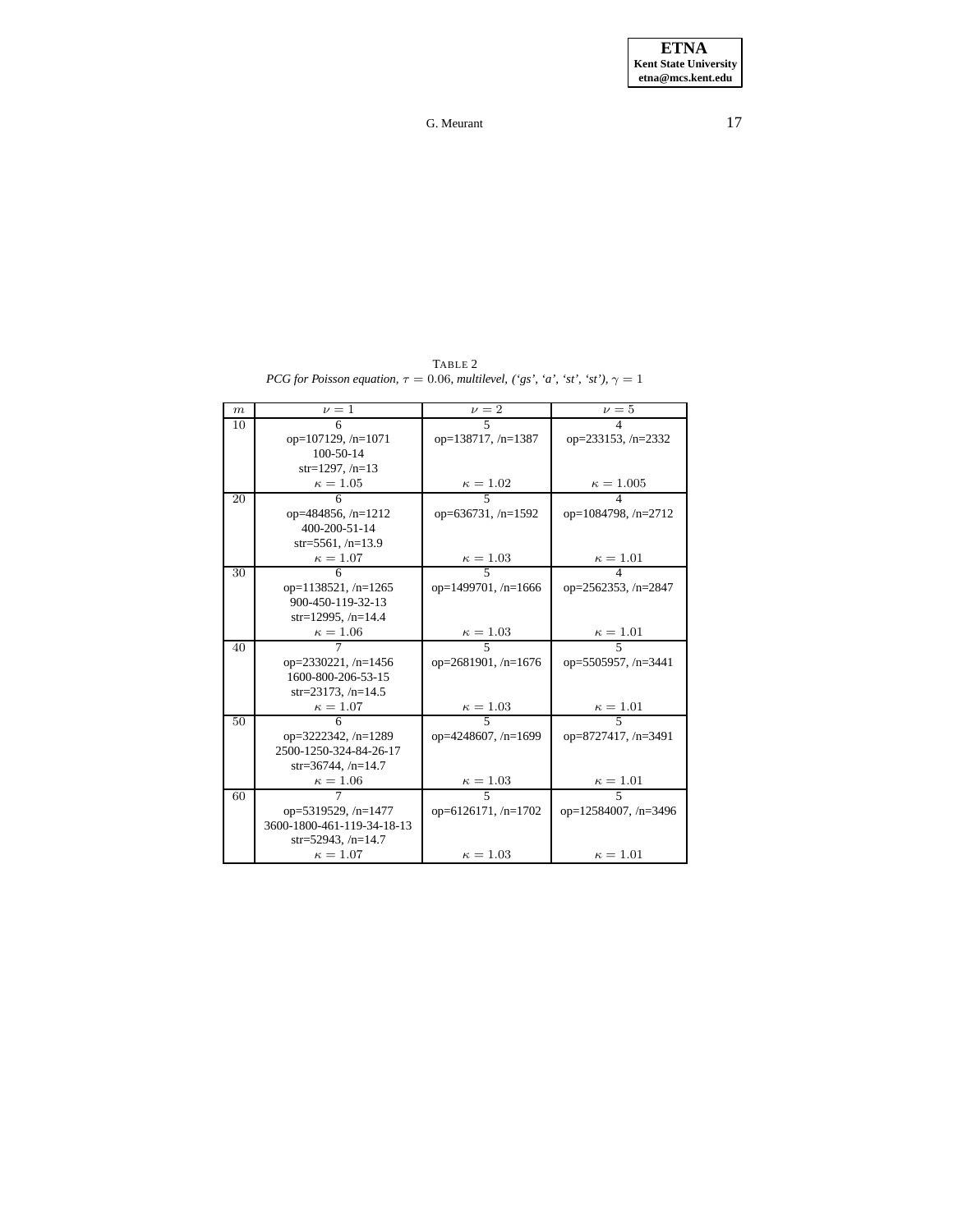TABLE 3 *PCG for Poisson equation,* $\tau = 0.06$  *, multilevel, ('ic', 'a', 'st', 'st'),*  $\gamma = 1$ 

<span id="page-17-0"></span>

| $\boldsymbol{m}$ | $\nu = 1$                  | $\nu = \overline{2}$       | $\nu = 5$                  |
|------------------|----------------------------|----------------------------|----------------------------|
| 10               | $\overline{\phantom{1}}$   | 4                          | 3                          |
|                  | op=85197, /n=852           | op= $114429$ , /n= $1144$  | op=196072, $/n=1961$       |
|                  | 100-50-14                  |                            |                            |
|                  | $str=2005, /n=20$          |                            |                            |
|                  | $\kappa = 1.02$            | $\kappa = 1.007$           | $\kappa = 1.002$           |
| 20               | 5                          |                            |                            |
|                  | op=381911, $/n=954.8$      | op= $521019$ , /n= $1302$  | op=1132936, $/n=2832$      |
|                  | 400-200-51-14              |                            |                            |
|                  | str=8584, $/n=21.5$        |                            |                            |
|                  | $\kappa = 1.03$            | $\kappa = 1.01$            | $\kappa = 1.003$           |
| 30               | $\overline{\phantom{0}}$   |                            |                            |
|                  | op=894202, $/n=993.6$      | op= $1223778$ , /n= $1360$ | op= $2667643$ , /n= $2964$ |
|                  | 900-450-119-32-13          |                            |                            |
|                  | str=20009, $/n=22.2$       |                            |                            |
|                  | $\kappa = 1.02$            | $\frac{\kappa = 1.01}{5}$  | $\kappa = 1.003$           |
| 40               | $\overline{\mathbf{5}}$    |                            | $\Delta$                   |
|                  | op=1598145, $/n=998.8$     | op= $2631408$ , /n= $1644$ | op=4771293, /n=2982        |
|                  | 1600-800-206-53-15         |                            |                            |
|                  | $str=35667, /n=22.3$       |                            |                            |
|                  | $\kappa = 1.03$            | $\kappa = 1.01$            | $\kappa = 1.004$           |
| 50               | $\overline{\phantom{1}}$   | $\overline{\mathbf{5}}$    | 4                          |
|                  | op= $2528438$ , /n= $1011$ | op= $4165773$ , /n= $1666$ | op=7557527, $/n=3023$      |
|                  | 2500-1250-324-84-26-17     |                            |                            |
|                  | $str=56497, /n=22.6$       |                            |                            |
|                  | $\kappa=1.02$              | $\kappa = 1.01$            | $\kappa = 1.004$           |
| 60               | 6                          | $\overline{\mathbf{5}}$    |                            |
|                  | op= $4265230, n=1185$      | op=6008813, $/n=1669$      | op=10901958, $/n=3028$     |
|                  | 3600-1800-461-119-34-18-13 |                            |                            |
|                  | str=81388, $/n=22.6$       |                            |                            |
|                  | $\kappa = 1.03$            | $\kappa=1.01$              | $\kappa = 1.005$           |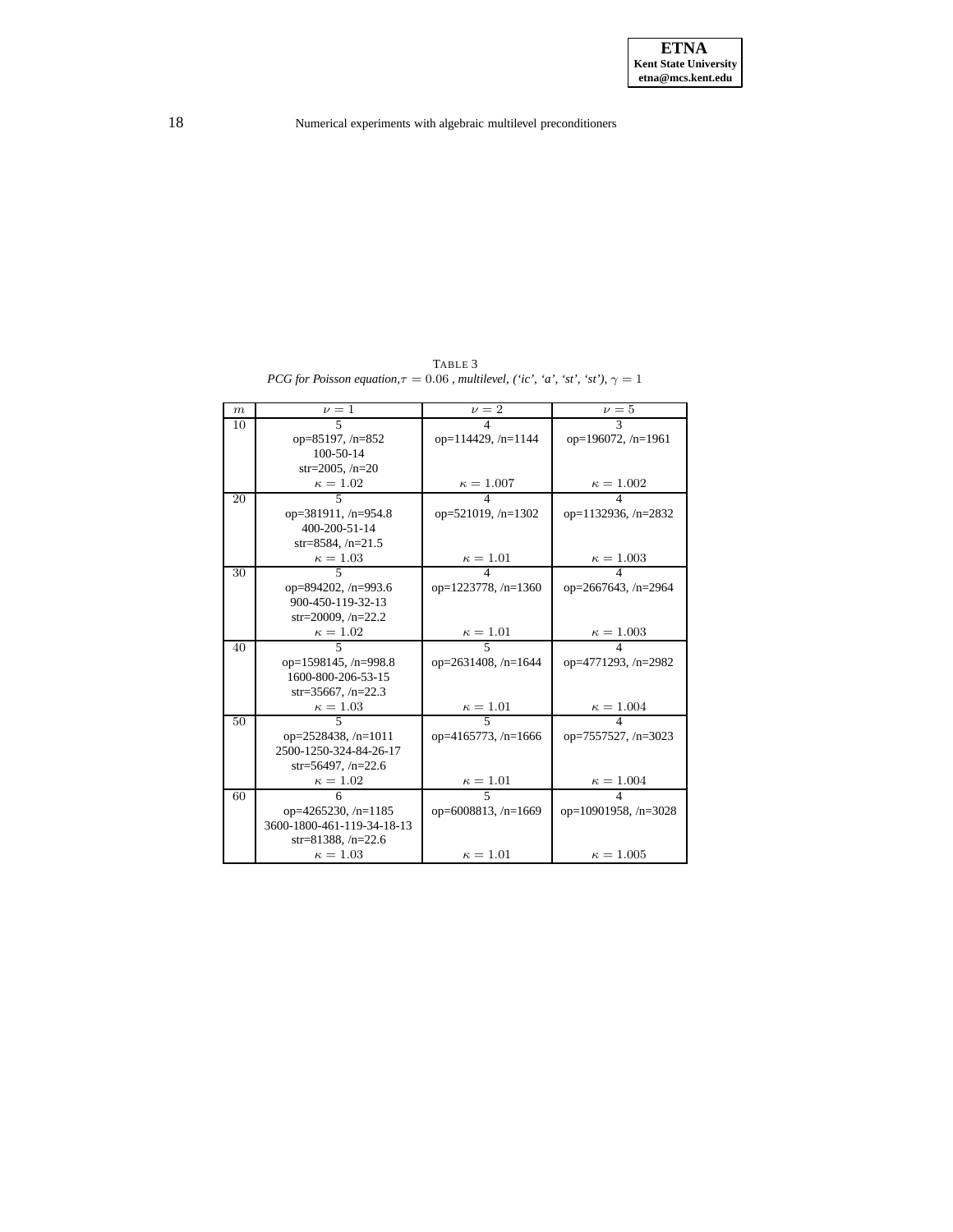<span id="page-18-0"></span>

| $\boldsymbol{m}$ | $\nu = 1$                  | $\nu = 2$                  | $\nu=5$                   |
|------------------|----------------------------|----------------------------|---------------------------|
| 10               | 11                         | 7                          | $\overline{4}$            |
|                  | op=167073, $/n=1670$       | op=171069, /n=1711         | op= $219258$ , /n= $2193$ |
|                  | $100 - 50 - 14$            |                            |                           |
|                  | $str=1892, /n=18.9$        |                            |                           |
|                  | $\kappa = 1.74$            | $\frac{\kappa = 1.22}{9}$  | $\frac{\kappa = 1.02}{5}$ |
| 20               | $\overline{13}$            |                            |                           |
|                  | op=834163, $/n=2085$       | op=946283, $/n=2366$       | op=1199387, /n=2998       |
|                  | 400-200-51-14              |                            |                           |
|                  | $str=8179, /n=20.4$        |                            |                           |
|                  | $\kappa = 1.96$            | $\frac{\kappa = 1.32}{9}$  | $\frac{\kappa = 1.03}{6}$ |
| 30               | 14                         |                            |                           |
|                  | op= $2077423$ , /n= $2308$ | op=2214933, /n=2461        | op=3299799, /n=3666       |
|                  | 900-450-119-32-13          |                            |                           |
|                  | $str=19044, /n=21.2$       |                            |                           |
|                  | $\kappa = 2.01$            | $\frac{\kappa = 1.34}{10}$ | $\frac{\kappa = 1.04}{6}$ |
| 40               | 14                         |                            |                           |
|                  | op=3723423, /n=2327        | op=4381433, /n=2738        | op=5944087, /n=3715       |
|                  | 1600-800-206-53-15         |                            |                           |
|                  | str=34278, $/n=21.4$       |                            |                           |
|                  | $\kappa = 2.03$            | $\frac{\kappa = 1.35}{10}$ | $\frac{\kappa = 1.04}{6}$ |
| 50               | 14                         |                            |                           |
|                  | op=5897948, /n=2359        | op=6949048, /n=2780        | op=9437844, /n=3775       |
|                  | 2500-1250-324-84-26-17     |                            |                           |
|                  | str=54255, $/n=21.7$       |                            |                           |
|                  | $\kappa = 2.04$            | $\kappa = 1.35$            | $\kappa = 1.04$           |
| 60               | 14                         | $\overline{10}$            |                           |
|                  | op=8515738, /n=2365        | op=10041954, /n=2789       | op=13648658, /n=3791      |
|                  | 3600-1800-461-119-34-18    |                            |                           |
|                  | str=78369, $/n=21.8$       |                            |                           |
|                  | $\kappa = 2.05$            | $\kappa = 1.36$            | $\kappa = 1.04$           |

TABLE 4 *PCG for Poisson equation,*  $\tau = 0.06$ *, multilevel, ('ai', 'a', 'st', 'st'),*  $\gamma = 1$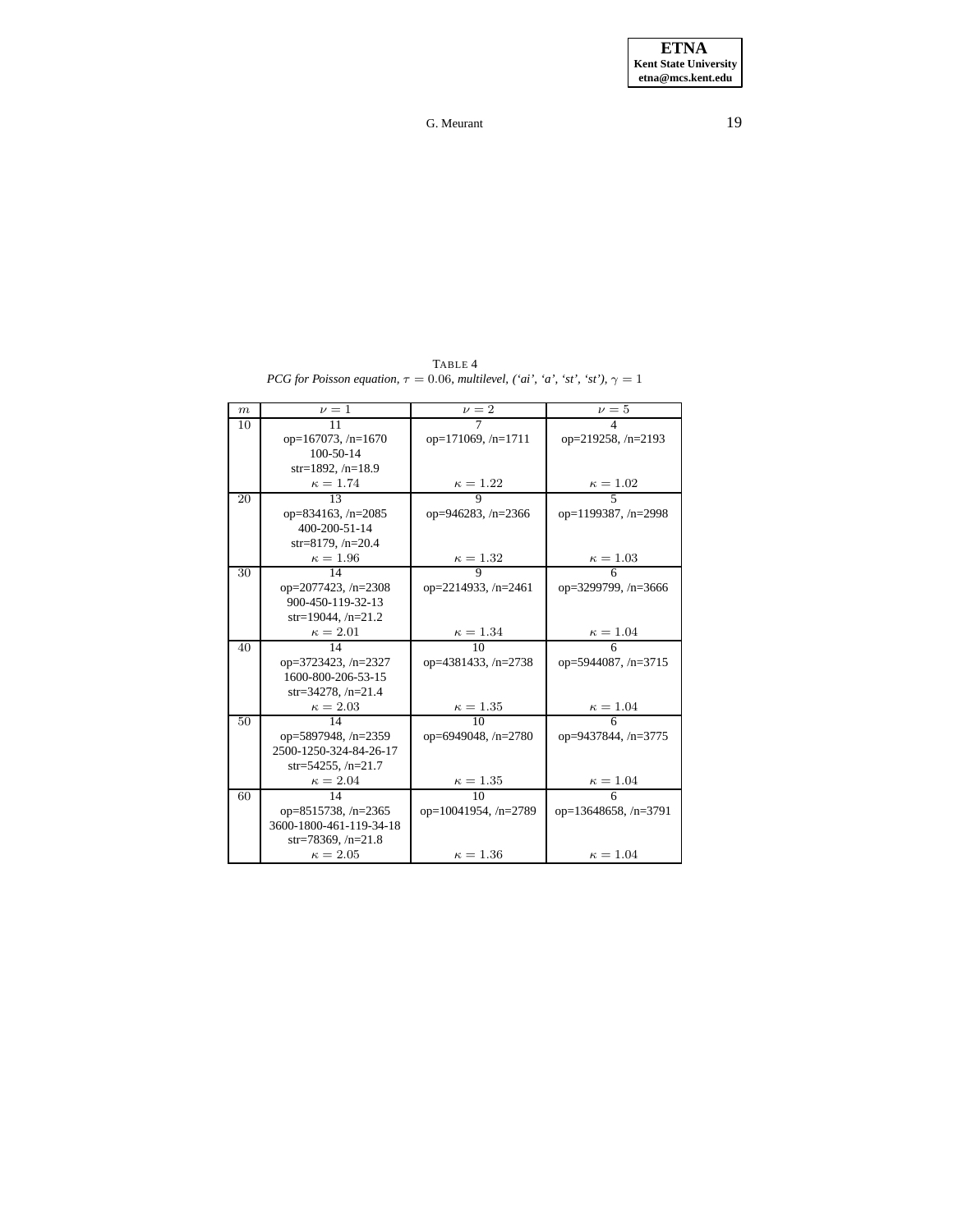TABLE 5 *PCG for the Poisson equation*,  $\tau = 0.06$ *, multilevel,* ('tw', 'a', 'st', 'st')

<span id="page-19-0"></span>

| $\boldsymbol{m}$ | $\nu=1$                   | $\nu = 2$                  | $\nu = 5$                  |
|------------------|---------------------------|----------------------------|----------------------------|
| 10               | 7                         | 5                          | 4                          |
|                  | op= $102165$ , /n= $1022$ | op= $119733, n=1197$       | op=208333, /n=2083         |
|                  | 100-50-14                 |                            |                            |
|                  | $str=2221, /n=22.1$       |                            |                            |
|                  | $\kappa = 1.13$           | $\frac{\kappa = 1.03}{6}$  | $\frac{\kappa = 1.01}{5}$  |
| 20               |                           |                            |                            |
|                  | op=517790, /n=1294        | op=641208, $/n=1603$       | op= $1165859$ , /n= $2915$ |
|                  | 400-200-51-14             |                            |                            |
|                  | $str=9612, /n=24$         |                            |                            |
|                  | $\kappa = 1.14$           | $\frac{\kappa = 1.05}{6}$  | $\frac{\kappa = 1.02}{5}$  |
| 30               |                           |                            |                            |
|                  | $op=1077525, n=1197$      | op= $1509661$ , /n= $1677$ | op=2754397, /n=3060        |
|                  | 900-450-119-32-13         |                            |                            |
|                  | $str=22481, n=25$         |                            |                            |
|                  | $\kappa=1.13$             | $\kappa = 1.04$            | $\frac{\kappa = 1.02}{5}$  |
| 40               | $\overline{\mathbf{g}}$   |                            |                            |
|                  | op=2172141, /n=1358       | op= $2702569$ , /n= $1689$ | op=4933860, /n=3084        |
|                  | 1600-800-206-53-15        |                            |                            |
|                  | str=40139, $/n=25.1$      |                            |                            |
|                  | $\kappa=1.14$             | $\kappa = 1.05$            | $\frac{\kappa = 1.02}{5}$  |
| 50               | 8                         | 6                          |                            |
|                  | op=3438494, $/n=1375$     | op= $4281980, /n=1713$     | op=7823195, /n=3129        |
|                  | 2500-1250-324-84-26-17    |                            |                            |
|                  | str=63647, $/n=25.5$      |                            |                            |
|                  | $\kappa = 1.14$           | $\kappa = 1.05$            | $\frac{\kappa = 1.02}{5}$  |
| 60               | 8                         | 6                          |                            |
|                  | op=4961032, $/n=1378$     | op=6179210, $/n=1716$      | op=11291359, /n=3136       |
|                  | 3600-1800-461-119-34-18   |                            |                            |
|                  | str=91737, $/n=25.5$      |                            |                            |
|                  | $\kappa = 1.14$           | $\kappa = 1.05$            | $\kappa=1.02$              |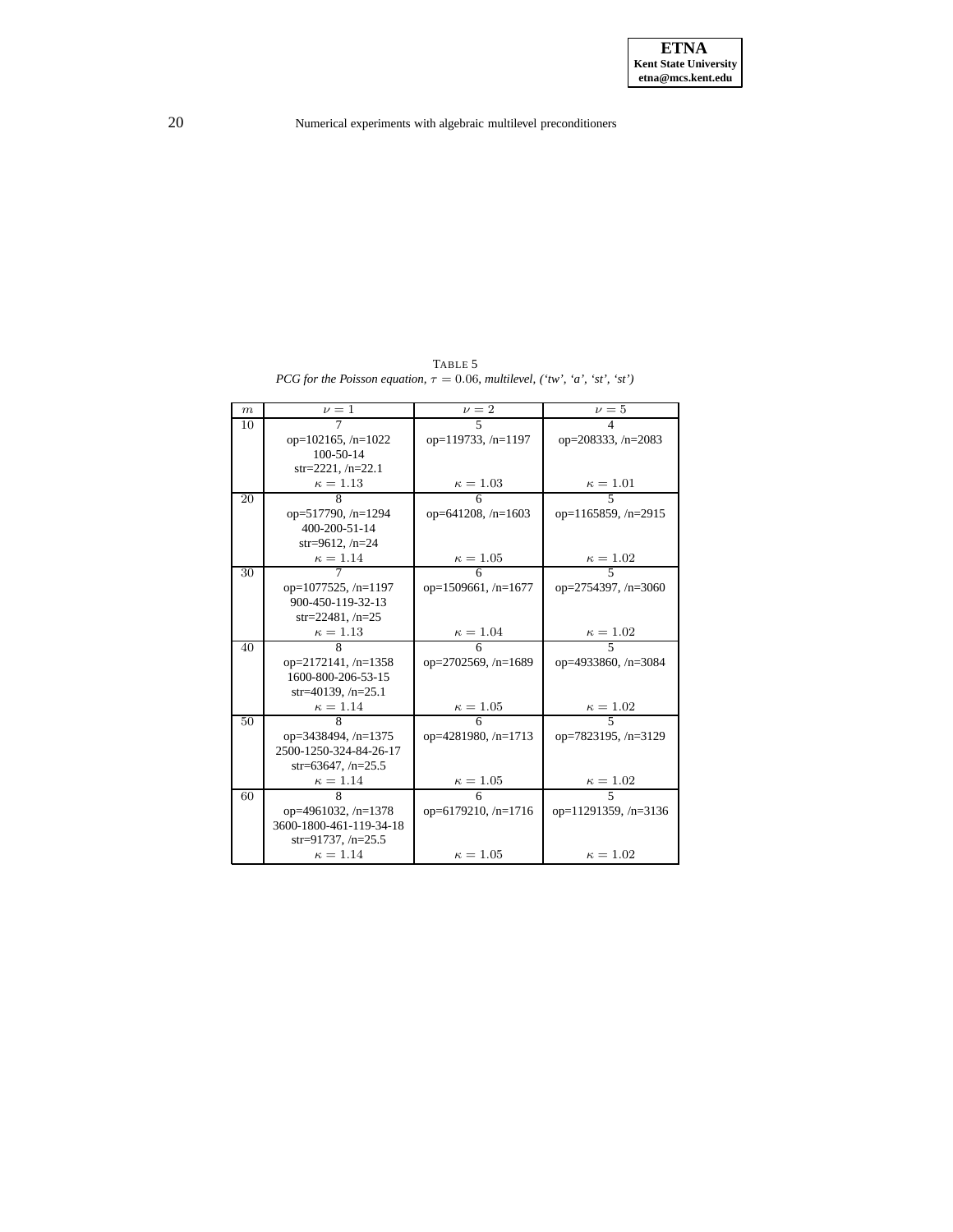<span id="page-20-0"></span>TABLE 6 *PCG for the Poisson equation*,  $\tau = 0.06$ ,  $\nu = 3$ , *multilevel*,  $({}^{s}gc, {}^{s}a', {}^{s}st', {}^{s}st')$ 

| $\boldsymbol{m}$ | $\gamma=1$                  | $\frac{\gamma}{\sqrt{2}}$  |
|------------------|-----------------------------|----------------------------|
| 10               |                             |                            |
|                  | op= $258997, n=2590$        | op=346789, $/n=3468$       |
|                  | 100-50-14                   |                            |
|                  | $str=1297, /n=13$           |                            |
|                  | $\kappa=1.11$               | $\kappa = 1.0006$          |
| 20               |                             |                            |
|                  | op=1161445, /n=2904         | op= $1825181, n=4563$      |
|                  | 400-200-51-14               |                            |
|                  | $str=5561, /n=13.9$         |                            |
|                  | $\kappa=1.10$               | $\kappa = 1.0007$          |
| 30               |                             | $\mathbf{3}$               |
|                  | op=2713029, $/n=3014$       | op= $4684773$ , /n= $5205$ |
|                  | 900-450-119-32-13           |                            |
|                  | str=12995, $/n=14.4$        |                            |
|                  | $\kappa = 1.09$             | $\kappa = 1.0007$          |
| 40               |                             | 4                          |
|                  | op=4837789, /n=3024         | op=10394193, $/n=6496$     |
|                  | 1600-800-206-53-15          |                            |
|                  | $str=23173, /n=14.5$        |                            |
|                  | $\kappa=1.09$               | $\kappa = 1.0008$          |
| 50               |                             | 3                          |
|                  | op=7645725, /n=3058         | op=13882757, /n=5553       |
|                  | 2500-1250-324-84-26-17      |                            |
|                  | $str=36744, /n=14.7$        |                            |
|                  | $\kappa=1.08$               | $\kappa = 1.0005$          |
| 60               |                             | $\mathbf{3}$               |
|                  | op= $11017285$ , /n= $3060$ | op=19903005, /n=5529       |
|                  | 3600-1800-461-119-34-18     |                            |
|                  | str=52943, /n=14.7          |                            |
|                  | $\kappa = 1.07$             | $\kappa = 1.0005$          |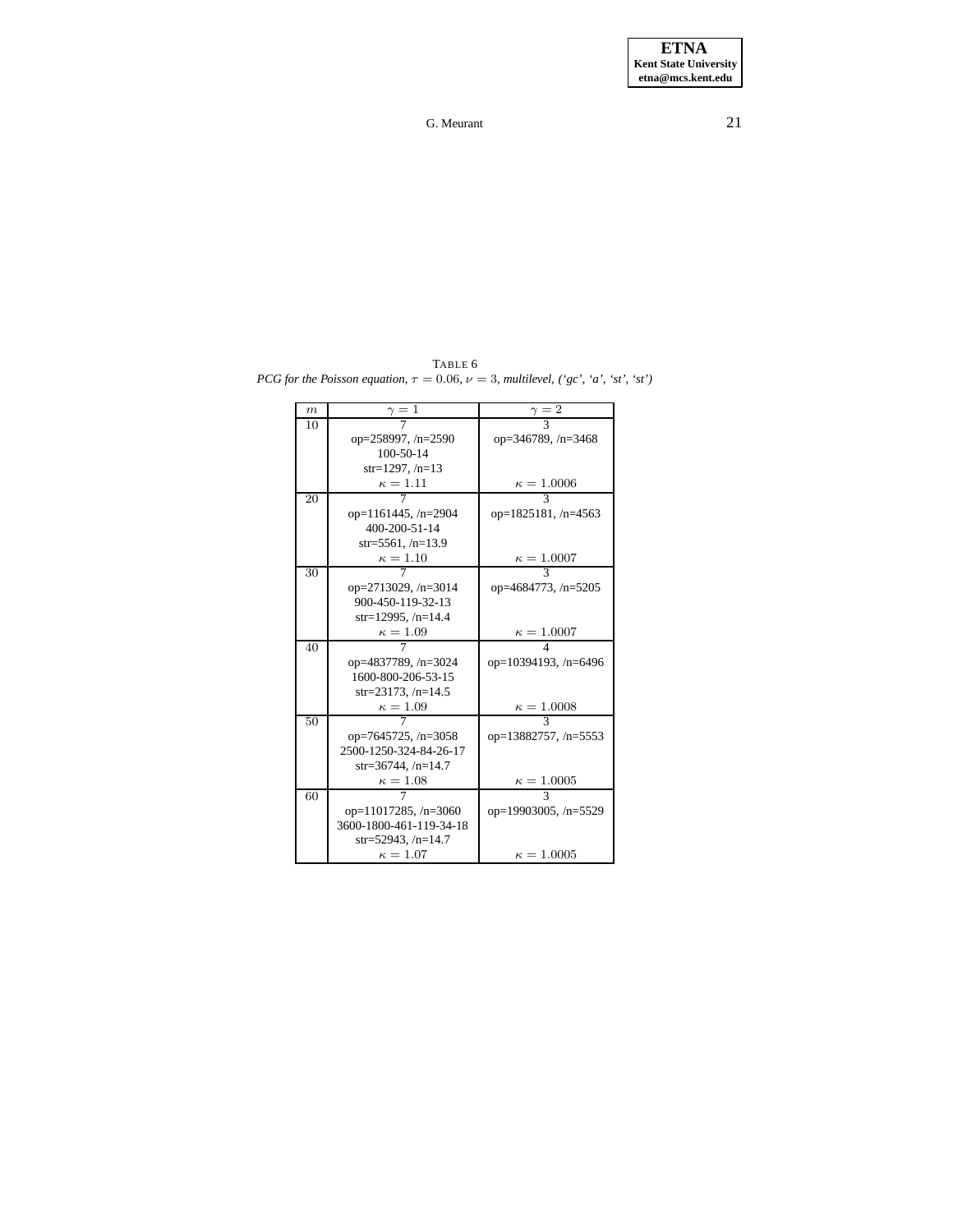<span id="page-21-0"></span>TABLE 7 *PCG for the Poisson equation*,  $\tau = 0.06$ ,  $\nu = 3$ , *multilevel*,  $({}^{\cdot}cg, {}^{\cdot}a', {}^{\cdot}st', {}^{\cdot}st')$ 

| m  | $\gamma=1$                  | $\gamma = 2$                |
|----|-----------------------------|-----------------------------|
| 10 |                             |                             |
|    | op=273117, /n=2731          | op=486565, /n=4866          |
|    | $100 - 50 - 14$             |                             |
|    | $str=1892, /n=18.9$         |                             |
|    | $\kappa=1.02$               | $\kappa=1$                  |
| 20 |                             | $\overline{\mathcal{E}}$    |
|    | op=1657317, $/n=4143$       | op=2578333, /n=6446         |
|    | 400-200-51-14               |                             |
|    | str=8179, $/n=20.4$         |                             |
|    | $\kappa=1.12$               | $\kappa = 1.0002$           |
| 30 |                             | $\mathbf{3}$                |
|    | op=3832301, /n=4258         | op=6072229, /n=6747         |
|    | 900-450-119-32-13           |                             |
|    | str=19044, $/n=21.2$        |                             |
|    | $\kappa=1.11$               | $\kappa = 1.0003$           |
| 40 |                             | २                           |
|    | op=6992029, /n=4370         | op=11914653, /n=7447        |
|    | 1600-800-206-53-15          |                             |
|    | str=34278, $/n=21.4$        |                             |
|    | $\kappa=1.07$               | $\kappa = 1.0003$           |
| 50 |                             | $\mathcal{R}$               |
|    | op= $11029221$ , /n= $4412$ | op= $18004603$ , /n= $7598$ |
|    | 2500-1250-324-84-26-17      |                             |
|    | str=54255, $/n=21.7$        |                             |
|    | $\kappa=1.08$               | $\kappa = 1.0004$           |
| 60 |                             | 3                           |
|    | op=15931997, /n=4426        | op=27416989, /n=7616        |
|    | 3600-1800-461-119-34-18     |                             |
|    | $str=78369, /n=21.8$        |                             |
|    | $\kappa = 1.07$             | $\kappa = 1.0003$           |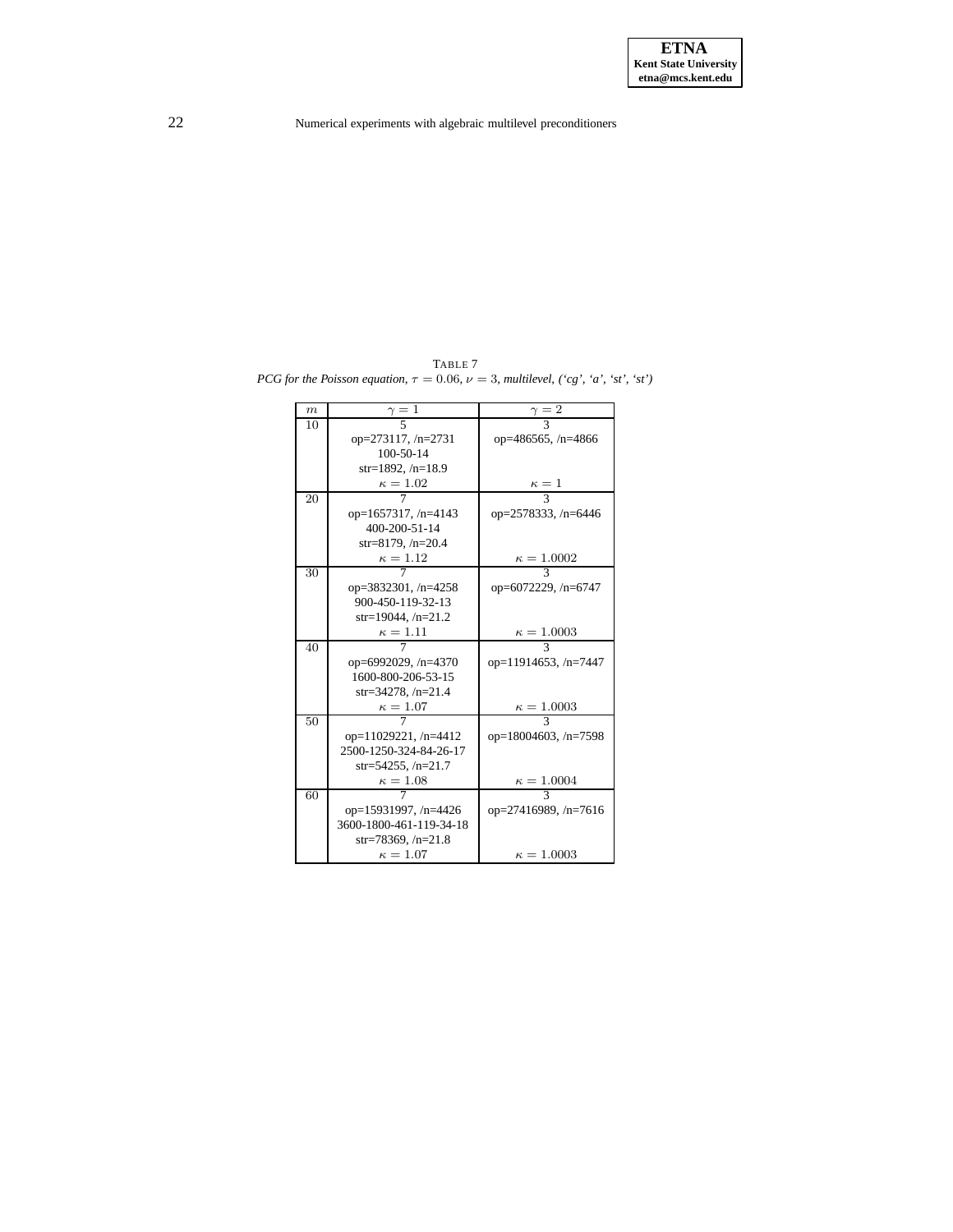<span id="page-22-0"></span>

|                  | $\nu=1$                    |                            |                           |
|------------------|----------------------------|----------------------------|---------------------------|
| $\boldsymbol{m}$ |                            | $\nu = 2$                  | $\nu = 5$                 |
| 10               | 6                          | $\overline{\phantom{0}}$   | 4                         |
|                  | op= $132273$ , /n= $1323$  | op=193605, /n=1936         | op= $362233$ , /n= $3622$ |
|                  | 100-50-14                  |                            |                           |
|                  | $str=1297, /n=13$          |                            |                           |
|                  | $\kappa=1.07$              | $\kappa = 1.03$            | $\frac{\kappa = 1.01}{5}$ |
| 20               |                            |                            |                           |
|                  | op=681509, $/n=1704$       | op= $1029766$ , /n= $2574$ | op=1998470, /n=4996       |
|                  | 400-200-51-14              |                            |                           |
|                  | $str=5561, /n=13.9$        |                            |                           |
|                  | $\kappa=1.09$              | $\kappa = 1.05$            | $\frac{\kappa = 1.02}{5}$ |
| 30               | 7                          | 6                          |                           |
|                  | $op=1596741, n=1774$       | op=2418289, /n=2687        | op=4701457, /n=5224       |
|                  | 900-450-119-32-13          |                            |                           |
|                  | str=12995, $/n=14.4$       |                            |                           |
|                  | $\kappa = 1.09$            | $\kappa = 1.04$            | $\kappa=1.02$             |
| 40               | 7                          | 6                          | $\overline{\phantom{1}}$  |
|                  | op=2852573, /n=1783        | op=4321221, /n=2701        | op=8402409, /n=5251       |
|                  | 1600-800-206-53-15         |                            |                           |
|                  | str=23173, $/n=14.5$       |                            |                           |
|                  | $\kappa=1.11$              | $\kappa = 1.06$            | $\kappa = 1.03$           |
| 50               |                            | $\overline{6}$             |                           |
|                  |                            |                            |                           |
|                  | op= $4513885$ , /n= $1806$ | op=6841180, $/n=2737$      | op=13307185, /n=5323      |
|                  | 2500-1250-324-84-26-17     |                            |                           |
|                  | $str=36744, /n=14.7$       |                            |                           |
|                  | $\kappa = 1.09$            | $\kappa = 1.05$            | $\kappa=1.03$             |
| 60               |                            | 6                          |                           |
|                  | op=6509253, /n=1808        | op=9865746, $/n=2740$      | op=19191079, /n=5331      |
|                  | 3600-1800-461-119-34-18    |                            |                           |
|                  | str=52943, $/n=14.7$       |                            |                           |
|                  | $\kappa = 1.10$            | $\kappa = 1.05$            | $\kappa=1.02$             |

TABLE 8 *PCG for the Poisson equation,*  $\tau = 0.06$ *, multilevel,*  $('po', 'a', 'st', 'st'), k = 1$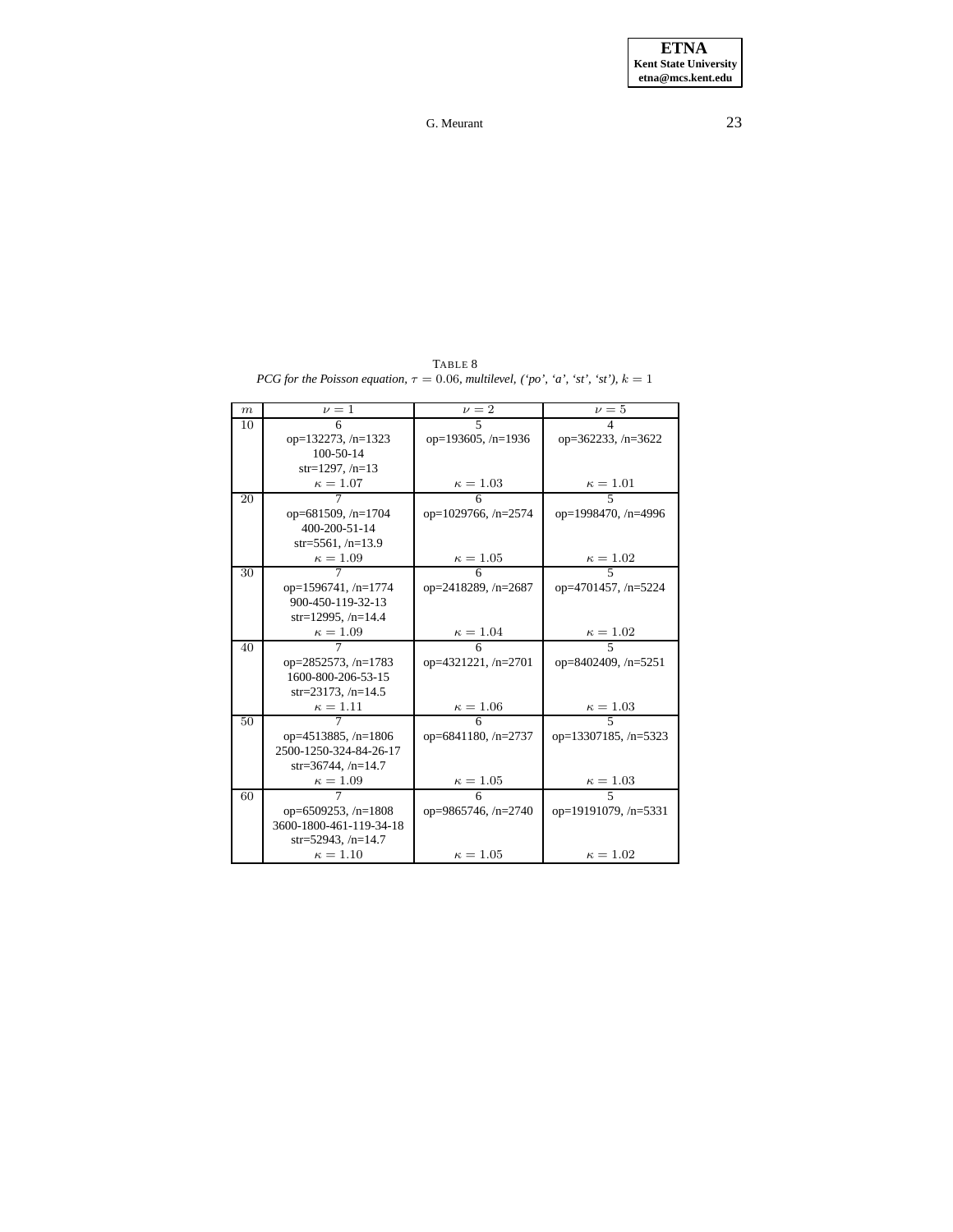| k.             | nb it                    | nb op              |
|----------------|--------------------------|--------------------|
| 1              |                          | $681509/n=1704$    |
| $\overline{c}$ | 6                        | 890800/n=2227      |
| 3              | $\overline{\phantom{1}}$ | $1015703/n = 2539$ |
| $\overline{4}$ | $\overline{\phantom{1}}$ | $1268867/n = 3172$ |
| 5              | Δ                        | $1267188/n = 3168$ |
| 6              | Δ                        | $1478150/n = 3695$ |
| 8              |                          | 1900098/n=4750     |
| 10             | 3                        | $1856225/n = 4640$ |
| 20             | 3                        | 3543985/n=8860     |
| 40             | $\mathfrak{D}$           | 5187872/n=12970    |

<span id="page-23-0"></span>TABLE 9 *PCG for the Poisson problem,*  $m = 20$ ,  $\tau = 0.06$ *, multilevel, ('po', 'a', 'st', 'st')* 

TABLE 10 *PCG for Poisson equation,*  $\tau = 0.06$ *, multilevel, ('ai', 'a', '-', 'st')*,  $\gamma = 1$ 

<span id="page-23-1"></span>

| m            | 'st'                   | $\cdot$ n'                    | $\lq$ p $1$ '          | $\mu$ <sup>2</sup>     |
|--------------|------------------------|-------------------------------|------------------------|------------------------|
| 10           |                        |                               |                        |                        |
|              | $op=167073$            | $op=275085$                   | $op=167073$            | $op=165441$            |
|              | $100 - 50 - 14$        | 100-50-38-26-16-10            | $100 - 50 - 13$        | $100-50-12$            |
| 20           | 13                     |                               | 13                     | 13                     |
|              | op=834163              | op=1558845                    | op=837691              | op=845195              |
|              | 400-200-51-14          | 400-200-148-93-48-32-22       | 400-200-54-13          | 400-200-50-16          |
| 30           | 14                     | 14                            | 14                     | 14                     |
|              | op=2077423             | op=4853923                    | op=2071768             | op=2066158             |
|              | 900-450-119-32-13      | 900-450-335-217-113-81-55     | 900-450-119-29-10      | 900-450-112-29-11      |
| 40           | 14                     | 14                            | 14                     | 14                     |
|              | op=3723423             | op=10904208                   | op=3731718             | op=3729153             |
|              | 1600-800-206-53-15     | 1600-800-593-383-193-141-97   | 1600-800-209-53-20     | 1600-800-198-51-14     |
| $50^{\circ}$ | 14                     |                               | 14                     | 14                     |
|              | op=5897948             | op=20402348                   | op=5892653             | op=5884538             |
|              | 2500-1250-324-84-26-17 | 2500-1250-930-607-308-224-154 | 2500-1250-324-84-26-16 | 2500-1250-313-79-25-12 |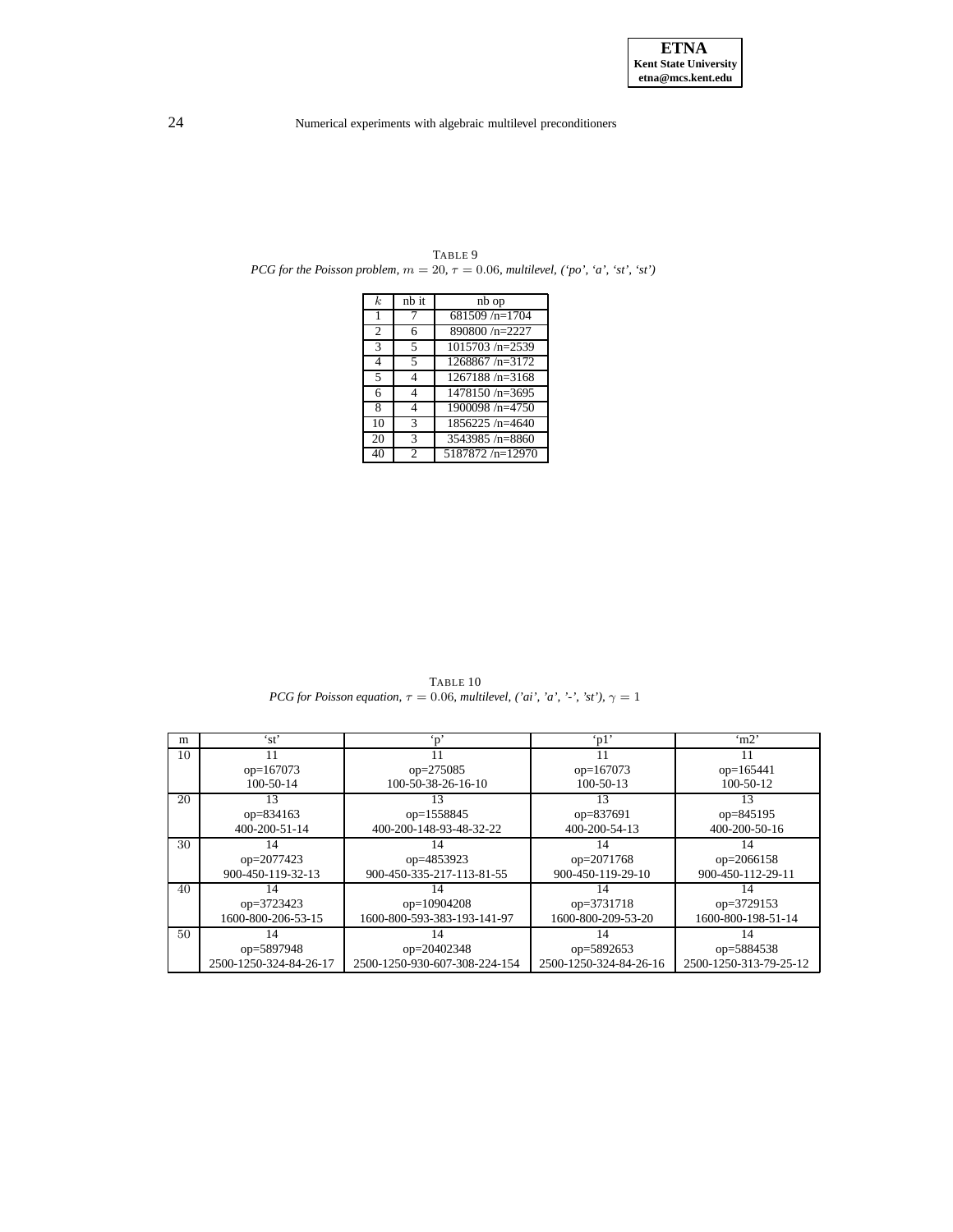TABLE 11 *PCG for Poisson equation,*  $\tau = 0.06$ *, multilevel,*  $(\text{`ai'}, \text{`z'}, \text{`st'}, \text{`sc'}), \gamma = 1$ 

<span id="page-24-0"></span>

| $\,m$ | $\nu = 1$                    | $\nu = 2$                    | $\nu = 5$                    |
|-------|------------------------------|------------------------------|------------------------------|
| 10    | 12                           | 8                            | $\overline{5}$               |
|       | op= $256824$ , /n= $2568$    | $op=276114, n=2761$          | op=381183, /n=3812           |
|       | 100-50-25-12                 |                              |                              |
|       | str=3196, $/n=31.9$          |                              |                              |
|       | $\kappa = 2.98$              | $\frac{\kappa = 1.87}{14}$   | $\frac{\kappa = 1.23}{9}$    |
| 20    | 20                           |                              |                              |
|       | op=2498084, $/n=6245$        | op=2793278, /n=6983          | op=3881723, /n=9704          |
|       | 400-200-100-51-23-12         |                              |                              |
|       | $str=19215$ , /n=48          |                              |                              |
|       | $\kappa = 9.41$              | $\frac{\kappa = 5.33}{21}$   | $\frac{\kappa = 2.76}{13}$   |
| 30    | 28                           |                              |                              |
|       | op=9571569, $/n=10635$       | op= $11377105$ , /n= $12641$ | op=15099181, /n=16777        |
|       | 900-450-225-110-60-30-15     |                              |                              |
|       | str=54176, $/n=60.2$         |                              |                              |
|       | $\kappa = 19.9$              | $\frac{\kappa = 11.03}{27}$  | $\frac{\kappa = 5.4}{18}$    |
| 40    | 38                           |                              |                              |
|       | op= $26164947$ , /n= $16353$ | op= $29422045$ , /n= $18389$ | op= $41625955$ , /n= $26016$ |
|       | 1600-800-400-204-94-47-26    |                              |                              |
|       | $str=111615, /n=69.8$        |                              |                              |
|       | $\kappa = 34.5$              | $\frac{\kappa = 18.9}{33}$   | $\frac{\kappa = 9.04}{22}$   |
| 50    | 45                           |                              |                              |
|       | op= $52278299$ , /n= $20911$ | op=60515329, $/n=24206$      | op=85339095, $/n=34136$      |
|       | 2500-1250-625-307-143-71-35  |                              |                              |
|       | $str=190351, /n=76.1$        |                              |                              |
|       | $\kappa = 53.1$              | $\kappa=29$                  | $\kappa = 13.7$              |
| 60    | 54                           | 40                           | 26                           |
|       | op=101004463, $/n=28057$     | op=117903107, /n=32751       | op=161832391, /n=44953       |
|       | 3600-1800-900-458-215-109-53 |                              |                              |
|       | $str=310963, /n=86.4$        |                              |                              |
|       | $\kappa = 75.7$              | $\kappa = 41.3$              | $\kappa = 19.4$              |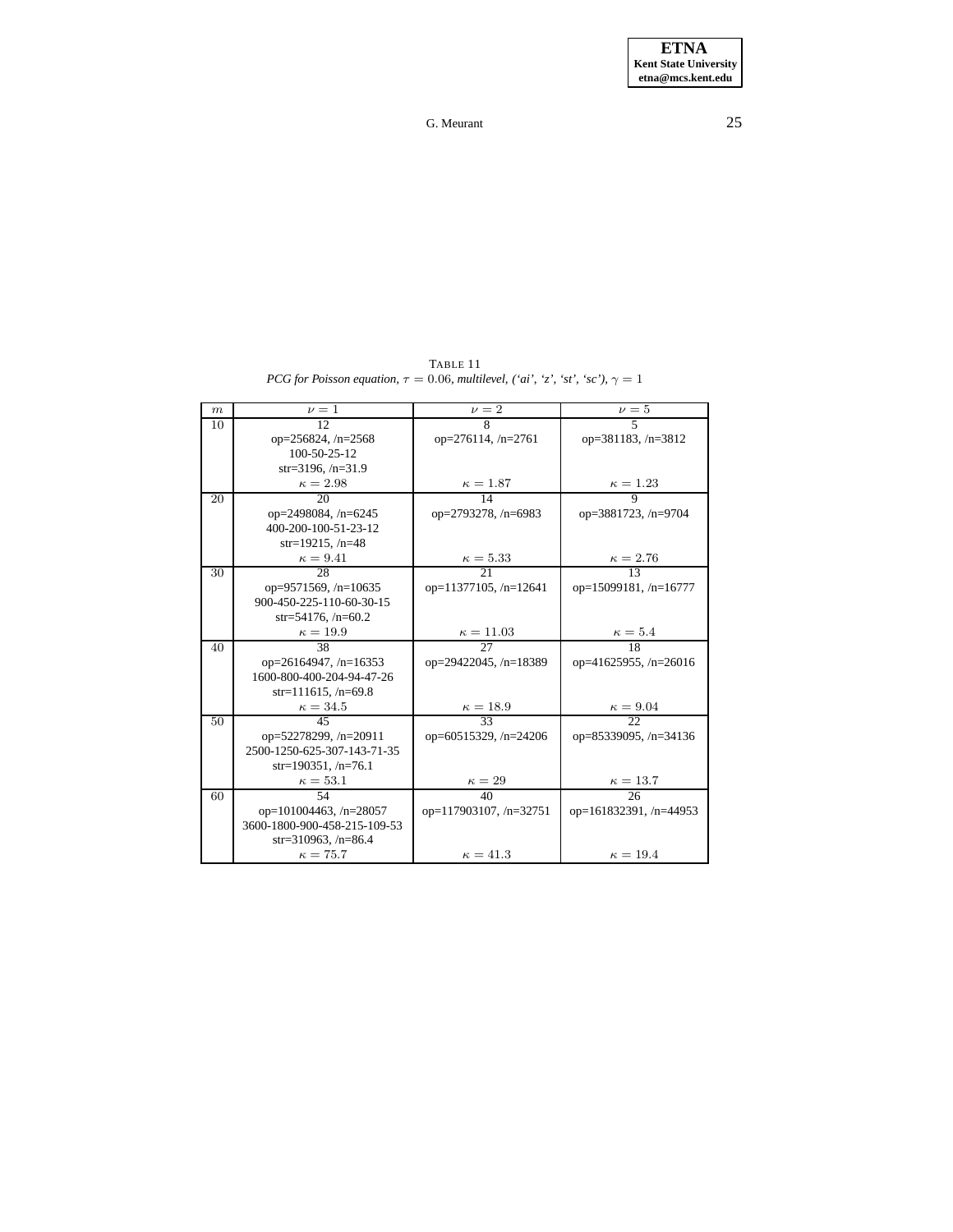TABLE 12 *PCG for Poisson equation,*  $\tau = 0.06$ *, multilevel, ('ai', 'z', 'st', 'iz'),*  $\gamma = 1$ 

<span id="page-25-0"></span>

| m  | $\nu = 1$                   | $\nu = 2$                   | $\nu = 5$                   |
|----|-----------------------------|-----------------------------|-----------------------------|
| 10 | 12                          | 8                           | 5                           |
|    | op= $188340$ , /n= $1883$   | op= $207426$ , /n= $2074$   | op=292389, /n=2928          |
|    | 100-50-19-10                |                             |                             |
|    | $str=2091, /n=20.9$         |                             |                             |
|    | $\kappa = 1.72$             | $\kappa=1.22$               | $\kappa = 1.02$             |
| 20 | 14                          | $\overline{10}$             |                             |
|    | op=987293, $/n=2468$        | op= $1161745$ , /n= $2904$  | op= $1575981, n=3940$       |
|    | 400-200-74-36-17            |                             |                             |
|    | str=9433, $/n=23.6$         |                             |                             |
|    | $\kappa = 1.96$             | $\kappa = 1.35$             | $\frac{\kappa = 1.11}{7}$   |
| 30 | $\overline{15}$             | 10                          |                             |
|    | op=2448357, $/n=2720$       | op= $2709534$ , /n= $3011$  | op= $4216269$ , /n= $4685$  |
|    | 900-450-154-69-31-16        |                             |                             |
|    | str=21701, $/n=24.1$        |                             |                             |
|    | $\kappa = 2.02$             | $\kappa = 1.48$             | $\frac{\kappa = 1.19}{8}$   |
| 40 | $\overline{15}$             | $\overline{11}$             |                             |
|    | op= $4513421$ , /n= $2821$  | op=5464389, $/n=3415$       | op=8785665, $/n=5491$       |
|    | 1600-800-267-130-61-29-13   |                             |                             |
|    | str=39949, $/n=24.9$        |                             |                             |
|    | $\kappa = 2.05$             | $\kappa=1.57$               | $\frac{\kappa=1.25}{8}$     |
| 50 | 16                          | $\overline{11}$             |                             |
|    | op=7700375, $/n=3080$       | op=8776877, $/n=3518$       | op=14118983, $/n=5647$      |
|    | 2500-1250-431-208-97-50-21  |                             |                             |
|    | str=64429, $/n=25.7$        |                             |                             |
|    | $\kappa = 2.12$             | $\kappa = 1.63$             | $\frac{\kappa = 1.29}{8}$   |
| 60 | 16                          | 12 <sub>1</sub>             |                             |
|    | op=11078581, /n=3078        | op= $13684058$ , /n= $3801$ | op= $20310541$ , /n= $5642$ |
|    | 3600-1800-607-283-136-65-27 |                             |                             |
|    | str=92655, $/n=25.7$        |                             |                             |
|    | $\kappa = 2.18$             | $\kappa = 1.69$             | $\kappa = 1.32$             |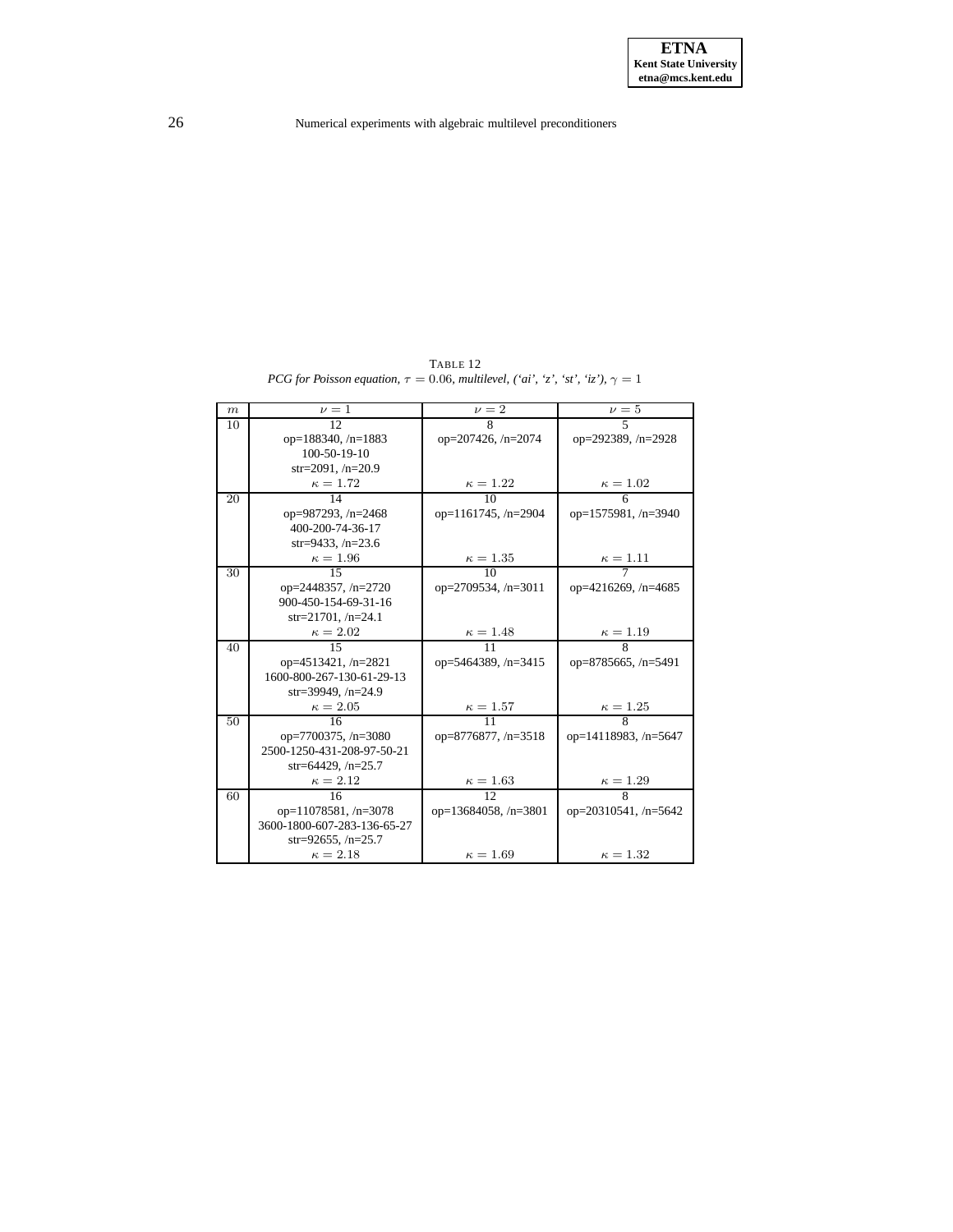<span id="page-26-0"></span>

| $m=10$                     | $m=20$                | $m=30$                     |
|----------------------------|-----------------------|----------------------------|
| 10                         | 11                    | 12                         |
| $\rho = 0.08$              | $\rho = 0.11$         | $\rho = 0.12$              |
| op= $106889, n=1069$       | op= $546900(n=1367)$  | op= $1388527$ , /n= $1543$ |
| 100-50-20-10               | 400-200-100-          | 900-450-210-               |
|                            | $-40-20-10$           | $-90-45-15$                |
| $m=40$                     | $m=50$                | $m=60$                     |
| 12                         | 12                    | 12                         |
| $\rho = 0.13$              | $\rho = 0.14$         | $\rho = 0.14$              |
|                            |                       |                            |
| op= $2678135$ , /n= $1674$ | op= $4177997, n=1671$ | op= $6013795$ , /n= $1670$ |
| 1600-800-400-              | 2500-1250-600-        | 3600-1800-900-             |

## TABLE 13 *AMG* for the anisotropic problem  $\tau = 0.1$

<span id="page-26-1"></span>TABLE 14 *PCG for the anisotropic problem,*  $\tau = 0.1$ *, multilevel,* ('gs', 'a', 'st', 'st')

| $\boldsymbol{m}$ | $\gamma=1$                  | $\gamma=2$                  |
|------------------|-----------------------------|-----------------------------|
| 10               |                             |                             |
|                  | op= $104749$ , /n= $1047$   | op=197753, $/n=1977$        |
|                  | $100 - 50 - 20$             |                             |
|                  | $str=1184, /n=11.8$         |                             |
|                  | $\kappa = 1.05$             | $\frac{\kappa = 1.002}{4}$  |
| 20               |                             |                             |
|                  | op=530923, $/n=1327$        | op= $1570273$ , /n= $3926$  |
|                  | 400-200-100-40-20           |                             |
|                  | str=5789, $/n=14.5$         |                             |
|                  | $\kappa = 1.05$             | $\frac{\kappa = 1.002}{4}$  |
| 30               |                             |                             |
|                  | op= $1252516$ , /n= $1392$  | op=4589393, /n=5099         |
|                  | 900-450-210-90-45-15        |                             |
|                  | $str=13500, /n=15$          |                             |
|                  | $\kappa = 1.05$             | $\frac{\kappa = 1.0002}{4}$ |
| 40               | 6                           |                             |
|                  | op= $2537929$ , /n= $1586$  | op=17283553, $/n=10802$     |
|                  | 1600-800-400-200-120-80-60  |                             |
|                  | str=28652, $/n=17.9$        |                             |
|                  | $\kappa=1.05$               | $\kappa = 1.002$            |
| 50               | 6                           |                             |
|                  | op= $3755860$ , /n= $1502$  | op=16926673, $/n=6771$      |
|                  | 2500-1250-600-300-150-75    |                             |
|                  | str=41320, $/n=16.5$        |                             |
|                  | $\kappa = 1.05$             | $\frac{\kappa = 1.002}{4}$  |
| 60               |                             |                             |
|                  | op=5479546, /n=1522         | op= $25057153$ , /n= $6960$ |
|                  | 3600-1800-900-420-210-90-75 |                             |
|                  | str=60866, $/n=16.9$        |                             |
|                  | $\kappa=1.05$               | $\kappa = 1.002$            |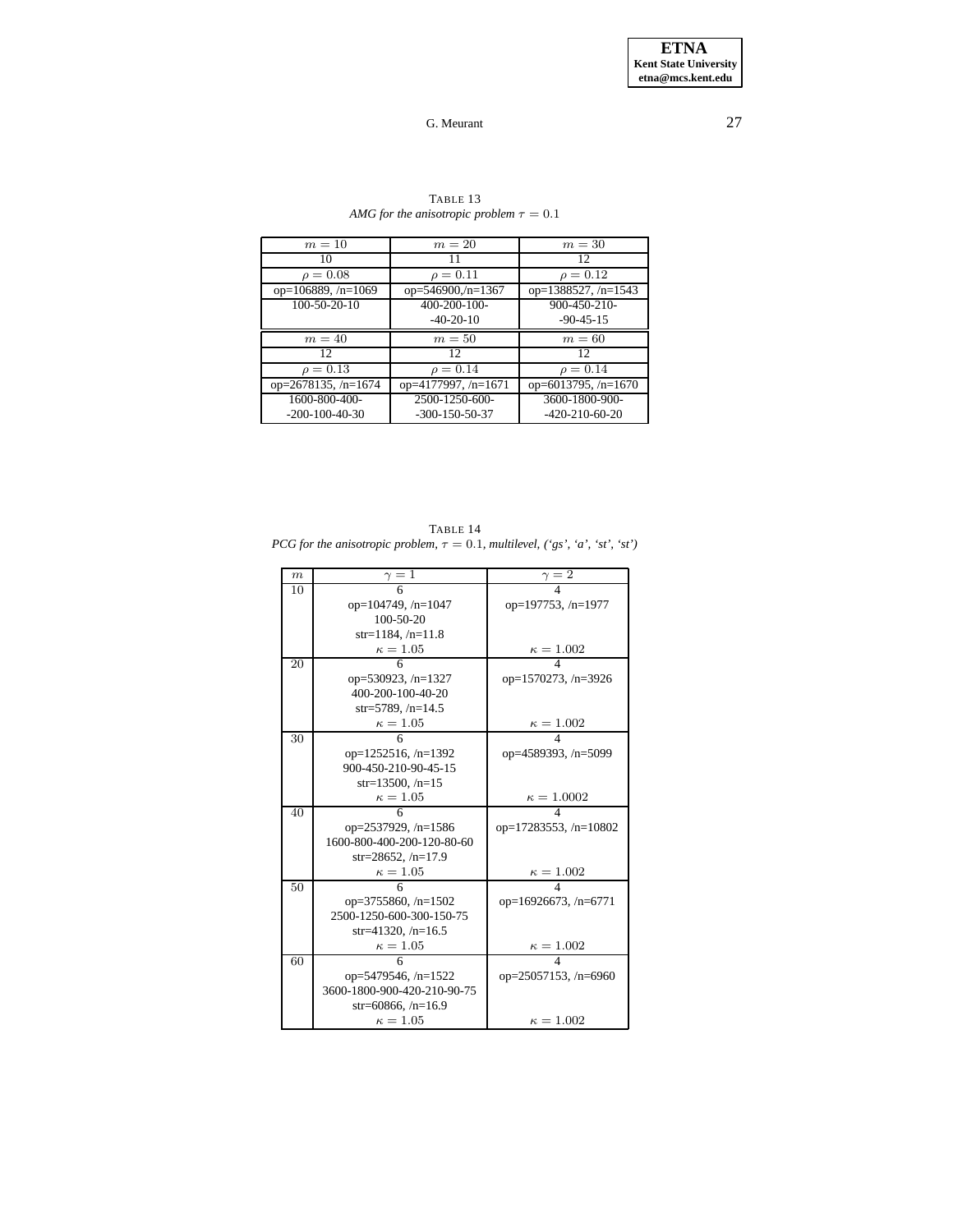<span id="page-27-0"></span>TABLE 15 *PCG for the anisotropic problem,*  $\tau = 0.1$ *, multilevel,* (*'ic', 'a', 'st', 'st'*)

| $\boldsymbol{m}$ | $\frac{\gamma}{3} = 1$      | $\frac{\gamma}{2}$          |
|------------------|-----------------------------|-----------------------------|
| 10               |                             |                             |
|                  | op=54933, $/n=549$          | op= $108510$ , /n= $1085$   |
|                  | 100-50-20                   |                             |
|                  | $str=1907, /n=19.1$         |                             |
|                  | $\kappa=1.0005$             | $\frac{\kappa=1}{2}$        |
| 20               | 3                           |                             |
|                  | op=275557, /n=689           | op=851096, /n=2128          |
|                  | 400-200-100-40-20           |                             |
|                  | $str=9258, /n=23.1$         |                             |
|                  | $\kappa = 1.001$            | $\frac{\kappa}{2} = 1$      |
| 30               |                             |                             |
|                  | op=647009, /n=719           | op=2441542, $/n=2713$       |
|                  | 900-450-210-90-45-15        |                             |
|                  | str=21545, $/n=23.9$        |                             |
|                  | $\kappa = 1.001$            | $\frac{\kappa}{2} = 1$      |
| 40               |                             |                             |
|                  | op=1638579, $/n=1024$       | op=9142266, /n=5714         |
|                  | 1600-800-400-200-120-80-60  |                             |
|                  | str=45037, $/n=28.1$        |                             |
|                  | $\kappa = 1.001$            | $\kappa = 1$                |
| 50               |                             |                             |
|                  | op=2432286, /n=973          | op=9020462, /n=3608         |
|                  | 2500-1250-600-300-150-75    |                             |
|                  | str=65395, $/n=26.2$        |                             |
|                  | $\kappa = 1.001$            | $\kappa=1$                  |
| 60               |                             | $\mathfrak{D}$              |
|                  | op=3547688, /n=985          | op= $13364557$ , /n= $3712$ |
|                  | 3600-1800-900-420-210-90-75 |                             |
|                  | str=95952, $/n=26.6$        |                             |
|                  | $\kappa = 1.001$            | $\kappa = 1$                |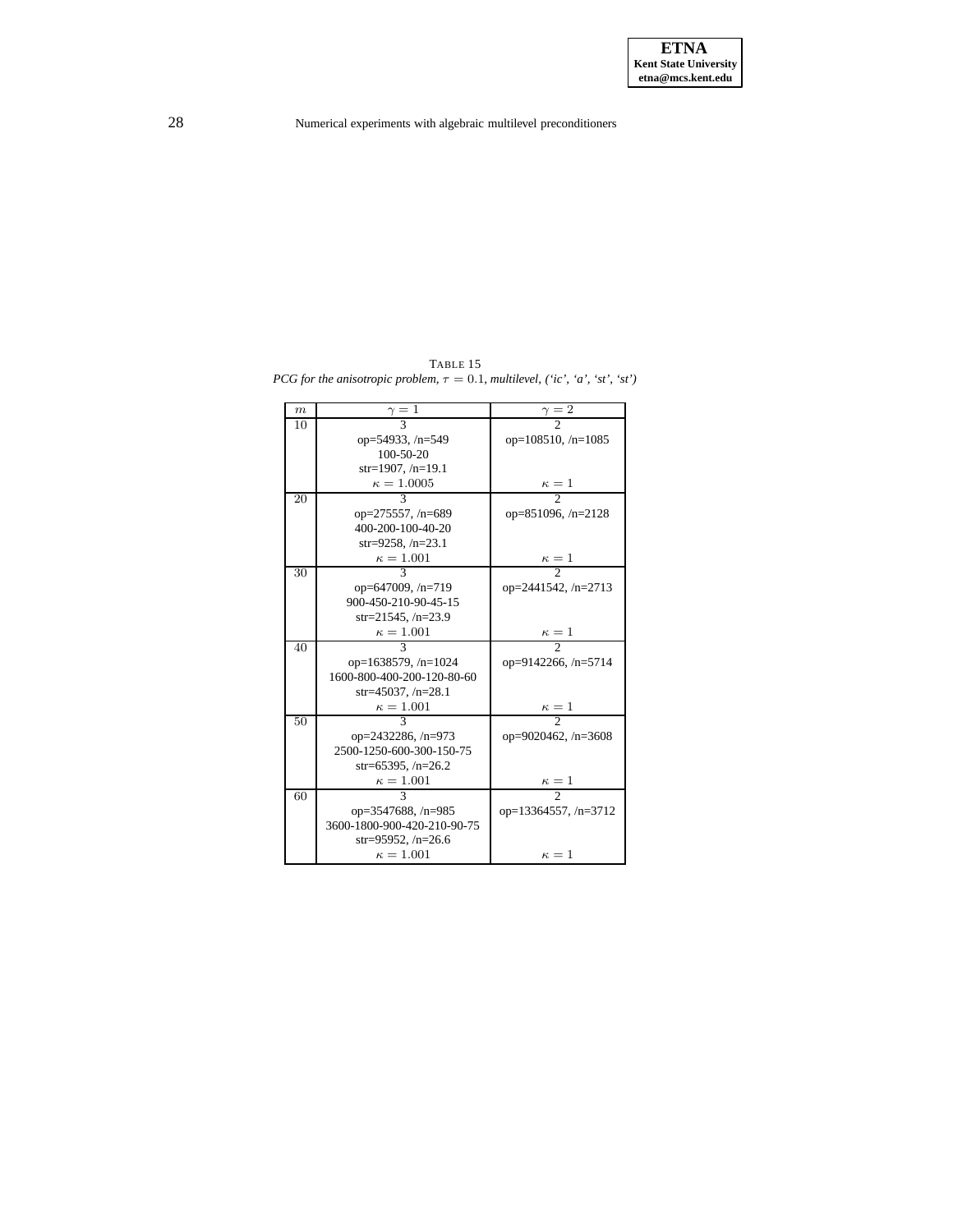<span id="page-28-0"></span>TABLE 16 *PCG for the anisotropic problem,*  $\tau = 0.1$ *, multilevel,*  $(\forall ai', \forall a', \forall s t', \forall t')$ 

| m  | $\frac{\gamma}{5}$          | $\frac{\gamma}{3}$          |
|----|-----------------------------|-----------------------------|
| 10 |                             |                             |
|    | op=88917, /n=889            | op=147557, $/n=1475$        |
|    | $100 - 50 - 20$             |                             |
|    | $str=2100, n=21$            |                             |
|    | $\kappa=1.03$               | $\frac{\kappa = 1.0006}{4}$ |
| 20 |                             |                             |
|    | op=634271, /n=1586          | op=1722753, /n=4307         |
|    | 400-200-100-40-20           |                             |
|    | $str=12232, /n=30.6$        |                             |
|    | $\kappa = 1.04$             | $\frac{\kappa = 1.002}{4}$  |
| 30 |                             |                             |
|    | op=1673230, $/n=1859$       | op=5304033, /n=5893         |
|    | 900-450-210-90-45-15        |                             |
|    | str=31839, $/n=35.4$        |                             |
|    | $\kappa=1.05$               | $\kappa = 1.002$            |
| 40 |                             |                             |
|    | op= $3564073$ , /n= $2227$  | op=18968193, $/n=11855$     |
|    | 1600-800-400-200-120-80-60  |                             |
|    | $str=68886, /n=43.05$       |                             |
|    | $\kappa=1.05$               | $\kappa = 1.002$            |
| 50 |                             |                             |
|    | op=5672348, /n=2268         | op=22715713, /n=9086        |
|    | 2500-1250-600-300-150-75    |                             |
|    | $str=107981, /n=43.2$       |                             |
|    | $\kappa=1.05$               | $\kappa = 1.002$            |
| 60 | 6                           |                             |
|    | op=8597374, /n=2388         | op=35687666, /n=9913        |
|    | 3600-1800-900-420-210-90-75 |                             |
|    | $str=163727, /n=45.5$       |                             |
|    | $\kappa = 1.05$             | $\kappa = 1.002$            |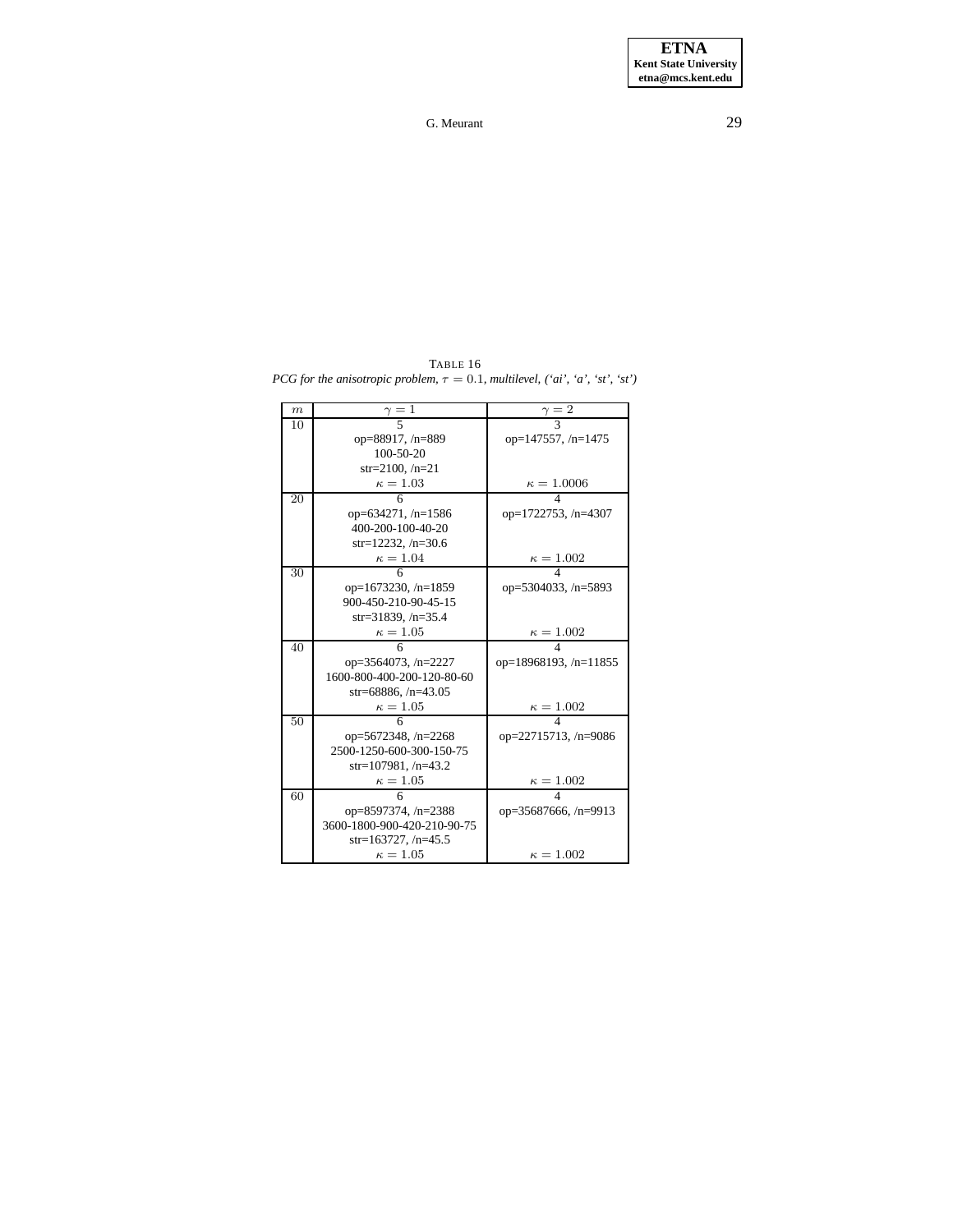<span id="page-29-0"></span>TABLE 17 *PCG for the anisotropic problem,*  $\tau = 0.1$ *, multilevel,* ('tw', 'a', 'st', 'st')

| m  | $\gamma=1$                  | $\gamma = 2$                |
|----|-----------------------------|-----------------------------|
| 10 |                             |                             |
|    | op= $106173$ , /n= $1062$   | op= $206833, n=2068$        |
|    | $100 - 50 - 20$             |                             |
|    | str=2175, $/n=21.7$         |                             |
|    | $\kappa=1.1$                | $\kappa = 1.005$            |
| 20 |                             |                             |
|    | op=498941, /n=1247          | op= $1271233, n=3178$       |
|    | 400-200-100-40-20           |                             |
|    | $str=10447, /n=26.1$        |                             |
|    | $\kappa=1.1$                | $\kappa = 1.005$            |
| 30 |                             |                             |
|    | op= $1174365$ , /n= $1305$  | op=3672033, $/n=4080$       |
|    | 900-450-210-90-45-15        |                             |
|    | str=24455, $/n=27.2$        |                             |
|    | $\kappa=1.1$                | $\kappa = 1.005$            |
| 40 |                             | 4                           |
|    | op=2382829, /n=1489         | op=14170113, $/n=8856$      |
|    | 1600-800-400-200-120-80-60  |                             |
|    | str=51642, $/n=32.3$        |                             |
|    | $\kappa=1.1$                | $\kappa = 1.005$            |
| 50 |                             |                             |
|    | op=3534429, $/n=1414$       | op= $13844513$ , /n= $5538$ |
|    | 2500-1250-600-300-150-75    |                             |
|    | str=74845, $/n=29.9$        |                             |
|    | $\kappa=1.1$                | $\kappa = 1.005$            |
| 60 |                             |                             |
|    | op= $5160485$ , /n= $1433$  | $op=20565153, /n=5712$      |
|    | 3600-1800-900-420-210-90-75 |                             |
|    | str=109978, $/n=30.5$       |                             |
|    | $\kappa = 1.1$              | $\kappa = 1.005$            |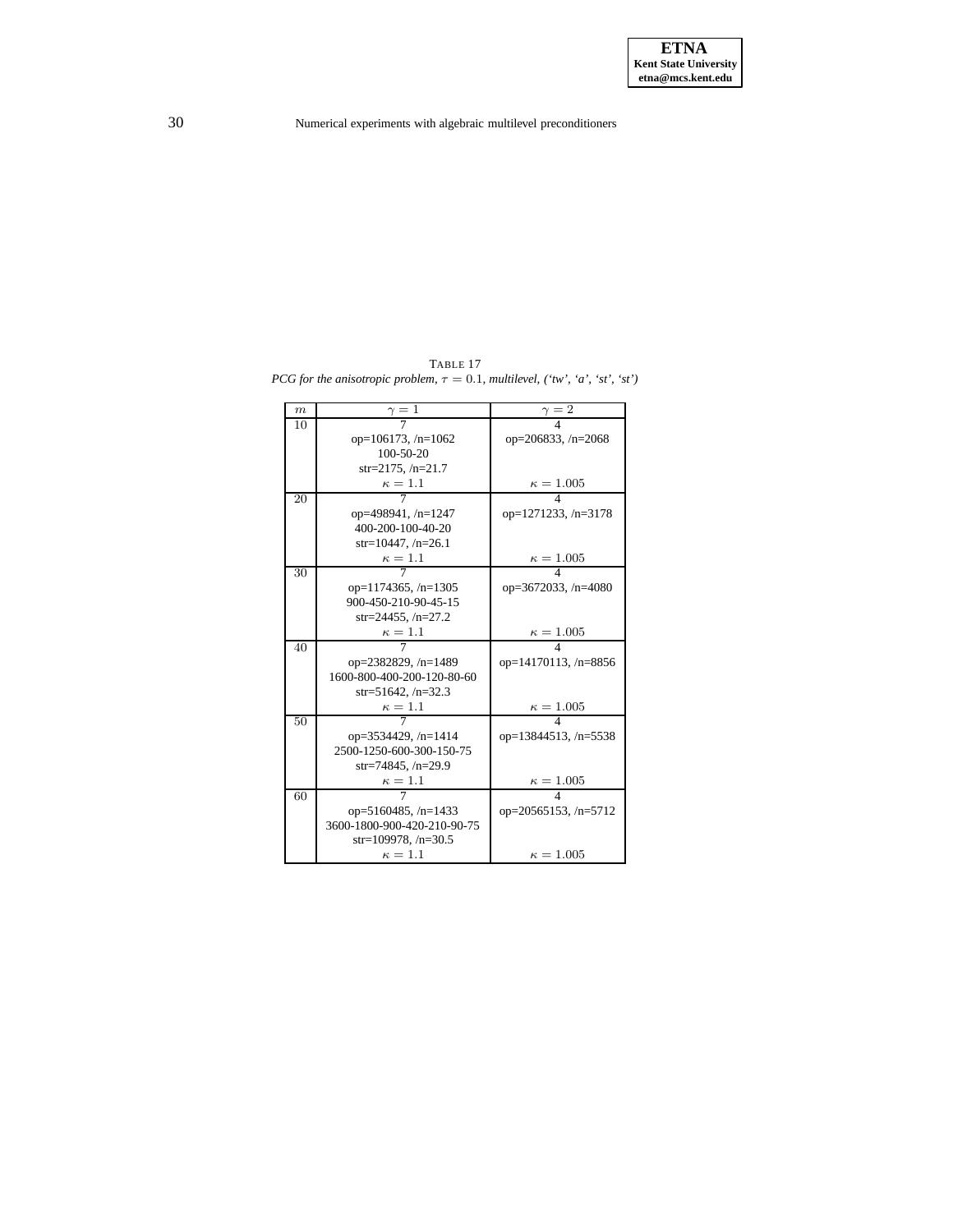<span id="page-30-0"></span>TABLE 18 *PCG for the anisotropic problem,*  $\tau = 0.1$ *,*  $\nu = 3$ *, multilevel,*  $({}^{\circ}gc, {}^{\circ}a', {}^{\circ}st', {}^{\circ}st')$ 

| m  | $\frac{\gamma}{7} = 1$      | $\frac{\gamma}{3}$          |
|----|-----------------------------|-----------------------------|
| 10 |                             |                             |
|    | op= $255893, n=2559$        | op=343461, $/n=3435$        |
|    | $100 - 50 - 20$             |                             |
|    | $str=1184, /n=11.8$         |                             |
|    | $\kappa = 1.14$             | $\frac{\kappa = 1.0009}{3}$ |
| 20 |                             |                             |
|    | op=1298749, /n=3247         | op=2706781, /n=6767         |
|    | 400-200-100-40-20           |                             |
|    | $str=5789, /n=14.5$         |                             |
|    | $\kappa=1.13$               | $\frac{\kappa=1.0007}{3}$   |
| 30 |                             |                             |
|    | op=3038509, /n=3376         | op=7705061, $/n=8561$       |
|    | 900-450-210-90-45-15        |                             |
|    | $str=13500, /n=15$          |                             |
|    | $\kappa=1.12$               | $\frac{\kappa = 1.0006}{3}$ |
| 40 |                             |                             |
|    | op= $6002285$ , /n= $3751$  | op=25570461, /n=15982       |
|    | 1600-800-400-200-120-80-60  |                             |
|    | str=28652, $/n=17.9$        |                             |
|    | $\kappa = 1.11$             | $\kappa = 1.0005$           |
| 50 |                             | $\overline{\mathcal{E}}$    |
|    | op=89266621, /n=3571        | op=26322181, /n=10529       |
|    | 2500-1250-600-300-150-75    |                             |
|    | str=41320, $/n=16.5$        |                             |
|    | $\kappa=1.12$               | $\kappa = 1.0004$           |
| 60 |                             |                             |
|    | op=12989765, $/n=3608$      | op=38772253, /n=10770       |
|    | 3600-1800-900-420-210-90-75 |                             |
|    | str=60866, $/n=16.9$        |                             |
|    | $\kappa = 1.12$             | $\kappa = 1.0004$           |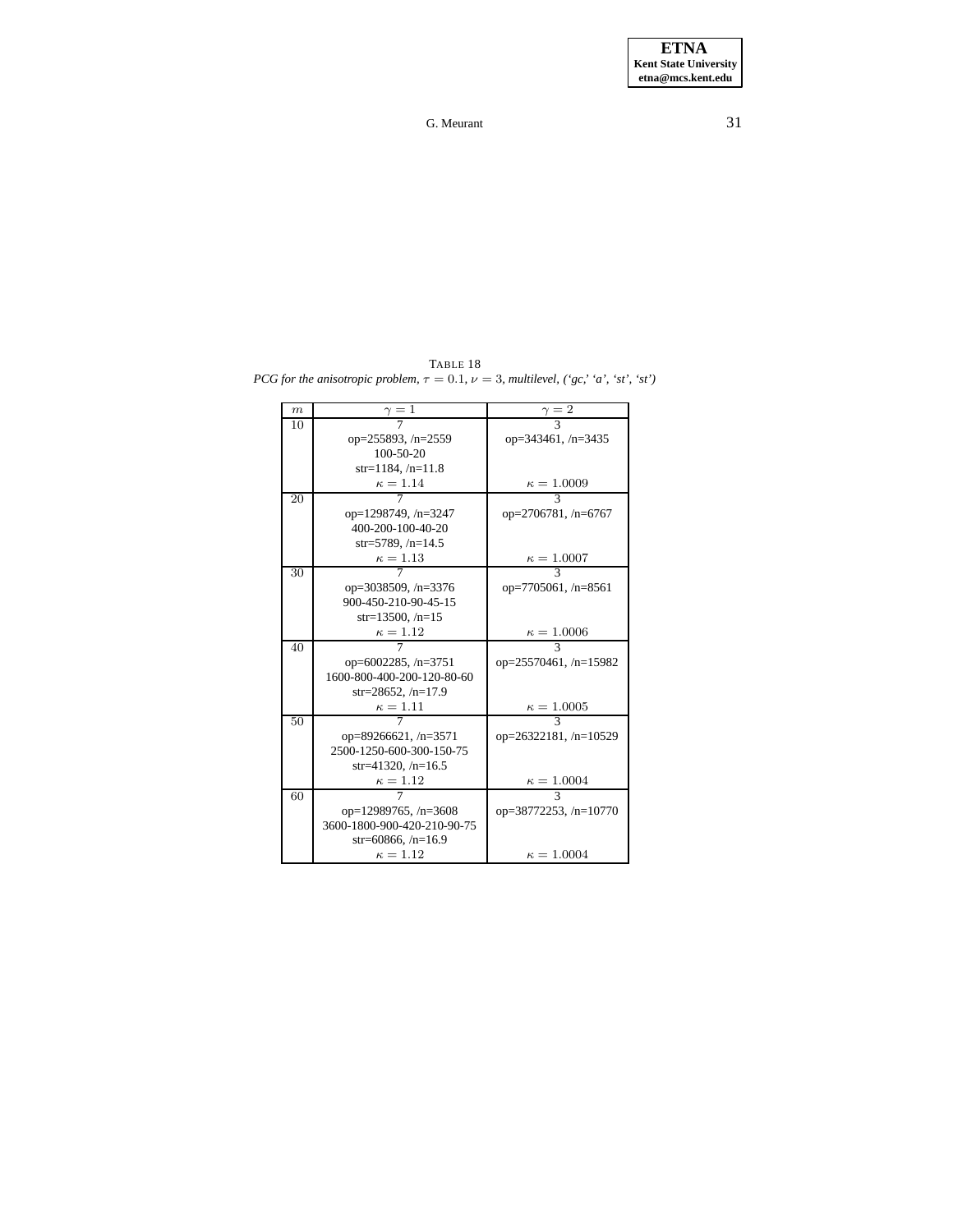<span id="page-31-0"></span>TABLE 19 *PCG for the anisotropic problem,*  $\tau = 0.1$ *,*  $\nu = 3$ *, multilevel,*  $({}^{\cdot}cg, {}^{\cdot}a', {}^{\cdot}st', {}^{\cdot}st')$ 

| $\boldsymbol{m}$ | $\cdot$ 1                   | $\gamma=2$                   |
|------------------|-----------------------------|------------------------------|
| 10               |                             |                              |
|                  | op=160173, $/n=1602$        | op=277117, /n=2771           |
|                  | $100 - 50 - 20$             |                              |
|                  | $str=2100, n=21$            |                              |
|                  | $\kappa=1$                  | $\frac{\kappa}{2} = 1$       |
| 20               |                             |                              |
|                  | op=1365989, /n=3415         | op= $4002850$ , /n= $10007$  |
|                  | 400-200-100-40-20           |                              |
|                  | str=12232, $/n=30.6$        |                              |
|                  | $\kappa = 1.0001$           | $\frac{\kappa}{2} = 1$       |
| 30               | $\mathbf{3}$                |                              |
|                  | op=3634417, /n=4038         | op= $12432212$ , /n= $13814$ |
|                  | 900-450-210-90-45-15        |                              |
|                  | $str=31839, /n=35.4$        |                              |
|                  | $\kappa = 1.0003$           | $\frac{\kappa-1}{2}$         |
| 40               |                             |                              |
|                  | op=7690141, /n=4806         | op=40277673, /n=25174        |
|                  | 1600-800-400-200-120-80-60  |                              |
|                  | $str=68886, /n=43$          |                              |
|                  | $\kappa = 1.0006$           | $\frac{\kappa}{2} = 1$       |
| 50               |                             |                              |
|                  | op= $15368018$ , /n= $6147$ | op=50719673, $/n=20288$      |
|                  | 2500-1250-600-300-150-75    |                              |
|                  | str=107981, $/n=43.2$       |                              |
|                  | $\kappa = 1.001$            | $\frac{\kappa}{2} = 1$       |
| 60               |                             |                              |
|                  | op= $23328865$ , /n= $6480$ | op=79925475, $/n=22202$      |
|                  | 3600-1800-900-420-210-90-75 |                              |
|                  | $str=163727, /n=45.5$       |                              |
|                  | $\kappa = 1.002$            | $\kappa = 1$                 |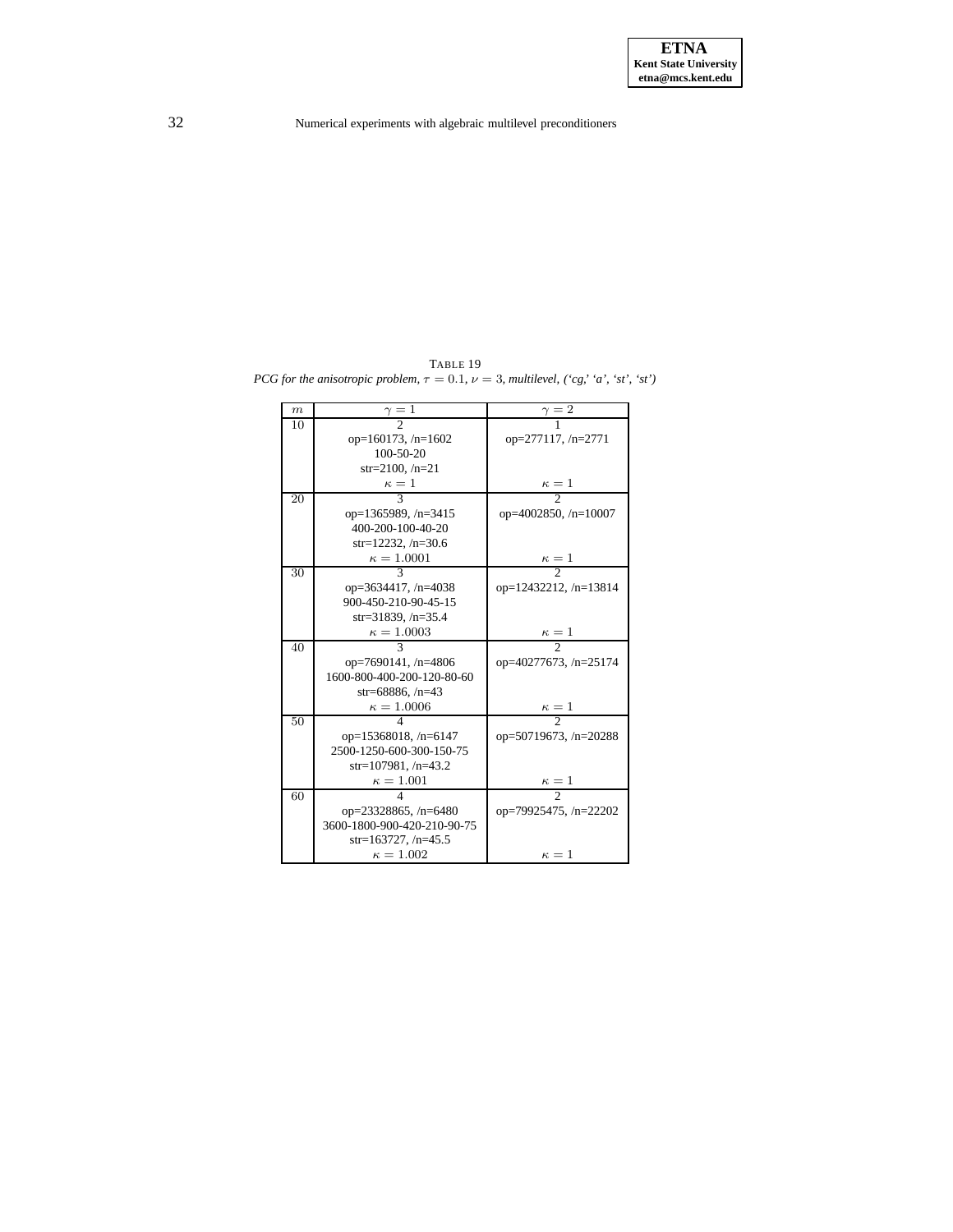<span id="page-32-0"></span>TABLE 20 *PCG for the anisotropic problem,*  $\tau = 0.1$ *, multilevel,*  $('po', 'a', 'st', 'st')$   $k = 1$ 

| m  | $\gamma=1$                  | $\frac{\gamma}{4}$          |
|----|-----------------------------|-----------------------------|
| 10 |                             |                             |
|    | op= $129781, n=1298$        | op=247433, /n=2474          |
|    | $100 - 50 - 20$             |                             |
|    | $str=1184, /n=11.8$         |                             |
|    | $\kappa=1.06$               | $\frac{\kappa = 1.002}{4}$  |
| 20 |                             |                             |
|    | op=752509, $/n=1881$        | op=1956033, /n=4890         |
|    | 400-200-100-40-20           |                             |
|    | $str=5789, /n=14.5$         |                             |
|    | $\kappa=1.08$               | $\frac{\kappa = 1.002}{4}$  |
| 30 |                             |                             |
|    | op= $1769517$ , /n= $1966$  | op=5649793, /n=6277         |
|    | 900-450-210-90-45-15        |                             |
|    | $str=13500, /n=15$          |                             |
|    | $\kappa=1.07$               | $\kappa = 1.002$            |
| 40 | 8                           |                             |
|    | op= $4002993, n=2502$       | op=20382913, /n=12739       |
|    | 1600-800-400-200-120-80-60  |                             |
|    | str=28652, $/n=17.9$        |                             |
|    | $\kappa=1.15$               | $\kappa = 1.002$            |
| 50 |                             |                             |
|    | op=5272605, /n=2109         | op= $20345313$ , /n= $8138$ |
|    | 2500-1250-600-300-150-75    |                             |
|    | str=41320, $/n=16.5$        |                             |
|    | $\kappa=1.08$               | $\kappa=1.002$              |
| 60 |                             | 4                           |
|    | op=7691205, $/n=2136$       | op=30159393, /n=8378        |
|    | 3600-1800-900-420-210-90-75 |                             |
|    | str=60866, $/n=16.9$        |                             |
|    | $\kappa=1.08$               | $\kappa = 1.002$            |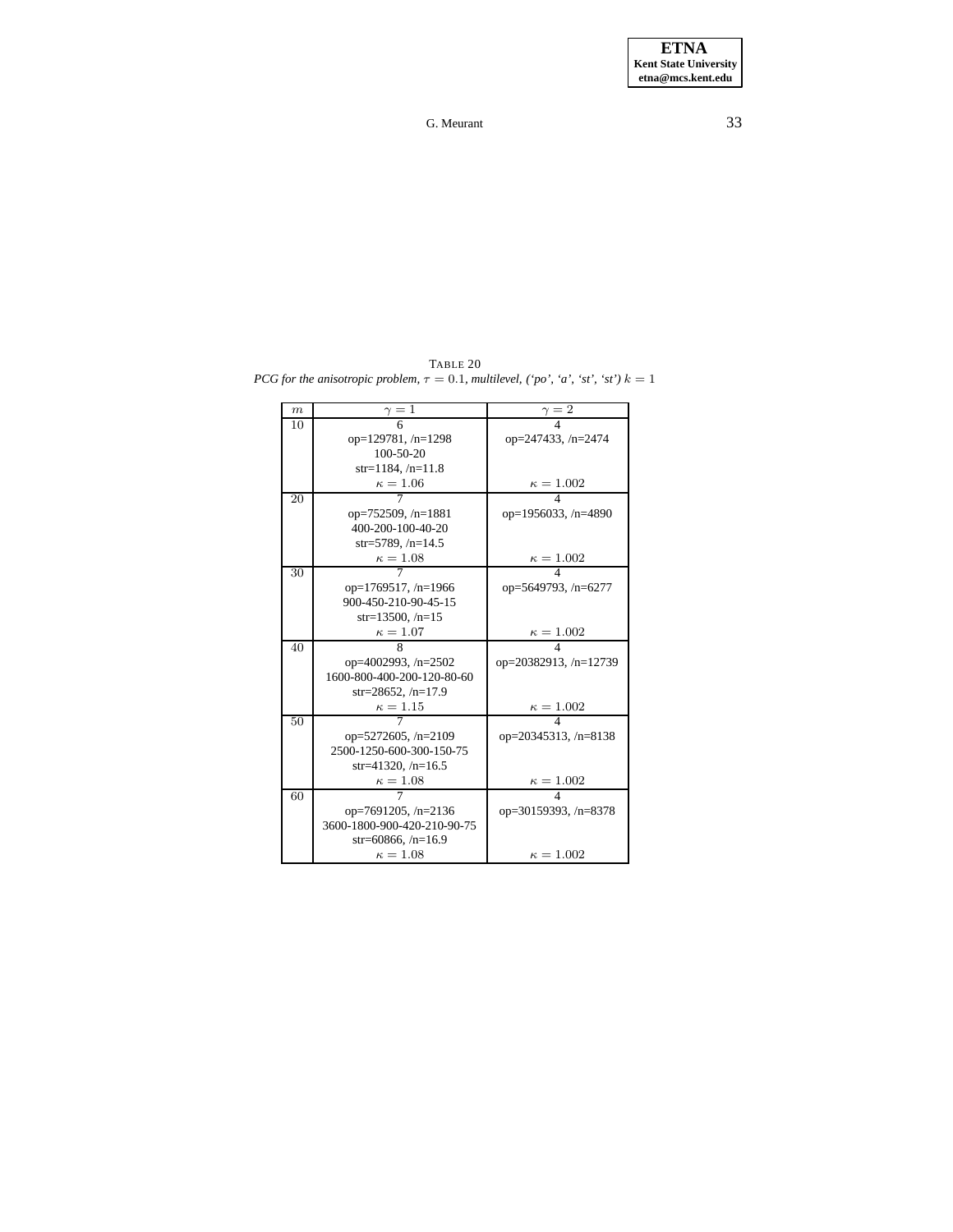<span id="page-33-0"></span>TABLE 21 *PCG for the anisotropic problem,*  $\tau = 0.1$ *, multilevel,*  $(iai', 'z', 'st', 'iz')$ 

| $\boldsymbol{m}$ | $\gamma=1$                  | $\frac{1}{2} = 2$         |
|------------------|-----------------------------|---------------------------|
| 10               |                             |                           |
|                  | $op=75272, n=752$           | op=97633, /n=976          |
|                  | $100 - 15$                  |                           |
|                  | $str=1400$ , /n=14          |                           |
|                  | $\kappa=1.05$               | $\kappa = 1.002$          |
| 20               | 8                           | $\overline{\phantom{0}}$  |
|                  | op= $481448$ , /n= $1204$   | op=592397, $/n=1481$      |
|                  | 400-20                      |                           |
|                  | $str=6543, /n=16.4$         |                           |
|                  | $\kappa=1.19$               | $\kappa=1.03$             |
| 30               | 10                          | 6                         |
|                  | op= $1582331, n=1758$       | op=1949849, /n=2166       |
|                  | $900 - 60 - 11$             |                           |
|                  | str=17618, $/n=19.5$        |                           |
|                  | $\kappa=1.38$               | $\kappa = 1.08$           |
| 40               | 11                          |                           |
|                  | op=3365229, $/n=2103$       | op=4415917, /n=2759       |
|                  | 1600-120-14                 |                           |
|                  | str=34749, $/n=21.8$        |                           |
|                  | $\kappa=1.50$               | $\frac{\kappa = 1.12}{8}$ |
| 50               | 13                          |                           |
|                  | op=6393915, /n=2558         | op=8188289, /n=3275       |
|                  | 2500-175-26-13              |                           |
|                  | str=56497, $/n=22.6$        |                           |
|                  | $\kappa=1.81$               | $\kappa = 1.25$           |
| 60               | 14                          | 9                         |
|                  | op= $10046068$ , /n= $2791$ | op=13272893, /n=3687      |
|                  | 3600-210-32-16              |                           |
|                  | str=82475, $/n=22.9$        |                           |
|                  | $\kappa = 2.06$             | $\kappa = 1.35$           |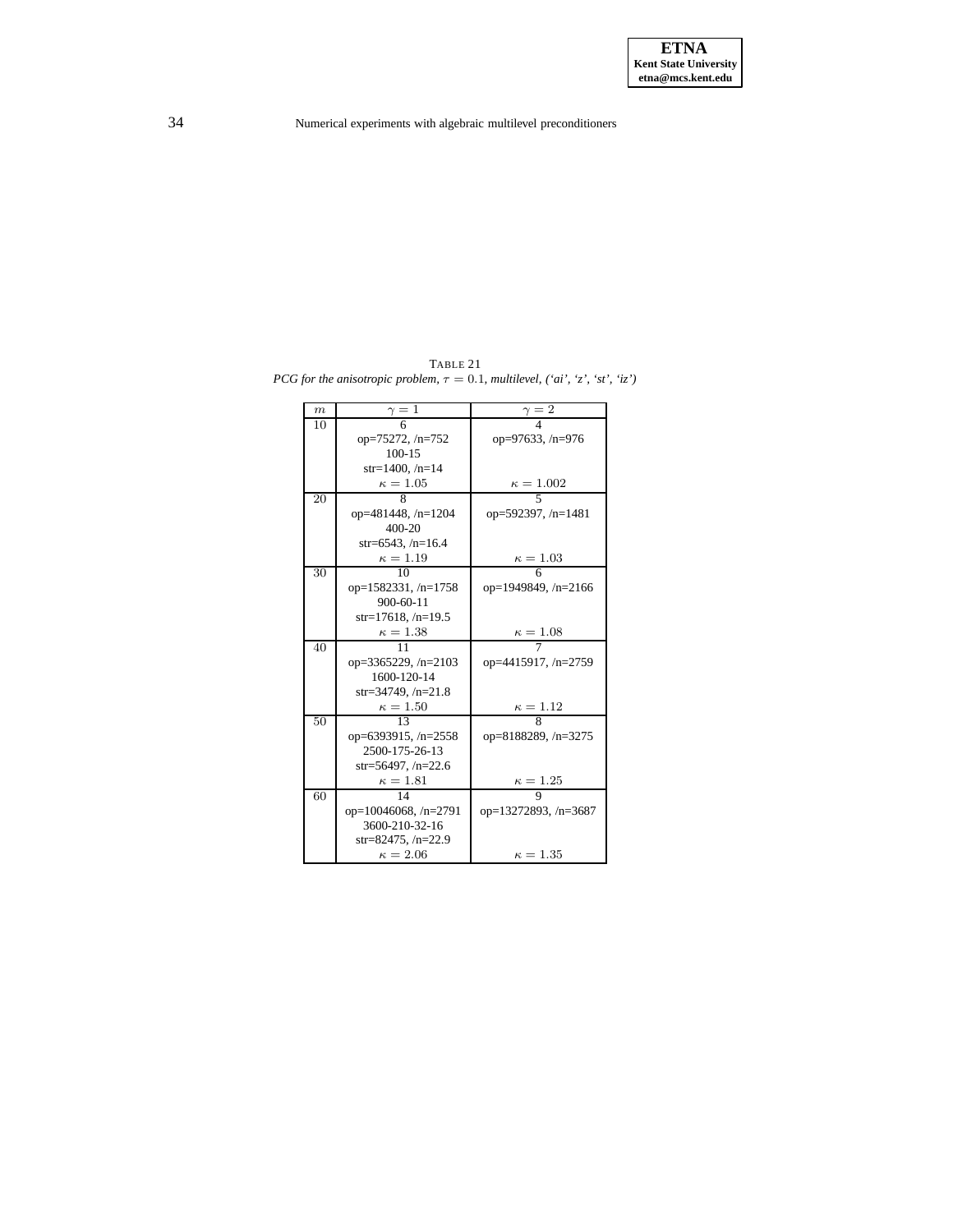| $\boldsymbol{m}$ | $\gamma=1$                  | $\gamma=2$                   |
|------------------|-----------------------------|------------------------------|
| 10               |                             |                              |
|                  | op=90038, $/n=900$          | op= $235557$ , /n= $2356$    |
|                  | 100-50-24-12                |                              |
|                  | str=2497, $/n=24.9$         |                              |
|                  | $\kappa = 1.008$            | $\kappa = 1.0001$            |
| 20               |                             |                              |
|                  | op=630197, $/n=1575$        | op=1452157, $/n=3630$        |
|                  | 400-200-66-33-14            |                              |
|                  | str=13850, $/n=34.6$        |                              |
|                  | $\kappa=1.03$               | $\kappa = 1.0008$            |
| 30               |                             | Δ                            |
|                  | op=2305820, /n=2562         | op=6502553, $/n=7225$        |
|                  | 900-450-159-79-38-17        |                              |
|                  | str=42850, $/n=47.6$        |                              |
|                  | $\kappa = 1.05$             | $\kappa = 1.002$             |
| 40               |                             | Δ                            |
|                  | op= $5028431, n=3143$       | op=14665673, $/n=9166$       |
|                  | 1600-800-251-126-58-29-15   |                              |
|                  | str=92607, $/n=57.9$        |                              |
|                  | $\kappa = 1.07$             | $\kappa=1.002$               |
| 50               |                             | 4                            |
|                  | op=10738437, $/n=4295$      | op= $27527546$ , /n= $11011$ |
|                  | 2500-1250-414-207-81-34-15  |                              |
|                  | $str=172056, /n=68.8$       |                              |
|                  | $\kappa = 1.09$             | $\kappa = 1.003$             |
| 60               |                             | $\overline{\mathcal{A}}$     |
|                  | op= $18011516$ , /n= $5003$ | op=49557238, /n=13766        |
|                  | 3600-1800-616-308-126-63-31 |                              |
|                  | str=288139, $/n=80$         |                              |
|                  | $\kappa=1.11$               | $\kappa = 1.003$             |

<span id="page-34-0"></span>TABLE 22 *PCG for the anisotropic problem,*  $\tau = (1, 0.01)$ *, multilevel,*  $('ai', 'z', 'st', 'iz')$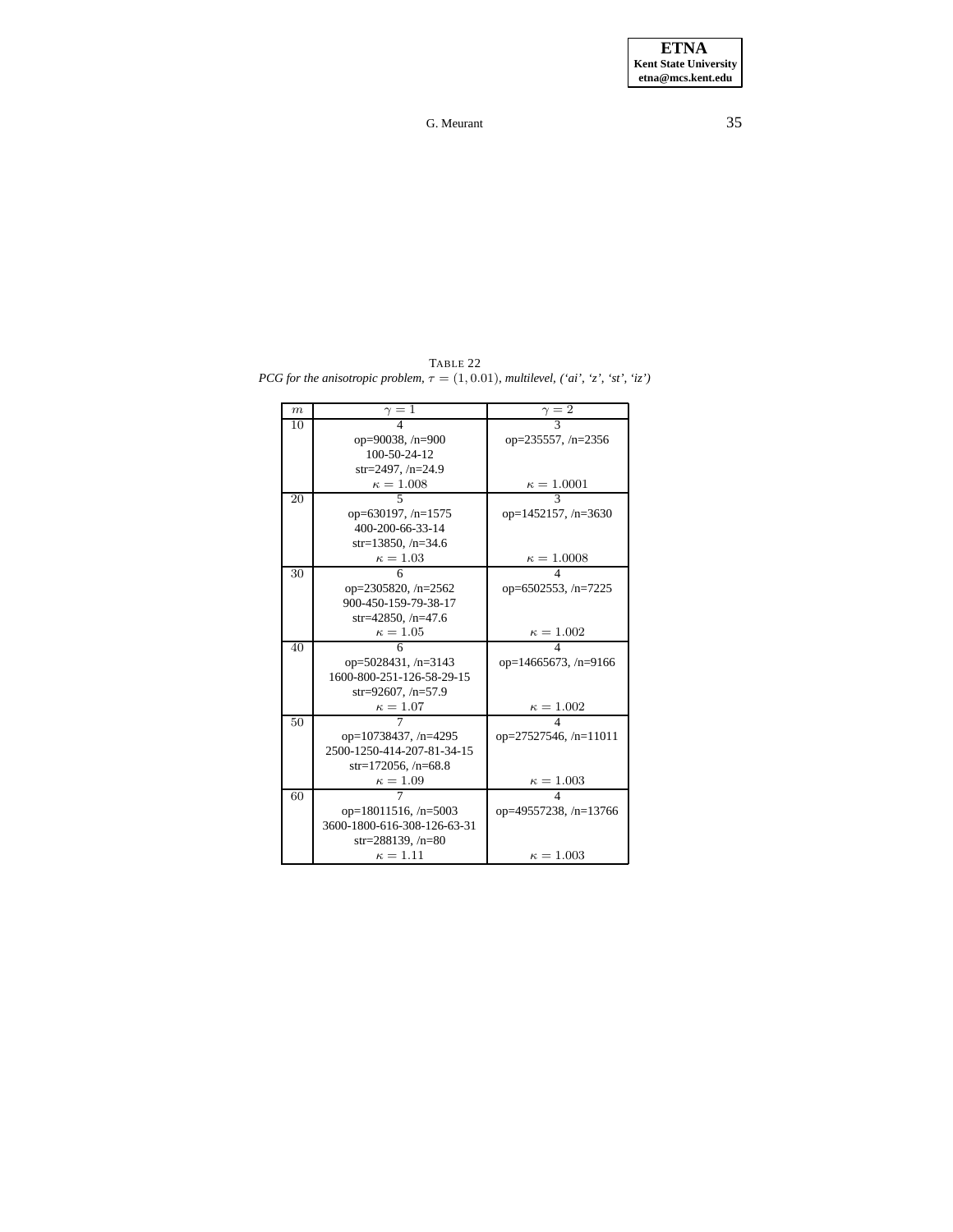<span id="page-35-0"></span>

| $m=10$                    | $m=20$              | $m=30$                |
|---------------------------|---------------------|-----------------------|
| 11                        | 18                  | 17                    |
| $\rho = 0.09$             | $\rho = 0.25$       | $\rho = 0.23$         |
| op= $135430$ , /n= $1354$ | op=828773,/n=2072   | op=1892192, /n=2102   |
| 100-50-16-11              | 400-200-46-         | 900-450-122-          |
|                           | $-17-10$            | $-30-21-17$           |
| $m=39$                    | $m=50$              | $m=59$                |
| 15                        | 19                  | 20                    |
| $\rho = 0.17$             | $\rho = 0.27$       | $\rho = 0.28$         |
| op=2867393, /n=1835       | op=5838352, /n=2335 | op=8616620, $/n=2475$ |
| 1521-762-204-             | 2500-1250-324-      | 3481-1741-446-        |
| $-57-31-21-16$            | $-88-29-21-19$      | $-122 - 41 - 22 - 17$ |

TABLE 23 *AMG* for the discontinuous problem  $\tau = 0.06$ 

<span id="page-35-1"></span>TABLE 24 *PCG for the discontinuous problem,*  $\tau = 0.06$ *, multilevel,*  $({}^{\circ}gs', {}^{\circ}a', {}^{\circ}st', {}^{\circ}st')$ 

| $_{m}$ | $\frac{\gamma}{6}$         | $\gamma = 2$               |
|--------|----------------------------|----------------------------|
| 10     |                            |                            |
|        | $op=127378, n=1274$        | op= $302737, n=3027$       |
|        | 100-50-16-11               |                            |
|        | $str=1485, /n=14.8$        |                            |
|        | $\frac{\kappa = 1.1}{7}$   | $\frac{\kappa = 1.002}{4}$ |
| 20     |                            |                            |
|        | op= $556267$ , /n= $1391$  | op= $1185685$ , /n= $2964$ |
|        | 400-200-46-17-10           |                            |
|        | $str=5448, /n=13.6$        |                            |
|        | $\frac{\kappa = 1.3}{8}$   | $\frac{\kappa = 1.004}{4}$ |
| 30     |                            |                            |
|        | op= $1507599, n=1675$      | op=2938191, /n=3265        |
|        | 900-450-122-30-21          |                            |
|        | str=13311, $/n=14.8$       |                            |
|        | $\frac{\kappa = 1.26}{7}$  | $\frac{\kappa = 1.002}{4}$ |
| 39     |                            |                            |
|        | op=2344515, /n=1541        | op=6702483, $/n=4407$      |
|        | 1521-762-204-57-31-21-16   |                            |
|        | $str=23115, /n=15.2$       |                            |
|        | $\frac{\kappa=1.21}{8}$    | $\frac{\kappa = 1.002}{4}$ |
| 50     |                            |                            |
|        | op=4197072, /n=1679        | op=8669991, $/n=3468$      |
|        | 2500-1250-324-88-29-21     |                            |
|        | $str=36892, /n=14.8$       |                            |
|        | $\kappa = 1.35$            | $\frac{\kappa = 1.005}{4}$ |
| 59     |                            |                            |
|        | op=5931550, $/n=1704$      | op=13191036, /n=3789       |
|        | 3481-1741-446-122-41-22-17 |                            |
|        | str=52033, $/n=14.9$       |                            |
|        | $\kappa=1.35$              | $\kappa = 1.004$           |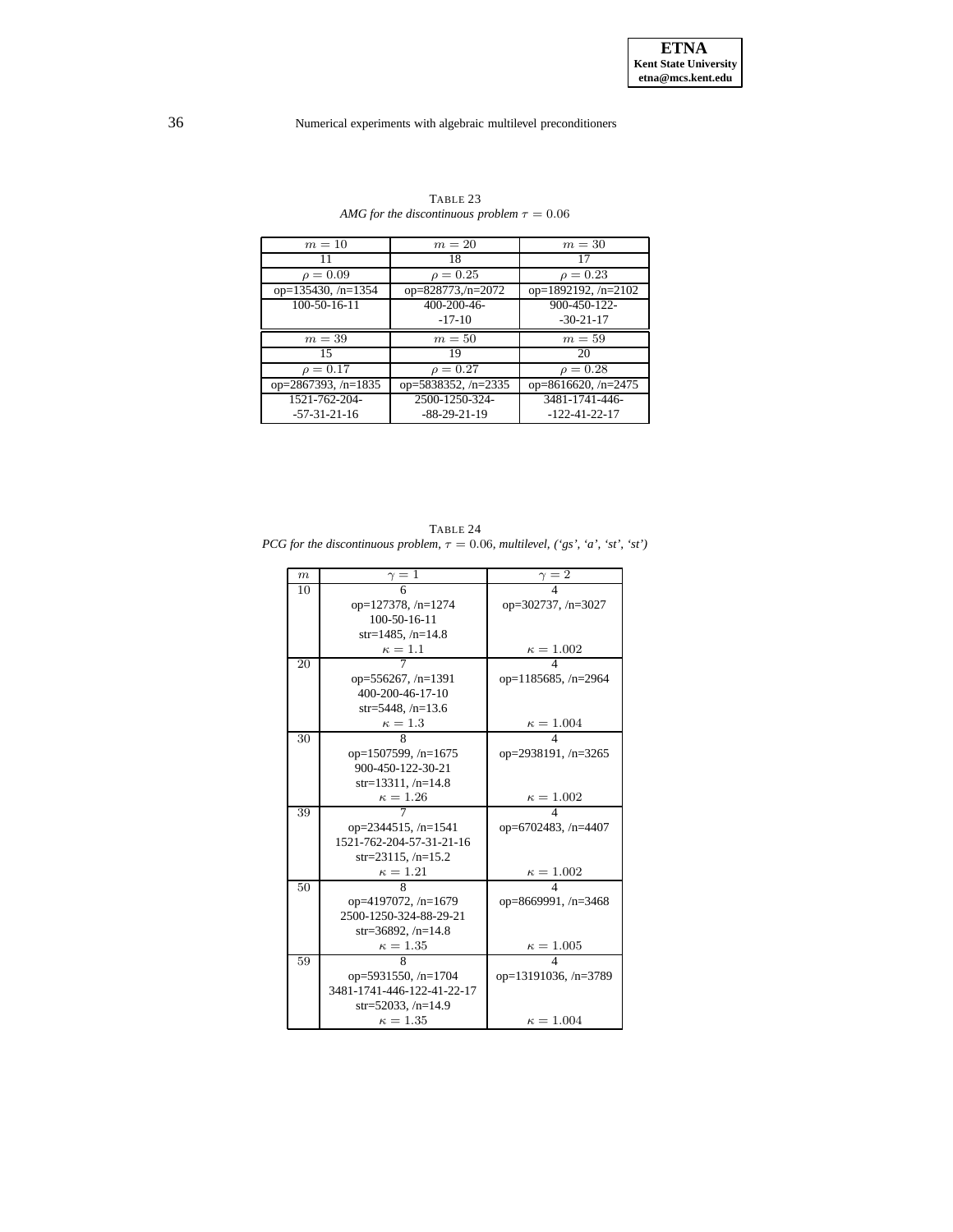<span id="page-36-0"></span>TABLE 25 *PCG for the discontinuous problem,*  $\tau = 0.06$ *, multilevel,* (*'ic', 'a', 'st', 'st'*)

| $\boldsymbol{m}$ | $\gamma=1$                 | $\gamma = 2$               |
|------------------|----------------------------|----------------------------|
| 10               |                            |                            |
|                  | op= $114269$ , /n= $1143$  | op=211467, /n=2115         |
|                  | $100 - 50 - 16 - 11$       |                            |
|                  | $str=2306, /n=23.1$        |                            |
|                  | $\kappa=1.03$              | $\frac{\kappa = 1.001}{4}$ |
| 20               |                            |                            |
|                  | op= $510529$ , /n= $1276$  | op= $1061224$ , /n= $2653$ |
|                  | 400-200-46-17-10           |                            |
|                  | $str=8491, /n=21.2$        |                            |
|                  | $\kappa=1.2$               | $\kappa = 1.003$           |
| 30               |                            | 4                          |
|                  | op= $1062618$ , /n= $1181$ | op=2599886, /n=2889        |
|                  | 900-450-122-30-21          |                            |
|                  | $str=20515, /n=22.8$       |                            |
|                  | $\kappa=1.15$              | $\kappa = 1.001$           |
| 39               |                            |                            |
|                  | op= $2126318$ , /n= $1398$ | op=5851962, /n=3847        |
|                  | 1521-762-204-57-31-21-16   |                            |
|                  | str=35638, $/n=23.4$       |                            |
|                  | $\kappa = 1.15$            | $\frac{\kappa = 1.002}{4}$ |
| 50               |                            |                            |
|                  | op=3401485, $/n=1361$      | op=7689215, /n=3076        |
|                  | 2500-1250-324-88-29-21     |                            |
|                  | str=56811, $/n=22.7$       |                            |
|                  | $\kappa = 1.27$            | $\kappa = 1.004$           |
| 59               |                            | 4                          |
|                  | op=4799520, /n=1379        | op=11619184, /n=3338       |
|                  | 3481-1741-446-122-41-22-17 |                            |
|                  | str=80096, $/n=23$         |                            |
|                  | $\kappa = 1.25$            | $\kappa = 1.004$           |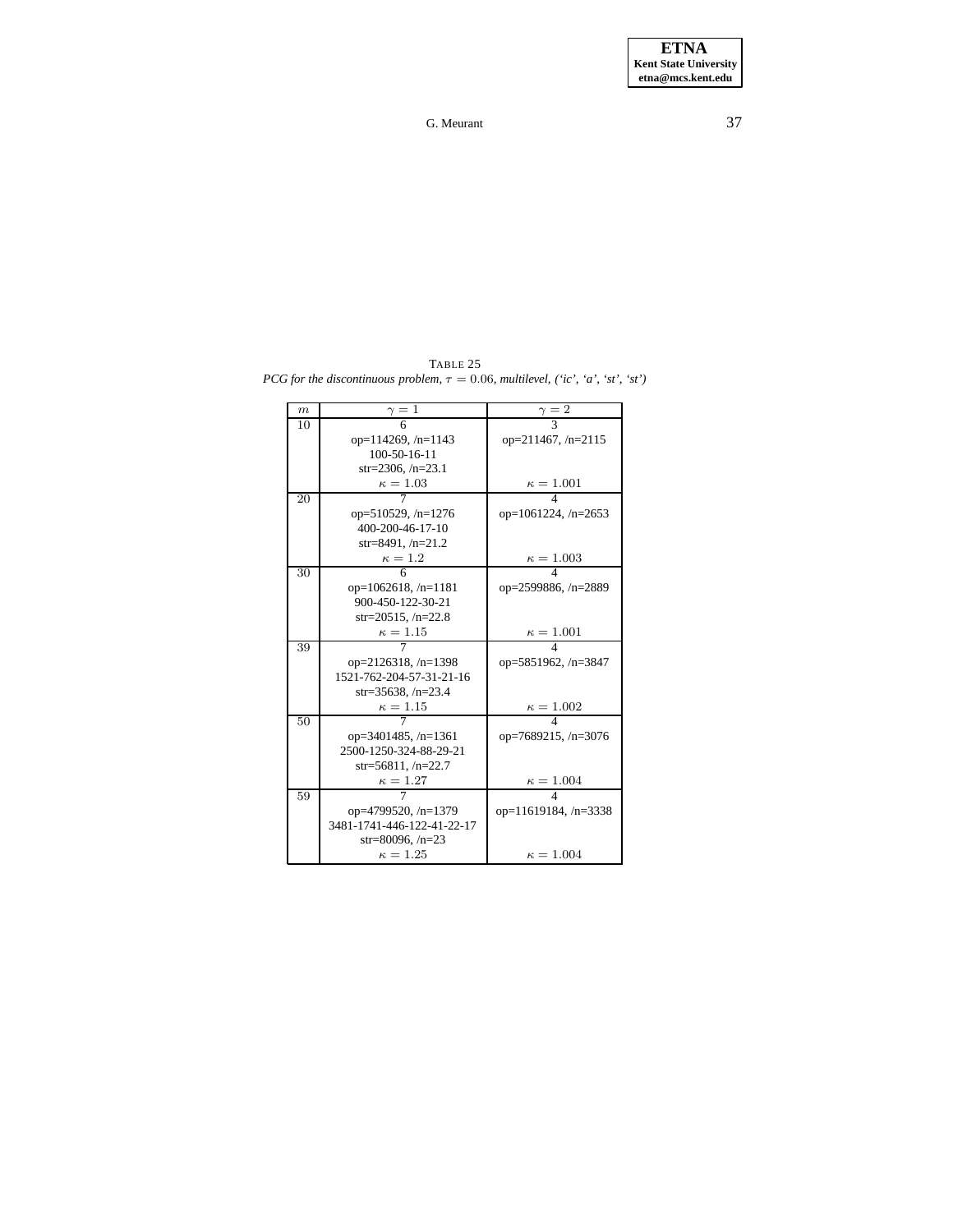<span id="page-37-0"></span>TABLE 26 *PCG for the discontinuous problem,*  $\tau = 0.06$ *, multilevel,*  $('ai', 'a', 'st', 'st')$ 

| $_{m}$ | $\gamma=1$                 | $\frac{\gamma}{4} = 2$     |
|--------|----------------------------|----------------------------|
| 10     |                            |                            |
|        | $op=151474, /n=1515$       | op=319553, $/n=3196$       |
|        | $100 - 50 - 16 - 11$       |                            |
|        | $str=3022, /n=30.2$        |                            |
|        | $\kappa=1.05$              | $\frac{\kappa = 1.002}{5}$ |
| 20     | 8                          |                            |
|        | op=940565, $/n=2351$       | op=1930373, /n=4826        |
|        | 400-200-46-17-10           |                            |
|        | $str=13872, /n=34.7$       |                            |
|        | $\kappa=1.18$              | $\kappa = 1.02$            |
| 30     |                            |                            |
|        | op=2025525, /n=2251        | op=4069393, /n=4521        |
|        | 900-450-122-30-21          |                            |
|        | str=33851, $/n=37.6$       |                            |
|        | $\kappa=1.12$              | $\kappa = 1.004$           |
| 39     |                            |                            |
|        | op=3619203, /n=2379        | op=8407017, /n=5527        |
|        | 1521-762-204-57-31-21-16   |                            |
|        | str=60219, $/n=39.6$       |                            |
|        | $\kappa=1.13$              | $\kappa = 1.004$           |
| 50     |                            |                            |
|        | op=6042413, $/n=2417$      | op= $12772833, n=5109$     |
|        | 2500-1250-324-88-29-21     |                            |
|        | str=100118, $/n=40$        |                            |
|        | $\kappa=1.26$              | $\kappa = 1.006$           |
| 59     |                            |                            |
|        | op=8611390, /n=2474        | op=22832594, /n=6559       |
|        | 3481-1741-446-122-41-22-17 |                            |
|        | str=142531, /n=41          |                            |
|        | $\kappa = 1.23$            | $\kappa = 1.005$           |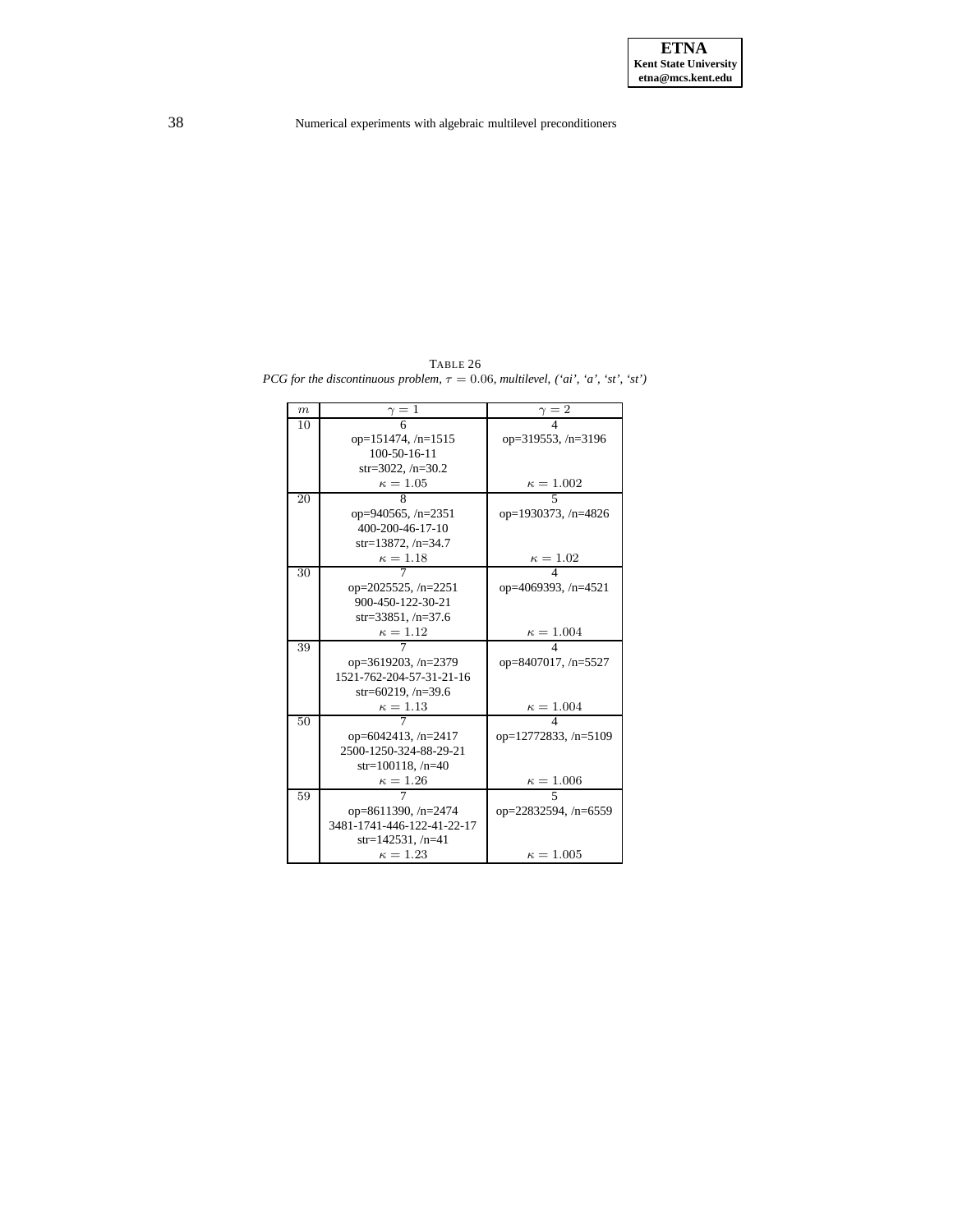<span id="page-38-0"></span>TABLE 27 *PCG for the discontinuous problem,*  $\tau = 0.06$ *, multilevel,* (*'tw', 'a', 'st', 'st'*)

| $\boldsymbol{m}$ | $\gamma=1$                 | $=2$                       |
|------------------|----------------------------|----------------------------|
| 10               |                            |                            |
|                  | op= $117645$ , /n= $1176$  | op= $238513$ , /n= $2385$  |
|                  | $100 - 50 - 16 - 11$       |                            |
|                  | $str=2593, /n=26$          |                            |
|                  | $\kappa=1.12$              | $\frac{\kappa = 1.008}{5}$ |
| 20               | 8                          |                            |
|                  | op=515603, /n=1289         | op= $1140677, n=2852$      |
|                  | 400-200-46-17-10           |                            |
|                  | str=9515, $/n=23.8$        |                            |
|                  | $\kappa=1.33$              | $\frac{\kappa = 1.01}{5}$  |
| 30               |                            |                            |
|                  | $op=1235665, /n=1373$      | op= $2820349$ , /n= $3134$ |
|                  | 900-450-122-30-21          |                            |
|                  | str=23150, $/n=25.7$       |                            |
|                  | $\kappa=1.29$              | $\frac{\kappa = 1.01}{5}$  |
| 39               |                            |                            |
|                  | op=2161873, /n=1421        | op=6371455, /n=4189        |
|                  | 1521-762-204-57-31-21-16   |                            |
|                  | str=40325, $/n=26.5$       |                            |
|                  | $\kappa = 1.24$            | $\kappa = 1.01$            |
| 50               | Q                          | 5                          |
|                  | op=3843983, /n=1537        | op=8341373, /n=3336        |
|                  | 2500-1250-324-88-29-21     |                            |
|                  | str=64094, $/n=25.6$       |                            |
|                  | $\kappa = 1.38$            | $\kappa = 1.01$            |
| 59               |                            |                            |
|                  | op=5427707, $/n=1559$      | op=12632543, /n=3629       |
|                  | 3481-1741-446-122-41-22-17 |                            |
|                  | $str=90549, n=26$          |                            |
|                  | $\kappa = 1.39$            | $\kappa = 1.01$            |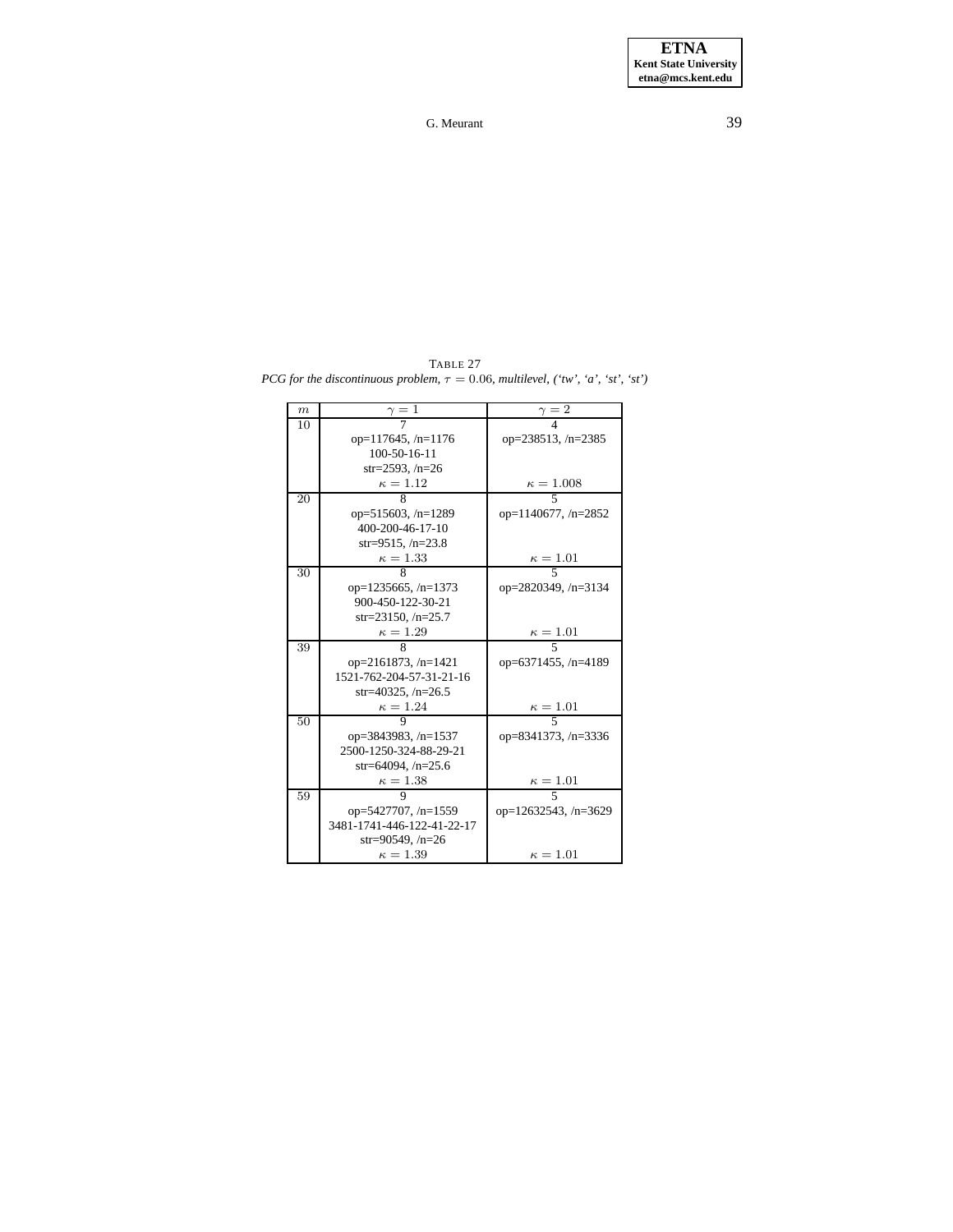<span id="page-39-0"></span>TABLE 28 *PCG for the discontinuous problem,*  $\tau = 0.06$ *,*  $\nu = 3$ *, multilevel,*  $({}^{6}gc, {}^{6}a', {}^{6}st', {}^{6}st')$ 

| $\boldsymbol{m}$ | $\gamma=1$                 | $\gamma=\bar 2$            |
|------------------|----------------------------|----------------------------|
| 10               |                            |                            |
|                  | op=298349, /n=2983         | op=492485, /n=4925         |
|                  | $100 - 50 - 16 - 11$       |                            |
|                  | $str=2773, /n=27.7$        |                            |
|                  | $\kappa = 1.09$            | $\kappa = 1.0004$          |
| 20               | 8                          | $\mathbf{3}$               |
|                  | op=1317701, /n=3294        | op= $2012061$ , /n= $5030$ |
|                  | 400-200-46-17-10           |                            |
|                  | str=10188, $/n=25.5$       |                            |
|                  | $\kappa = 1.19$            | $\kappa = 1.001$           |
| 30               | 8                          |                            |
|                  | op=3095461, /n=3439        | op=6017793, /n=6686        |
|                  | 900-450-122-30-21          |                            |
|                  | $str=24673, /n=27.4$       |                            |
|                  | $\kappa=1.17$              | $\kappa=1.001$             |
| 39               |                            |                            |
|                  | op=4799875, /n=3156        | op=13479577, /n=8862       |
|                  | 1521-762-204-57-31-21-16   |                            |
|                  | str=42937, $/n=28.2$       |                            |
|                  | $\kappa=1.15$              | $\kappa = 1.001$           |
| 50               |                            | 4                          |
|                  | op=9613203, /n=3845        | op=17813393, /n=7125       |
|                  | 2500-1250-324-88-29-21     |                            |
|                  | str=68306, $/n=27.3$       |                            |
|                  | $\kappa=1.3$               | $\kappa = 1.003$           |
| 59               | 8                          |                            |
|                  | $op=12174245$ , /n=3497    | op=26869257, /n=7719       |
|                  | 3481-1741-446-122-41-22-17 |                            |
|                  | str=96419, $/n=27.7$       |                            |
|                  | $\kappa = 1.24$            | $\kappa = 1.003$           |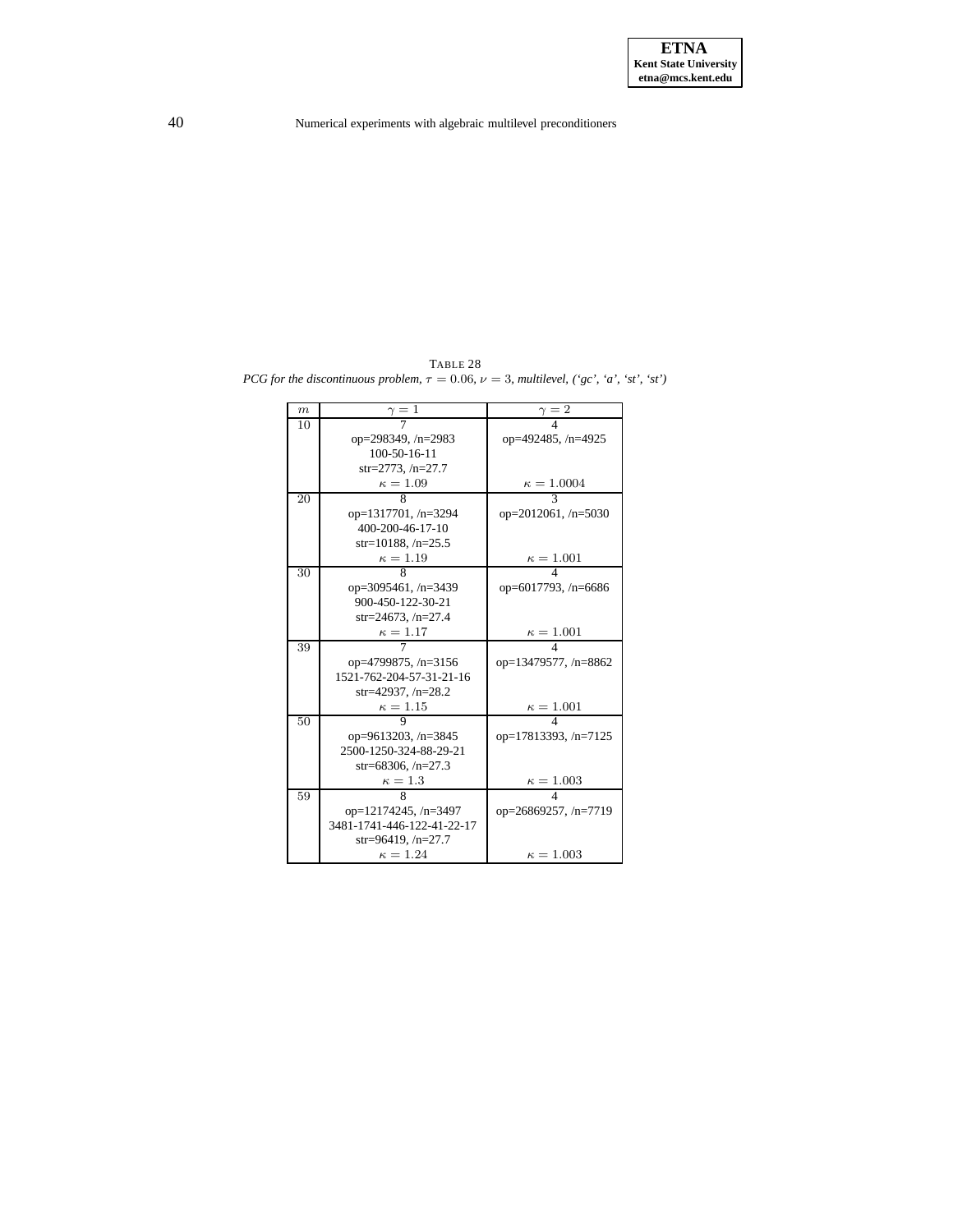<span id="page-40-0"></span>TABLE 29 *PCG for the discontinuous problem,*  $\tau = 0.06$ *,*  $\nu = 3$ *, multilevel,*  $({}^{\cdot}cg, \; 'a', \; 'st', \; 'st')$ 

| $\boldsymbol{m}$ | $\frac{\gamma}{3} = 1$     | $\gamma=2$              |
|------------------|----------------------------|-------------------------|
| 10               |                            |                         |
|                  | op=320353, /n=3203         | op=729321, /n=7293      |
|                  | 100-50-16-11               |                         |
|                  | $str=3022, /n=30.2$        |                         |
|                  | $\kappa = 1.001$           | $\frac{\kappa-1}{2}$    |
| 20               | 5                          |                         |
|                  | op=2361629, /n=5904        | op=3753689, /n=9384     |
|                  | 400-200-46-17-10           |                         |
|                  | $str=13872, /n=34.7$       |                         |
|                  | $\kappa=1.02$              | $\frac{\kappa=1}{3}$    |
| 30               | 6                          |                         |
|                  | op=6654437, /n=7394        | op=12546853, /n=13941   |
|                  | 900-450-122-30-21          |                         |
|                  | str=34851, $/n=37.6$       |                         |
|                  | $\kappa=1.05$              | $\kappa = 1.0001$       |
| 39               |                            | 3                       |
|                  | op=10211191, /n=6713       | op=25861259, /n=17003   |
|                  | 1521-762-204-57-31-21-16   |                         |
|                  | str=60219, $/n=39.6$       |                         |
|                  | $\kappa=1.03$              | $\kappa = 1.0005$       |
| 50               | 6                          | $\mathbf{3}$            |
|                  | op=19926938, /n=7971       | op=39526405, $/n=15811$ |
|                  | 2500-1250-324-88-29-21     |                         |
|                  | str=100118, $/n=40$        |                         |
|                  | $\kappa=1.07$              | $\kappa = 1.001$        |
| 59               |                            |                         |
|                  | op=32473523, /n=9329       | op=73592777, /n=21141   |
|                  | 3481-1741-446-122-41-22-17 |                         |
|                  | $str=142531, /n=40.9$      |                         |
|                  | $\kappa = 1.08$            | $\kappa = 1.002$        |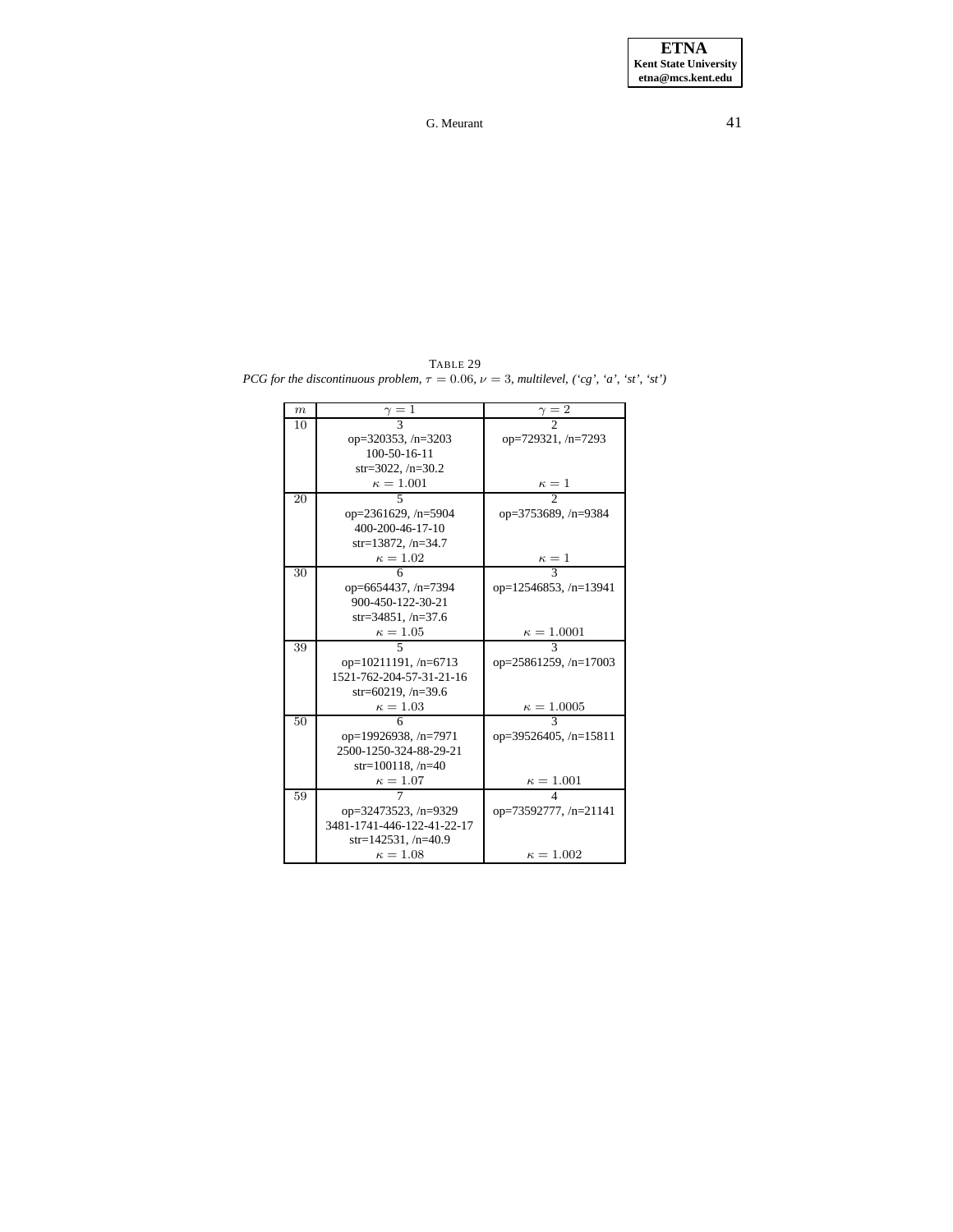<span id="page-41-0"></span>TABLE 30 *PCG for the discontinuous problem,*  $\tau = 0.06$ *, multilevel, ('po', 'a', 'st', 'st')*  $k = 1$ 

| $\boldsymbol{m}$ | $\gamma=1$                 | $\gamma = 2$                |
|------------------|----------------------------|-----------------------------|
| 10               |                            |                             |
|                  | op= $176045$ , /n= $1760$  | op=364913, $/n=3649$        |
|                  | 100-50-16-11               |                             |
|                  | $str=1485, /n=14.8$        |                             |
|                  | $\kappa=1.13$              | $\kappa = 1.002$            |
| 20               | 8                          | 4                           |
|                  | op=769349, /n=1923         | op=1460913, $/n=3652$       |
|                  | 400-200-46-17-10           |                             |
|                  | str=5448, $/n=13.6$        |                             |
|                  | $\kappa=1.39$              | $\kappa = 1.007$            |
| 30               | 8                          |                             |
|                  | op=1829485, $/n=2033$      | op= $3558513$ , /n= $3954$  |
|                  | 900-450-122-30-21          |                             |
|                  | str=13311, $/n=14.8$       |                             |
|                  | $\kappa = 1.34$            | $\kappa = 1.004$            |
| 39               | 8                          |                             |
|                  | op=3201265, $/n=2105$      | op=8053817, /n=5295         |
|                  | 1521-762-204-57-31-21-16   |                             |
|                  | $str=23115, /n=15.2$       |                             |
|                  | $\kappa = 1.26$            | $\kappa = 1.004$            |
| 50               |                            | $\overline{4}$              |
|                  | op=5683443, /n=2273        | op= $10528673$ , /n= $4211$ |
|                  | 2500-1250-324-88-29-21     |                             |
|                  | $str=36892, /n=14.8$       |                             |
|                  | $\kappa=1.41$              | $\kappa=1.008$              |
| 59               |                            |                             |
|                  | op=8020647, /n=2304        | op=15955017, /n=4583        |
|                  | 3481-1741-446-122-41-22-17 |                             |
|                  | $str=52033, /n=14.9$       |                             |
|                  | $\kappa = 1.45$            | $\kappa = 1.007$            |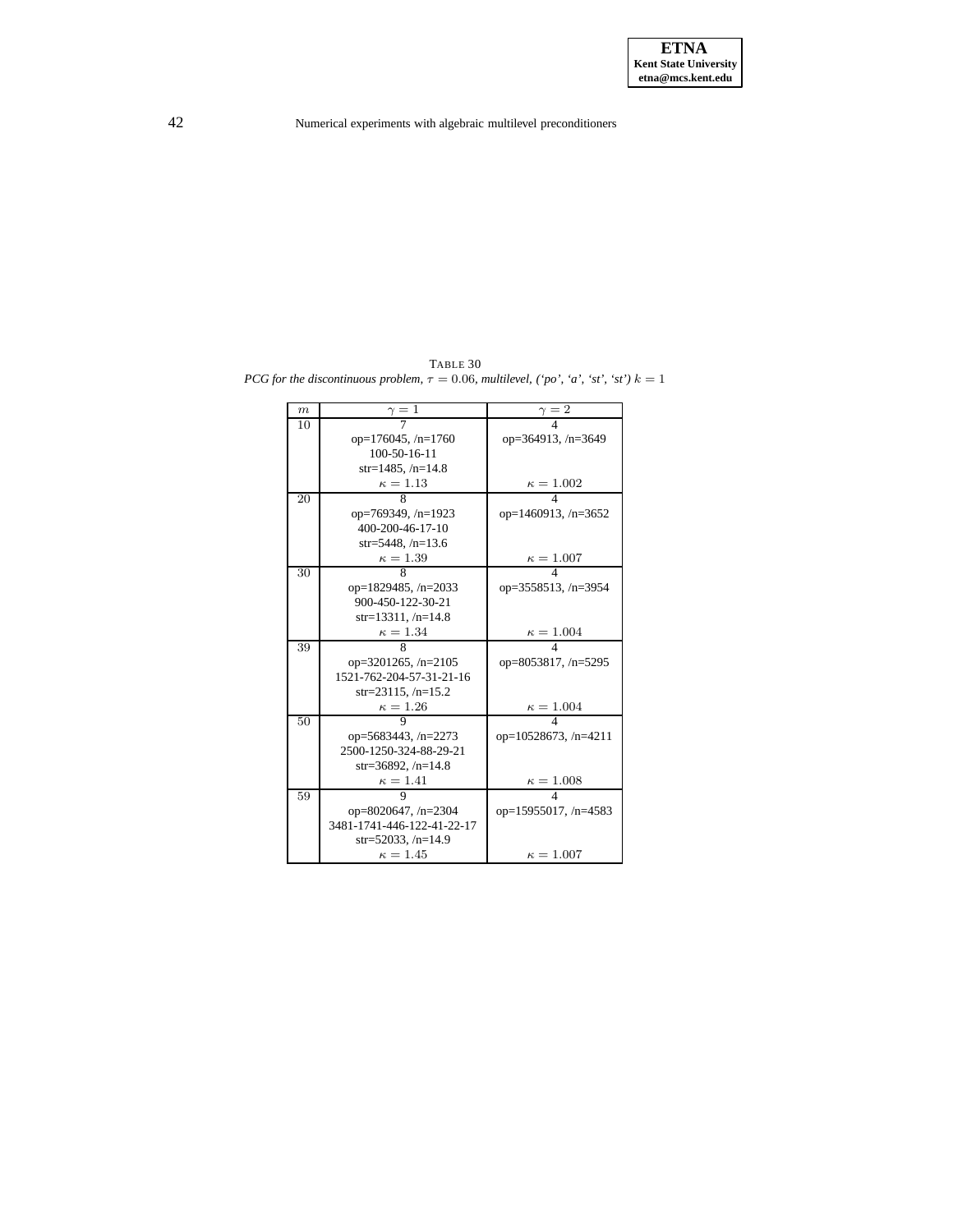<span id="page-42-0"></span>TABLE 31 *PCG for the discontinuous problem,*  $\tau = 0.06$ *, multilevel,*  $('ai', 'z', 'st', 'iz')$ 

| m  | $\gamma=1$                  | $\gamma = 2$                |
|----|-----------------------------|-----------------------------|
| 10 |                             |                             |
|    | op= $111261, n=1126$        | op= $154989, n=1550$        |
|    | $100 - 15$                  |                             |
|    | str=1882, $/n=18.8$         |                             |
|    | $\kappa=1.18$               | $\kappa=1.03$               |
| 20 | 11                          | 8                           |
|    | op=824933, /n=2062          | op= $1244657$ , /n= $3111$  |
|    | $400 - 44 - 13$             |                             |
|    | str=8782, $/n=21.9$         |                             |
|    | $\kappa=3.52$               | $\kappa = 2.04$             |
| 30 | 12                          | 9                           |
|    | op=2137984, /n=2375         | op= $3505293$ , /n= $3895$  |
|    | 900-100-28-13               |                             |
|    | $str=21099, /n=23.4$        |                             |
|    | $\kappa = 3.9$              | $\kappa=2.19$               |
| 39 | 14                          | 10                          |
|    | op= $4368457$ , /n= $2872$  | op=7164021, $/n=4710$       |
|    | 1521-166-47-21-10           |                             |
|    | str=37356, $/n=24.5$        |                             |
|    | $\kappa = 4.99$             | $\frac{\kappa = 2.68}{11}$  |
| 50 | 16                          |                             |
|    | op=8321810, $/n=3329$       | op= $12523013$ , /n= $5009$ |
|    | 2500-271-51-22              |                             |
|    | $str=62850, /n=25.1$        |                             |
|    | $\kappa = 6.5$              | $\kappa = 3.32$             |
| 59 | 17                          | 12                          |
|    | op= $12617568$ , /n= $3625$ | op= $20087094$ , /n= $5770$ |
|    | 3481-387-69-21-16           |                             |
|    | str=89907, $/n=25.8$        |                             |
|    | $\kappa = 7.9$              | $\kappa = 3.8$              |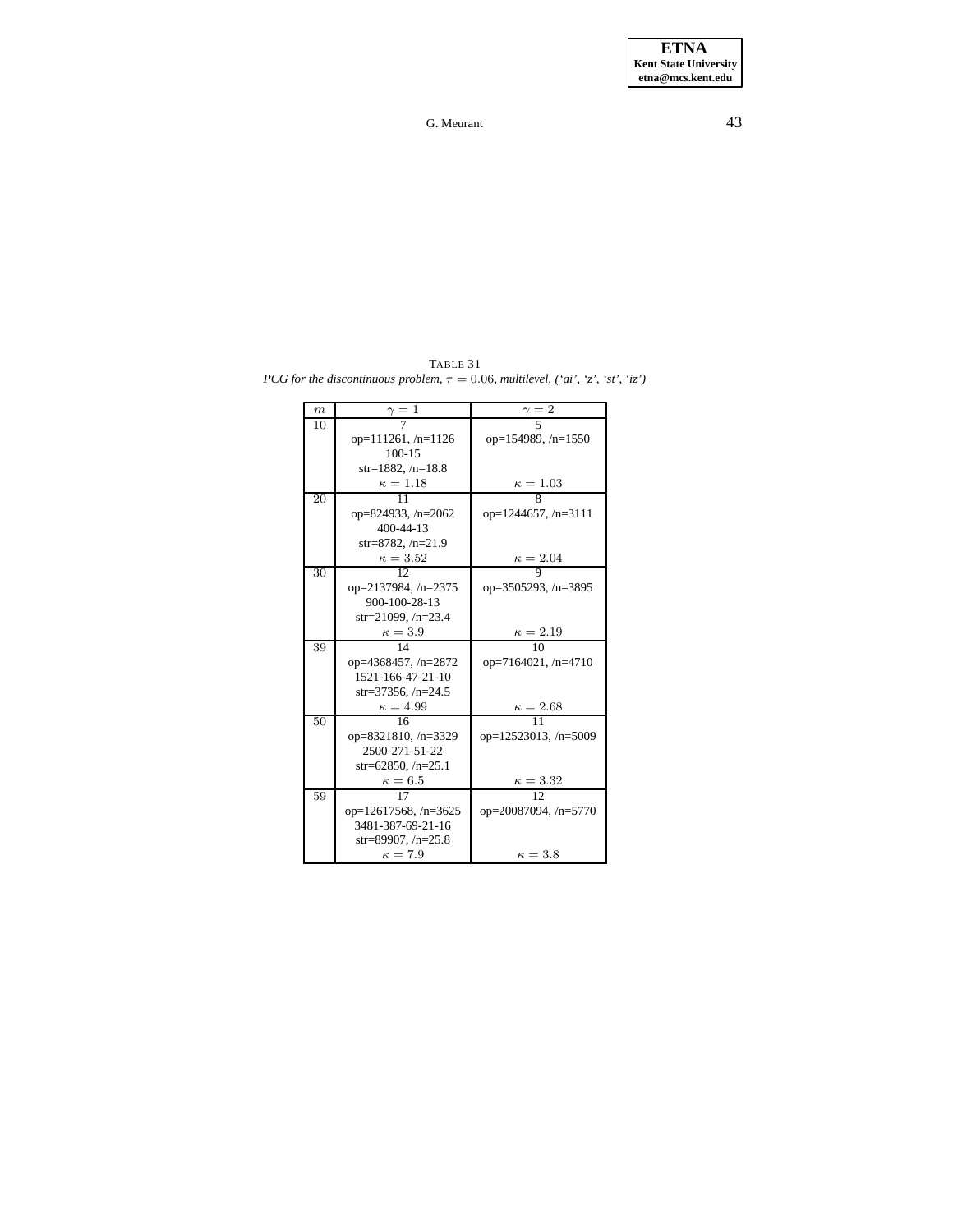<span id="page-43-0"></span>TABLE 32 *PCG for the* discontinuous problem,  $\tau = (0.2, 0.06)$ *, multilevel,*  $('ai', 'z', 'st', 'iz')$ 

| $\boldsymbol{m}$ | $\gamma=1$                 | $\gamma=2$                   |
|------------------|----------------------------|------------------------------|
| 10               | 6                          | $\overline{4}$               |
|                  | $op=127051, n=1270$        | op= $218273, n=2183$         |
|                  | $100-40-15$                |                              |
|                  | $str=2552, /n=25.5$        |                              |
|                  | $\kappa=1.15$              | $\kappa=1.01$                |
| 20               | 10                         | 6                            |
|                  | op=988121, $/n=2470$       | op=1889889, /n=4725          |
|                  | 400-147-53-23-10           |                              |
|                  | $str=11898, /n=29.7$       |                              |
|                  | $\kappa = 2.72$            | $\kappa = 1.59$              |
| 30               | 10                         | 6                            |
|                  | op=2410906, /n=2679        | op=6298817, /n=5887          |
|                  | 900-304-117-53-24-12       |                              |
|                  | str=28896, $/n=32.2$       |                              |
|                  | $\kappa = 2.45$            | $\kappa = 1.22$              |
| 39               | 11                         | 6                            |
|                  | op= $4742431$ , /n= $3118$ | op= $10171765$ , /n= $6687$  |
|                  | 1521-511-214-102-43-17     |                              |
|                  | str=52274, $/n=34.4$       |                              |
|                  | $\kappa=2.9$               | $\kappa = 1.31$              |
| 50               | 13                         |                              |
|                  | op=9484653, /n=3794        | op=21897205, /n=8759         |
|                  | 2500-837-356-174-67-31-17  |                              |
|                  | $str=89472, /n=35.8$       |                              |
|                  | $\kappa = 4.01$            | $\kappa = 1.57$              |
| 59               | 13                         | 8                            |
|                  | op=13619971, /n=3913       | op= $36180434$ , /n= $10390$ |
|                  | 3481-1163-510-248-88-40-17 |                              |
|                  | $str=128477, /n=36.9$      |                              |
|                  | $\kappa = 4.31$            | $\kappa = 1.63$              |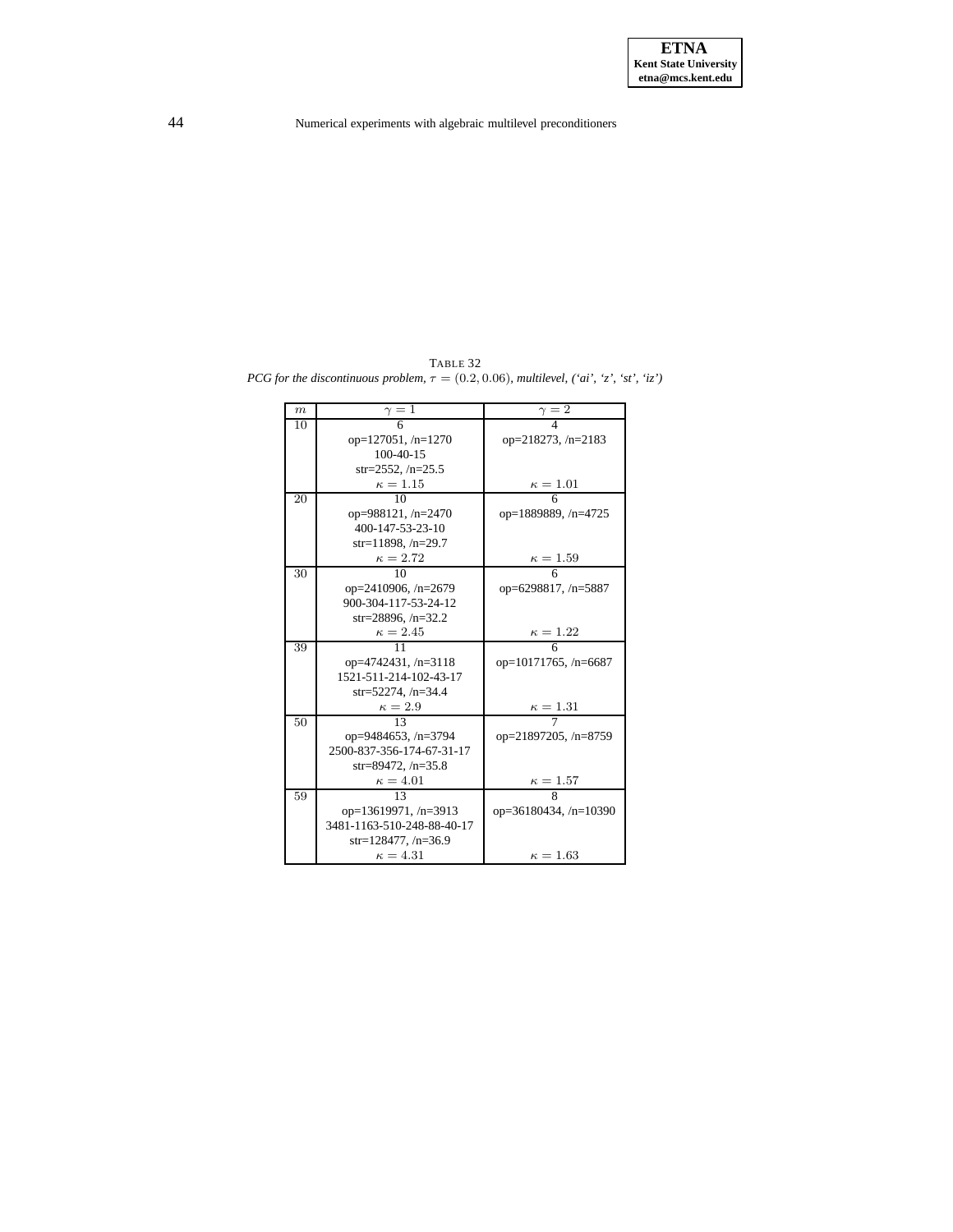<span id="page-44-0"></span>m | 'iz' | 'em' | 'wi' | 'wm' 10 | 7 | 7 | 7 | 6 op=212405, /n=2124 op=165429, /n=1654 op=161885, /n=1619 op=148681, /n=1487 100-50-16 100-50-14 100-50-16 100-50-16 100-50-16 100-50-16 100-50-16 100-50-16 100-50-16  $\begin{array}{c|c}\n6, \text{/n=29.6} \\
\hline\n9 & 13\n\end{array}$  str=3219,  $\begin{array}{c}\n\text{str=3219,} \\
\text{str=3219,} \\
\hline\n\end{array}$ 20 | 10 | 9 | 13 | 9 op=1538429, /n=3846 op=987023, /n=2468 op=1276703, /n=3192 op=1058653, /n=2647<br>400-200-45-20-12 400-200-65-16 400-200-56-15 400-200-46-24-17  $400-200-45-20-12$   $400-200-65-16$   $400-200-56-15$   $400-200-46-24-17$ <br> $8 \text{tr} = 2198, \text{ m} = 33.5$   $8 \text{tr} = 15034, \text{ m} = 37.6$  $str=13329, /n=33.3$ 30 9 10 10 10 7 op=3663843, /n=4071 op=2665677, /n=2962 op=2552487, /n=2836 op=2539973, /n=2822 900-450-111-49-26-14 900-450-113-34-12 900-450-113-34-12 str=54708, /n=60.8 str=32528, /n=36.1 str=30958, /n=34.4 str=46329, /n=51.5  $str=32528, /n=36.1$ 39 10 12 12 12 8 op=7407583, /n=4870 op=5552781, /n=3651 op=5294575, /n=3481 op=4795489, /n=3153 1521-762-189-70-36-21-14 1521-762-185-52-15 1521-762-210-52-17 1521-762-204-89-63<br>str=100955, /n=66.4 str=57033, /n=37.5 1521-762-210-53.6 str=82054, /n=53.9  $str=57033, /n=37.5$   $str=54142, /n=35.6$ 50 10 10 10 out 8 op=12459839, /n=4984 op=8210341, /n=3284 of op=8488763, /n=3395 2500-1250-306-124-86 2500-1250-324-86-25 memory 2500-1250-324-120-80-58-37 str=174490, /n=69.8 str=99116, /n=39.6 str=174490, /n=69.8 59 11 13 out 9 op=19749155, /n=5673 op=14901069, /n=4281 of op=12671127, /n=3640<br>3481-1741-421-166-105 3481-1741-433-116-30-10 memory 3481-1741-446-159-94-76  $\frac{3481-1741-421-166-105}{3481-1741-433-116-30-10}$  memory 3481-1741-446-159-94-7<br>str=254066, /n=72.9 str=140651, /n=40.4 str=192518, /n=55.3  $str=140651, /n=40.4$ 

TABLE 33 *PCG for the discontinuous problem,*  $\tau = 0.06$ *, multilevel, ('ai', 'a', 'st', '-'),*  $\gamma = 1$ 

| TABLE 34                                                      |  |  |
|---------------------------------------------------------------|--|--|
| AMG for the rapidly varying coefficient problem $\tau = 0.06$ |  |  |

<span id="page-44-1"></span>

| $m=10$               | $m=20$                     | $m=30$              |
|----------------------|----------------------------|---------------------|
| 11                   | 13                         | 14                  |
| $\rho = 0.05$        | $\rho = 0.13$              | $\rho = 0.16$       |
| op=124376, $/n=1243$ | op= $628323, n=1571$       | op=1538752, /n=1710 |
| 100-50-14            | 400-200-52-16              | 900-450-119-        |
|                      |                            | $-34-16-10$         |
| $m=40$               | $m=50$                     | $m=60$              |
|                      |                            |                     |
| 14                   | 16                         | 17                  |
| $\rho = 0.17$        | $\rho = 0.22$              | $\rho = 0.23$       |
| op=2745809, /n=1716  | op= $4835525$ , /n= $1934$ | op=7471427, /n=2075 |
| 1600-800-207-        | 2500-1250-313-             | 3600-1800-450-      |
| $-58-22-11$          | $-78-23$                   | $-116-35-16-13$     |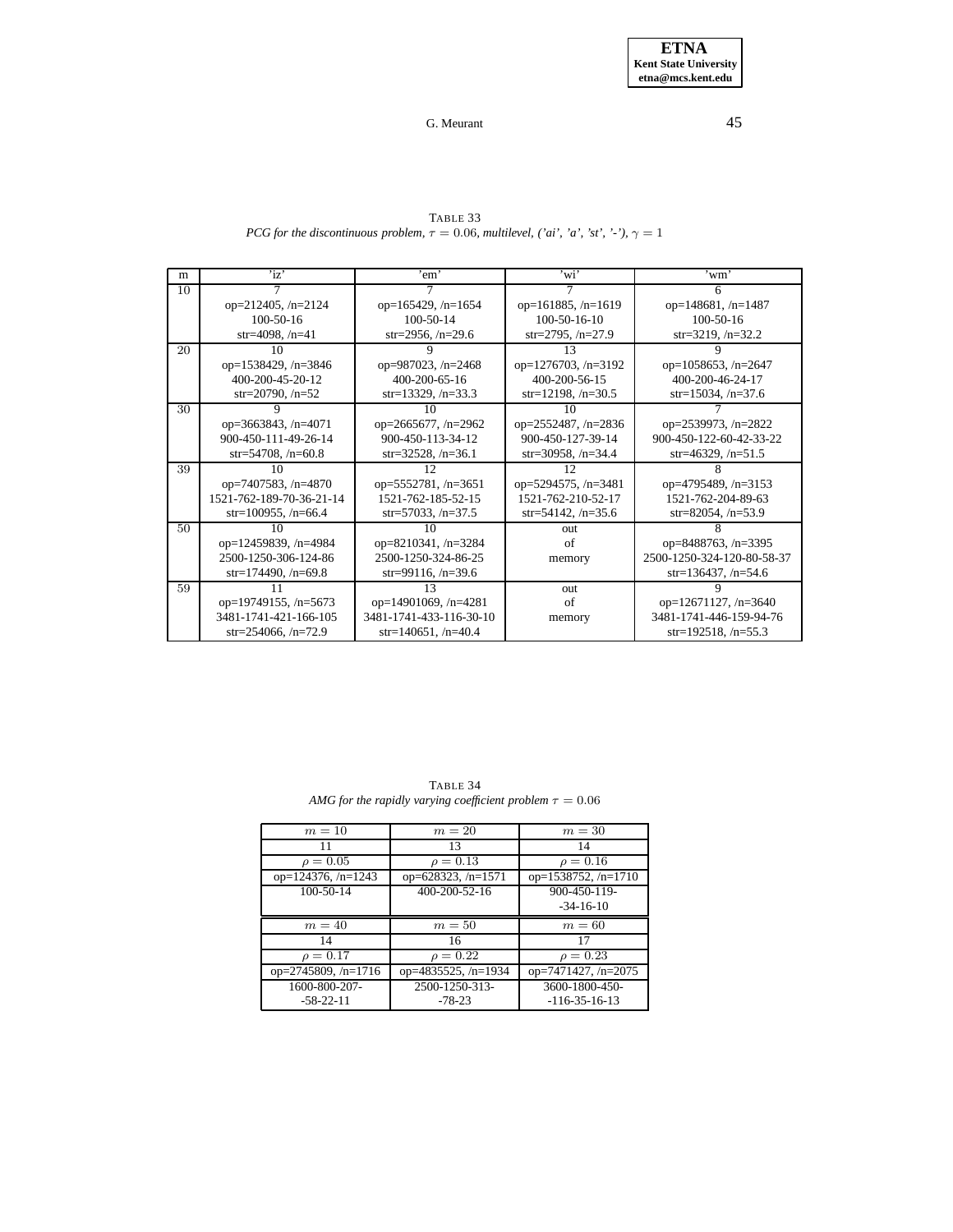<span id="page-45-0"></span>TABLE 35 *PCG for* the rapidly varying *coefficient problem,*  $\tau = 0.06$ *, multilevel,* ('gs,' 'a', 'st', 'st')

| $_{m}$ | $\gamma=1$                 | $\gamma=\bar{2}$            |
|--------|----------------------------|-----------------------------|
| 10     | 6                          |                             |
|        | op= $111049$ , /n= $1105$  | op=209633, /n=2096          |
|        | $100 - 50 - 14$            |                             |
|        | $str=1285, /n=12.8$        |                             |
|        | $\kappa=1.05$              | $\kappa = 1.001$            |
| 20     | 6                          | 4                           |
|        | op=509552, /n=1274         | op=1158673, /n=2897         |
|        | 400-200-52-16              |                             |
|        | str=5653, $/n=14.1$        |                             |
|        | $\kappa=1.08$              | $\kappa = 1.002$            |
| 30     |                            | 4                           |
|        | op=1393197, /n=1548        | op=3388196, /n=3765         |
|        | 900-450-119-34-16-10       |                             |
|        | str=13243, $/n=14.7$       |                             |
|        | $\kappa = 1.11$            | $\kappa=1.001$              |
| 40     |                            | 4                           |
|        | op= $2453616$ , /n= $1533$ | op=5916142, $/n=3698$       |
|        | 1600-800-207-58-22-11      |                             |
|        | str=23650, $/n=14.8$       |                             |
|        | $\kappa = 1.14$            | $\kappa = 1.001$            |
| 50     |                            | 4                           |
|        | op= $3780647$ , /n= $1512$ | op=8094016, /n=3238         |
|        | 2500-1250-313-78-23-15     |                             |
|        | $str=36322, /n=14.5$       |                             |
|        | $\kappa=1.19$              | $\kappa=1.002$              |
| 60     | 8                          | 4                           |
|        | op=6217905, $/n=1727$      | op= $12594385$ , /n= $3498$ |
|        | 3600-1800-450-116-35-16    |                             |
|        | str=52887, $/n=14.7$       |                             |
|        | $\kappa = 1.21$            | $\kappa = 1.001$            |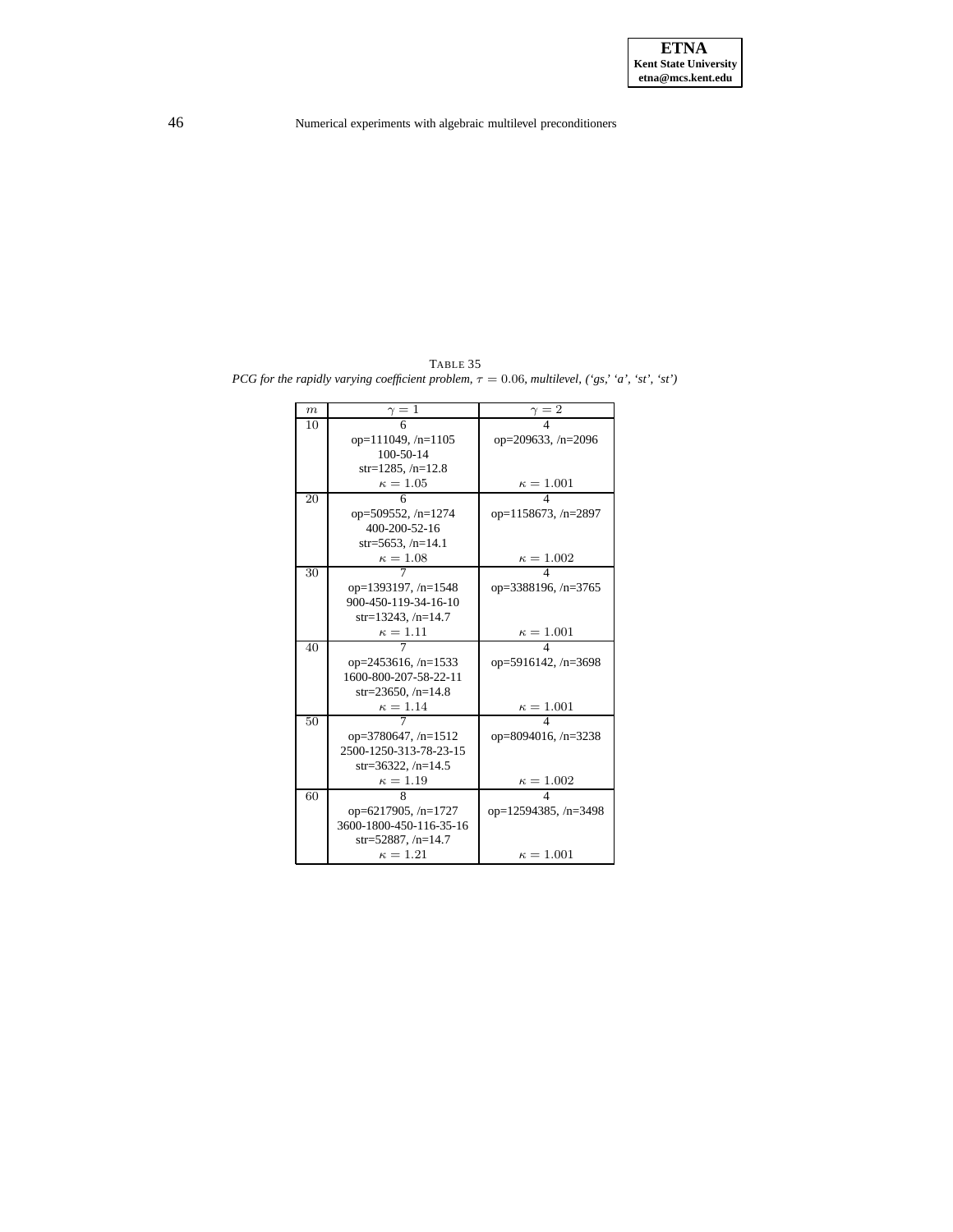TABLE 36 *PCG for the rapidly varying coefficient problem,*  $\tau = 0.06$ *, multilevel,* ('*ic,'* '*a',* '*st'*, '*st'*)

| $_{m}$ | $\gamma=1$                 | $\gamma = 2$               |
|--------|----------------------------|----------------------------|
| 10     | 5                          |                            |
|        | op=85053, $/n=850$         | op=147153, /n=1471         |
|        | $100 - 50 - 14$            |                            |
|        | str=1993, $/n=19.9$        |                            |
|        | $\kappa=1.02$              | $\kappa = 1.0004$          |
| 20     | 5                          | 3                          |
|        | op=385042, $/n=963$        | op=795042, /n=1988         |
|        | 400-200-52-16              |                            |
|        | str=8772, $/n=21.8$        |                            |
|        | $\kappa = 1.04$            | $\kappa = 1.0004$          |
| 30     | 6                          |                            |
|        | op= $1067074$ , /n= $1191$ | op= $2288596$ , /n= $2543$ |
|        | 900-450-119-34-16-10       |                            |
|        | $str=20410, /n=22.7$       |                            |
|        | $\kappa = 1.05$            | $\kappa = 1.0005$          |
| 40     | 6                          |                            |
|        | op=1905715, $/n=1191$      | op= $4037610$ , /n= $2524$ |
|        | 1600-800-207-58-22-11      |                            |
|        | $str=36408, /n=22.7$       |                            |
|        | $\kappa = 1.07$            | $\kappa=1.0005$            |
| 50     |                            | 3                          |
|        | op= $2251529$ , /n= $1341$ | op=5551952, /n=2221        |
|        | 2500-1250-313-78-23-15     |                            |
|        | str=55886, $/n=22.4$       |                            |
|        | $\kappa = 1.11$            | $\kappa = 1.0005$          |
| 60     |                            |                            |
|        | op= $4880849$ , /n= $1356$ | op=8587888, /n=2385        |
|        | 3600-1800-450-116-35-16    |                            |
|        | str=81335, $/n=22.6$       |                            |
|        | $\kappa=1.12$              | $\kappa = 1.0004$          |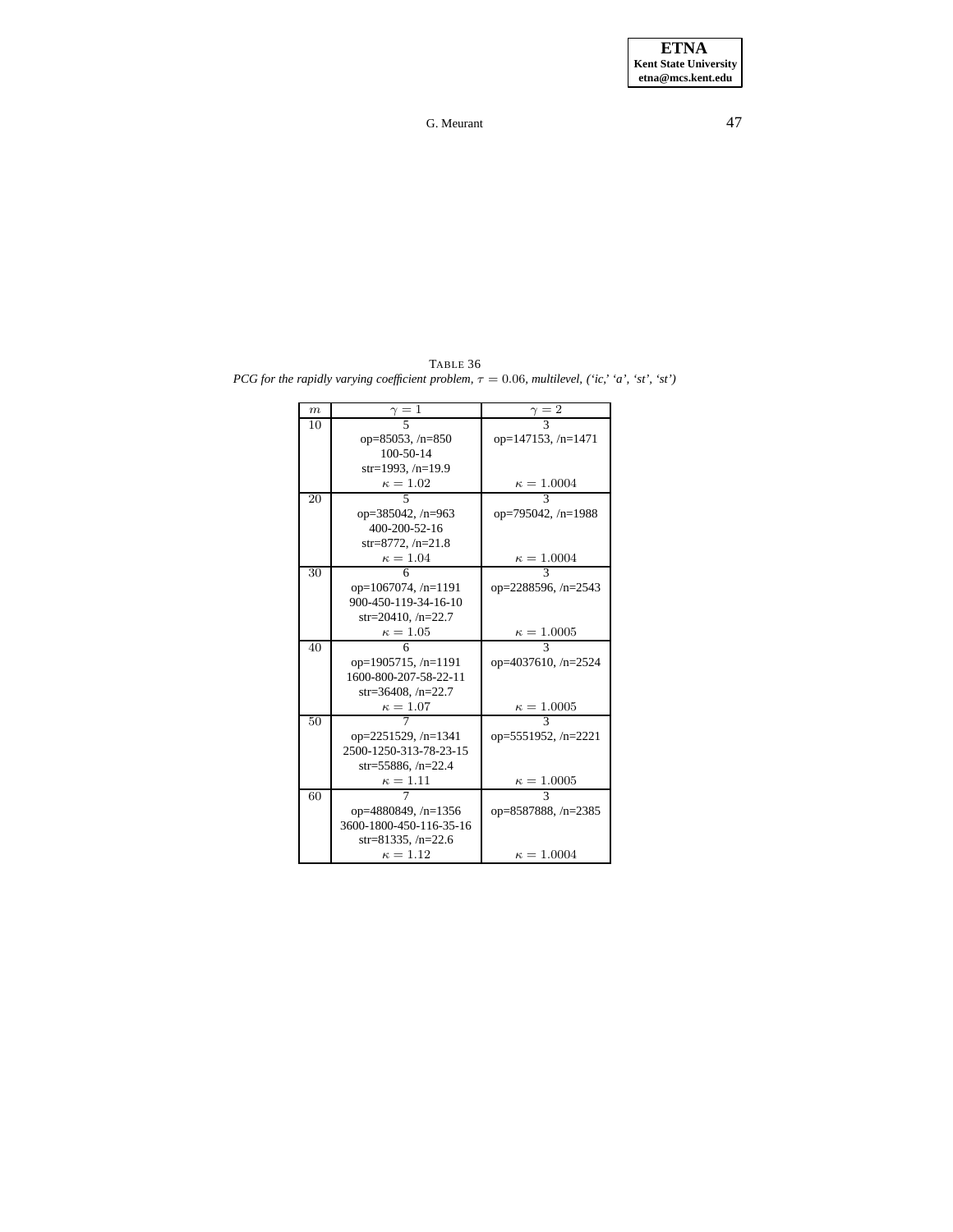TABLE 37 *PCG for the rapidly varying coefficient problem,*  $\tau = 0.06$ *, multilevel,*  $('ai,' a', 'st', 'st')$ 

| $\boldsymbol{m}$ | $\gamma=1$              | $\gamma = 2$                |
|------------------|-------------------------|-----------------------------|
| 10               | 6                       |                             |
|                  | op=131937, /n=1319      | op= $237753$ , /n= $2377$   |
|                  | $100 - 50 - 14$         |                             |
|                  | $str=2631, /n=26.3$     |                             |
|                  | $\kappa=1.05$           | $\kappa = 1.002$            |
| 20               | 6                       | 4                           |
|                  | op=674612, $/n=1686$    | op= $1406753$ , /n= $3517$  |
|                  | 400-200-52-16           |                             |
|                  | $str=13020, /n=32.5$    |                             |
|                  | $\kappa=1.07$           | $\kappa = 1.004$            |
| 30               |                         | 4                           |
|                  | op=1918237, /n=2131     | op=3991393, /n=4435         |
|                  | 900-450-119-34-16-10    |                             |
|                  | str=32030, $/n=35.6$    |                             |
|                  | $\kappa=1.08$           | $\kappa = 1.004$            |
| 40               |                         | $\overline{4}$              |
|                  | op=3560860, /n=2225     | op=7464513, /n=4665         |
|                  | 1600-800-207-58-22-11   |                             |
|                  | $str=59273, /n=37$      |                             |
|                  | $\kappa=1.09$           | $\kappa = 1.004$            |
| 50               |                         |                             |
|                  | op=5669381, $/n=2268$   | op= $11390673$ , /n= $4556$ |
|                  | 2500-1250-313-78-23-15  |                             |
|                  | str=94133, $/n=37.6$    |                             |
|                  | $\kappa=1.15$           | $\kappa = 1.005$            |
| 60               |                         | $\overline{\mathbf{A}}$     |
|                  | op=8365621, $/n=2324$   | $op=17532113, /n=4870$      |
|                  | 3600-1800-450-116-35-16 |                             |
|                  | str=138741, $/n=38.5$   |                             |
|                  | $\kappa = 1.17$         | $\kappa = 1.004$            |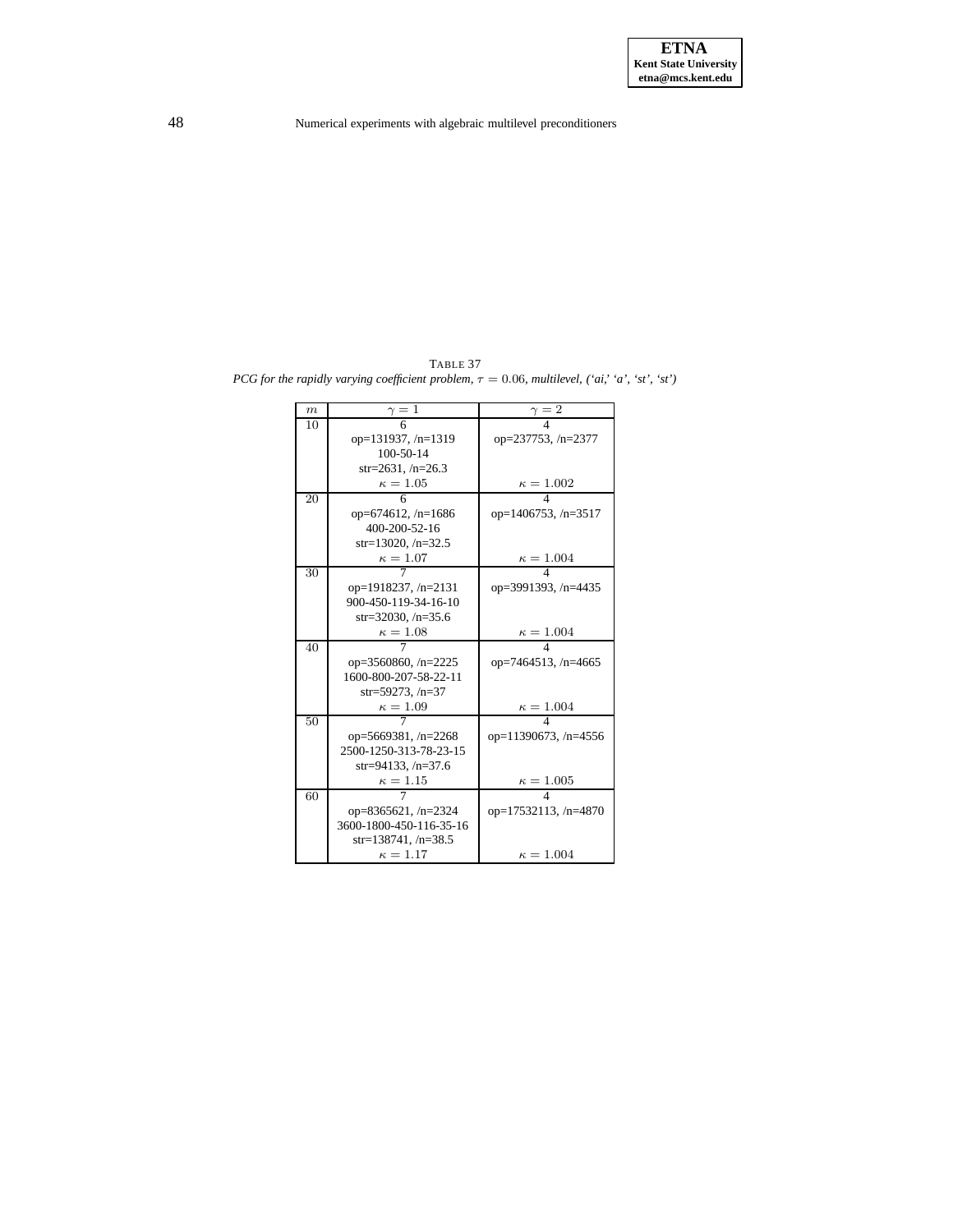TABLE 38 *PCG for* the rapidly varying *coefficient problem,*  $\tau = 0.06$ *, multilevel,* ('tw,' 'a', 'st', 'st')

| m  | $\gamma=1$                | $\gamma = 2$                |
|----|---------------------------|-----------------------------|
| 10 |                           |                             |
|    | op=101973, $/n=1020$      | op=164393, /n=1644          |
|    | $100 - 50 - 14$           |                             |
|    | $str=2209, n=22.1$        |                             |
|    | $\kappa = 1.14$           | $\kappa=1.01$               |
| 20 | 8                         | $\overline{\phantom{1}}$    |
|    | op= $522398$ , /n= $1306$ | op= $1075205$ , /n= $2688$  |
|    | 400-200-52-16             |                             |
|    | $str=9787, /n=24.5$       |                             |
|    | $\kappa=1.15$             | $\kappa = 1.01$             |
| 30 | 8                         | 5                           |
|    | op=1239904, /n=1378       | op= $3106333, n=3451$       |
|    | 900-450-119-34-16-10      |                             |
|    | str=22990, $/n=25.5$      |                             |
|    | $\kappa=1.17$             | $\frac{\kappa = 1.01}{5}$   |
| 40 | 8                         |                             |
|    | $op=2216574, n=1385$      | op=5491845, /n=3432         |
|    | 1600-800-207-58-22-11     |                             |
|    | str=41072, $/n=25.7$      |                             |
|    | $\kappa=1.19$             | $\frac{\kappa = 1.01}{5}$   |
| 50 | Q                         |                             |
|    | op=3786533, $/n=1515$     | op=7525853, $/n=3010$       |
|    | 2500-1250-313-78-23-15    |                             |
|    | str=62958, $/n=25.2$      |                             |
|    | $\kappa = 1.25$           | $\kappa=1.01$               |
| 60 | 9                         | $\overline{\phantom{0}}$    |
|    | $op=5517123, n=1532$      | op= $11657317$ , /n= $3238$ |
|    | 3600-1800-450-116-35-16   |                             |
|    | str=91732, $/n=25.5$      |                             |
|    | $\kappa = 1.28$           | $\kappa=1.01$               |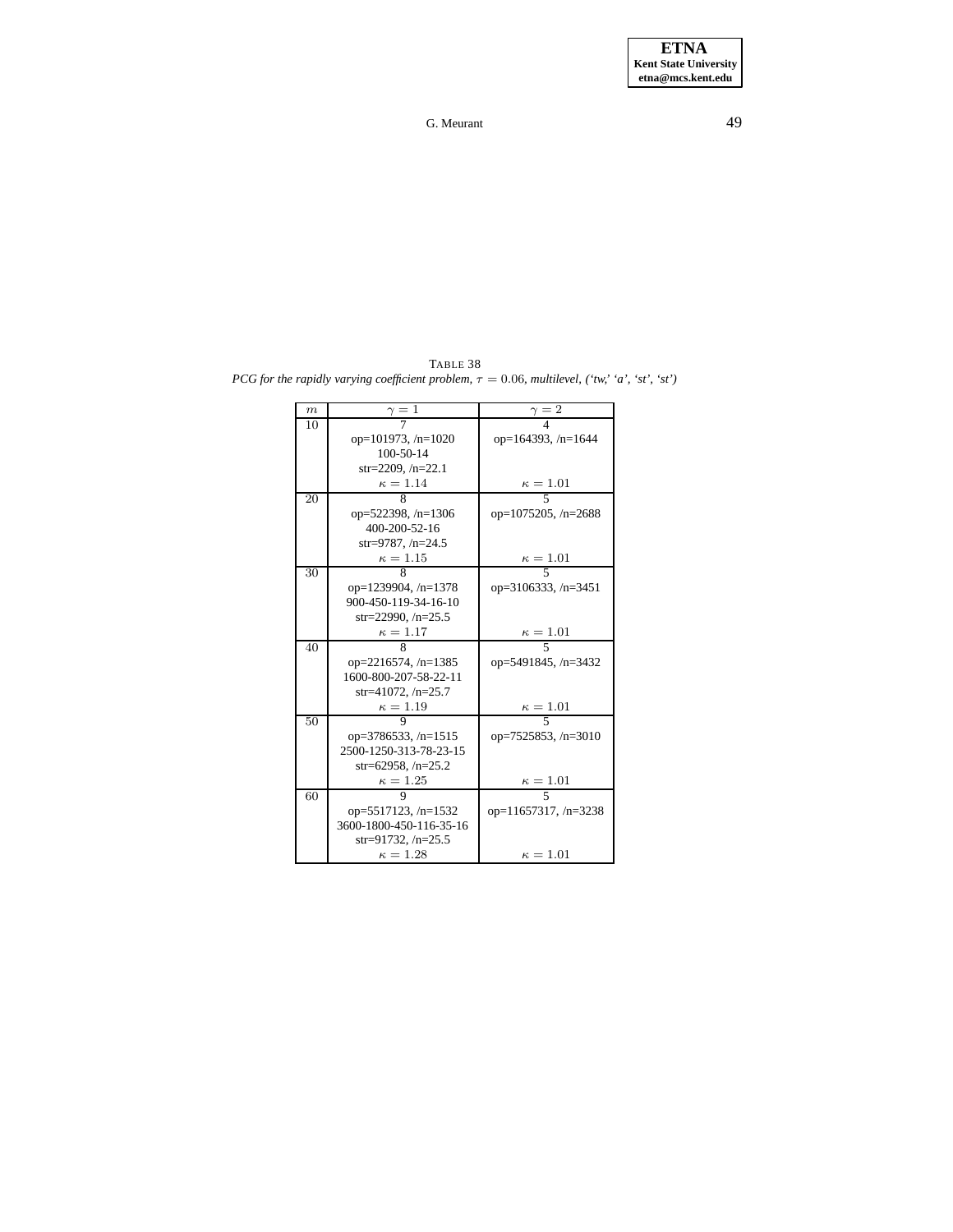TABLE 39 *PCG for* the rapidly varying coefficient problem,  $\tau = 0.06$ ,  $\nu = 3$ , multilevel,  $({}^{6}gc, {}^{6}a', {}^{6}st', {}^{6}st')$ 

| $\boldsymbol{m}$ | $\gamma=1$                  | $\gamma=\bar{2}$       |
|------------------|-----------------------------|------------------------|
| 10               |                             |                        |
|                  | op= $258805$ , /n= $1580$   | op=346405, $/n=3461$   |
|                  | $100 - 50 - 14$             |                        |
|                  | str=2373, $/n=23.7$         |                        |
|                  | $\kappa=1.1$                | $\kappa = 1.0005$      |
| 20               |                             | 3                      |
|                  | op= $1169109$ , /n= $2923$  | op=1856029, /n=4640    |
|                  | 400-200-52-16               |                        |
|                  | str=10455, $/n=26.1$        |                        |
|                  | $\kappa=1.10$               | $\kappa = 1.0008$      |
| 30               |                             | $\mathcal{R}$          |
|                  | op=2766621, /n=3074         | op=5330853, /n=5923    |
|                  | 900-450-119-34-16-10        |                        |
|                  | str=24519, $/n=27.2$        |                        |
|                  | $\kappa=1.13$               | $\kappa = 1.0007$      |
| 40               | 8                           | 3                      |
|                  | op=5547096, /n=3467         | op=9357341, /n=5848    |
|                  | 1600-800-207-58-22-11       |                        |
|                  | str=43770, $/n=27.3$        |                        |
|                  | $\kappa=1.17$               | $\kappa = 1.0007$      |
| 50               |                             |                        |
|                  | op=9467073, /n=3787         | op=12924165, /n=5170   |
|                  | 2500-1250-313-78-23-15      |                        |
|                  | str=67172, $/n=26.8$        |                        |
|                  | $\kappa=1.32$               | $\kappa=1.0006$        |
| 60               |                             | 3                      |
|                  | op= $13777663$ , /n= $3827$ | op=19955869, $/n=5543$ |
|                  | 3600-1800-450-116-35-16     |                        |
|                  | str=97749, $/n=27.1$        |                        |
|                  | $\kappa = 1.33$             | $\kappa = 1.0006$      |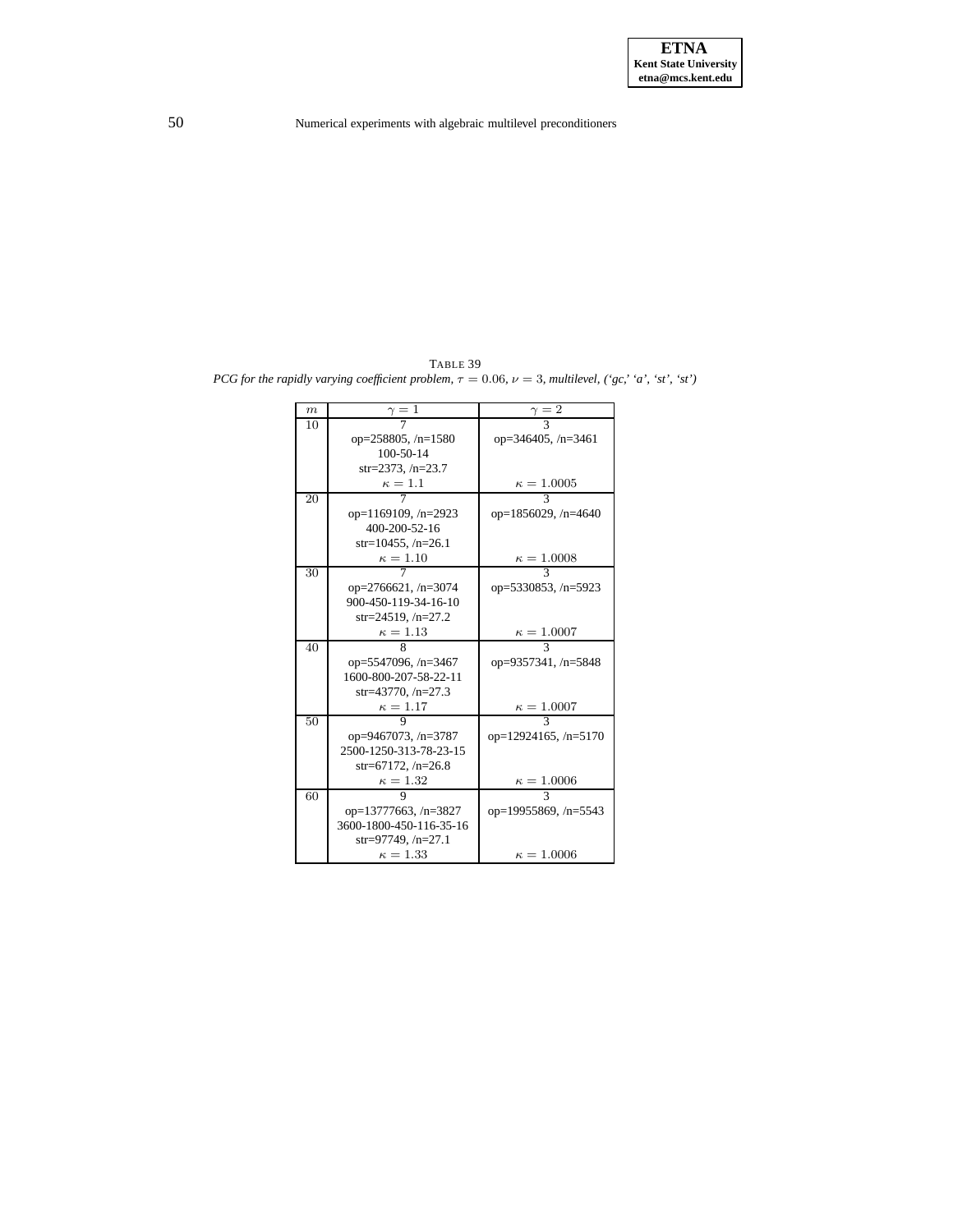<span id="page-50-0"></span>TABLE 40 *PCG for* the rapidly varying coefficient problem,  $\tau = 0.06$ ,  $\nu = 3$ , multilevel,  $({}^{\prime}cg,$  'a', 'st', 'st')

| $\boldsymbol{m}$ | $\frac{\gamma}{3}$          |                              |
|------------------|-----------------------------|------------------------------|
| 10               |                             |                              |
|                  | op=275109, /n=2751          | op=541525, /n=5414           |
|                  | $100 - 50 - 14$             |                              |
|                  | str=2631, $/n=26.3$         |                              |
|                  | $\kappa = 1.0001$           | $\frac{\kappa=1}{2}$         |
| 20               | 4                           |                              |
|                  | op=1793498, /n=4484         | op= $3240569$ , /n= $8101$   |
|                  | 400-200-52-16               |                              |
|                  | $str=13020, /n=32.6$        |                              |
|                  | $\kappa = 1.004$            | $\kappa=1$                   |
| 30               | 5                           | $\overline{\phantom{a}}$     |
|                  | op= $5382018$ , /n= $5980$  | op=9227881, /n=10253         |
|                  | 900-450-119-34-16-10        |                              |
|                  | $str=32030, /n=35.6$        |                              |
|                  | $\kappa=1.01$               | $\frac{\kappa}{2} = 1$       |
| 40               |                             |                              |
|                  | op= $10007103$ , /n= $6254$ | op= $17271369$ , /n= $10795$ |
|                  | 1600-800-207-58-22-11       |                              |
|                  | $str=59272, /n=37$          |                              |
|                  | $\kappa=1.01$               | $\frac{\kappa=1}{2}$         |
| 50               | 5                           |                              |
|                  | op=15952841, /n=6381        | op=26438009, /n=10575        |
|                  | 2500-1250-313-78-23-15      |                              |
|                  | $str=94133, /n=37.6$        |                              |
|                  | $\kappa=1.01$               | $\frac{\kappa}{2} = 1$       |
| 60               | 5                           |                              |
|                  | op= $23565355$ , /n= $6546$ | op=40711657, /n=11309        |
|                  | 3600-1800-450-116-35-16     |                              |
|                  | str=138741, $/n=38.5$       |                              |
|                  | $\kappa=1.02$               | $\kappa=1$                   |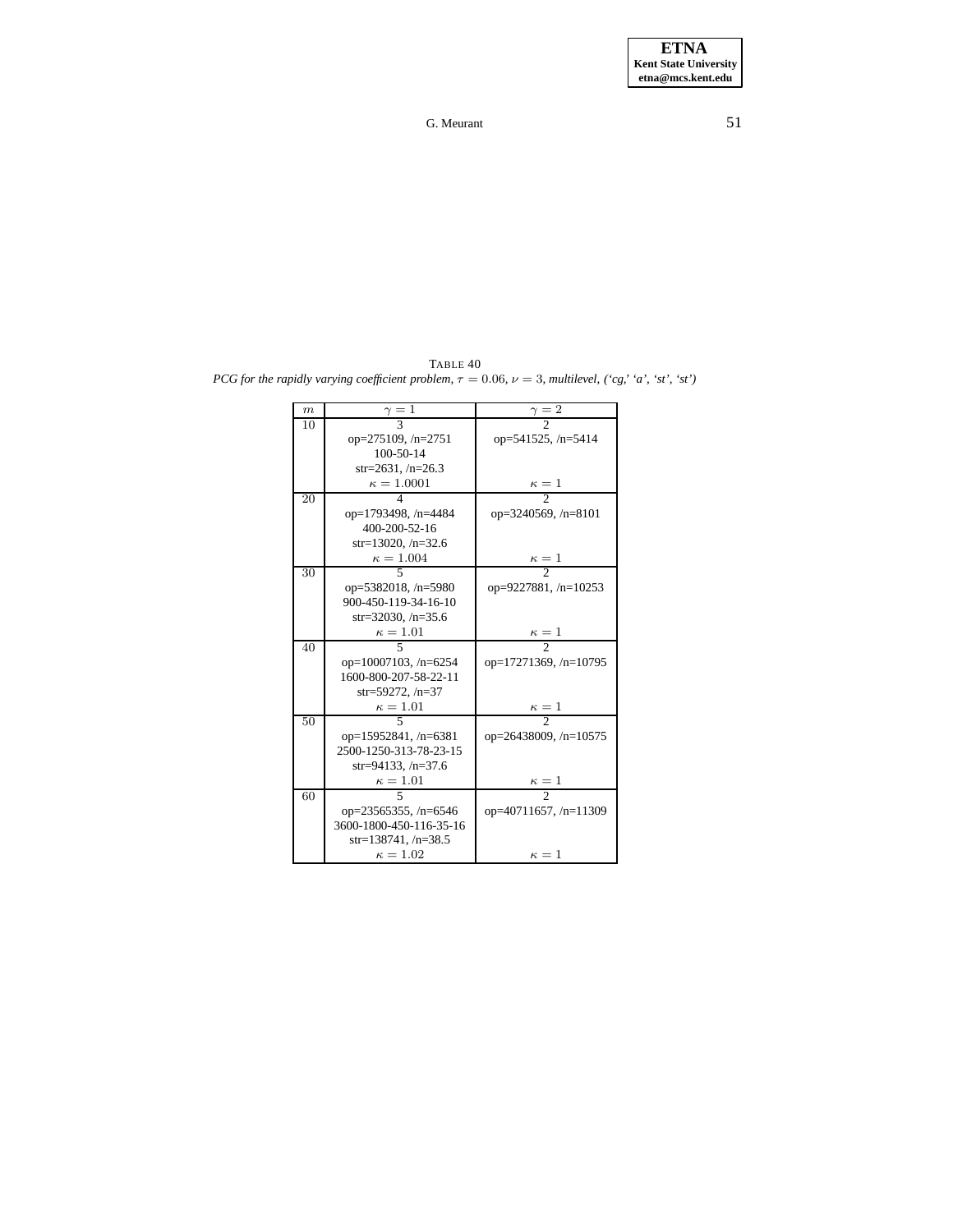TABLE 41 *PCG for* the rapidly varying coefficient problem,  $\tau = 0.06$ , multilevel, ('po', 'a', 'st', 'st')  $k = 1$ 

| $\boldsymbol{m}$ | $\gamma=1$                | $\gamma=2$                 |
|------------------|---------------------------|----------------------------|
| 10               |                           |                            |
|                  | op= $132105$ , /n= $1321$ | op= $200037, n=2004$       |
|                  | $100 - 50 - 14$           |                            |
|                  | $str=1285, /n=12.8$       |                            |
|                  | $\kappa=1.08$             | $\kappa = 1.002$           |
| 20               |                           | $\overline{4}$             |
|                  | op=687189, $/n=1718$      | op=1359953, /n=3400        |
|                  | $400 - 200 - 52 - 16$     |                            |
|                  | $str=5653, /n=14.1$       |                            |
|                  | $\kappa=1.13$             | $\frac{\kappa = 1.002}{4}$ |
| 30               | 8                         |                            |
|                  | op=1837738, $/n=2042$     | op=3941873, /n=4380        |
|                  | 900-450-119-34-16-10      |                            |
|                  | str=13243, $/n=14.7$      |                            |
|                  | $\kappa=1.17$             | $\kappa = 1.002$           |
| 40               | 8                         | 4                          |
|                  | op=3279600, $/n=2050$     | op=6942913, /n=4339        |
|                  | 1600-800-207-58-22-11     |                            |
|                  | str=23650, $/n=14.8$      |                            |
|                  | $\kappa=1.20$             | $\kappa = 1.002$           |
| 50               | 8                         | $\overline{\mathbf{A}}$    |
|                  | op=5029811, /n=2012       | op=9504033, /n=3802        |
|                  | 2500-1250-313-78-23-15    |                            |
|                  | $str=36322, /n=14.5$      |                            |
|                  | $\kappa=1.26$             | $\kappa=1.002$             |
| 60               | 9                         | 4                          |
|                  | op=8149743, /n=2264       | op=14726433, $/n=4091$     |
|                  | 3600-1800-450-116-35-16   |                            |
|                  | str=52887, $/n=14.7$      |                            |
|                  | $\kappa=1.29$             | $\kappa = 1.002$           |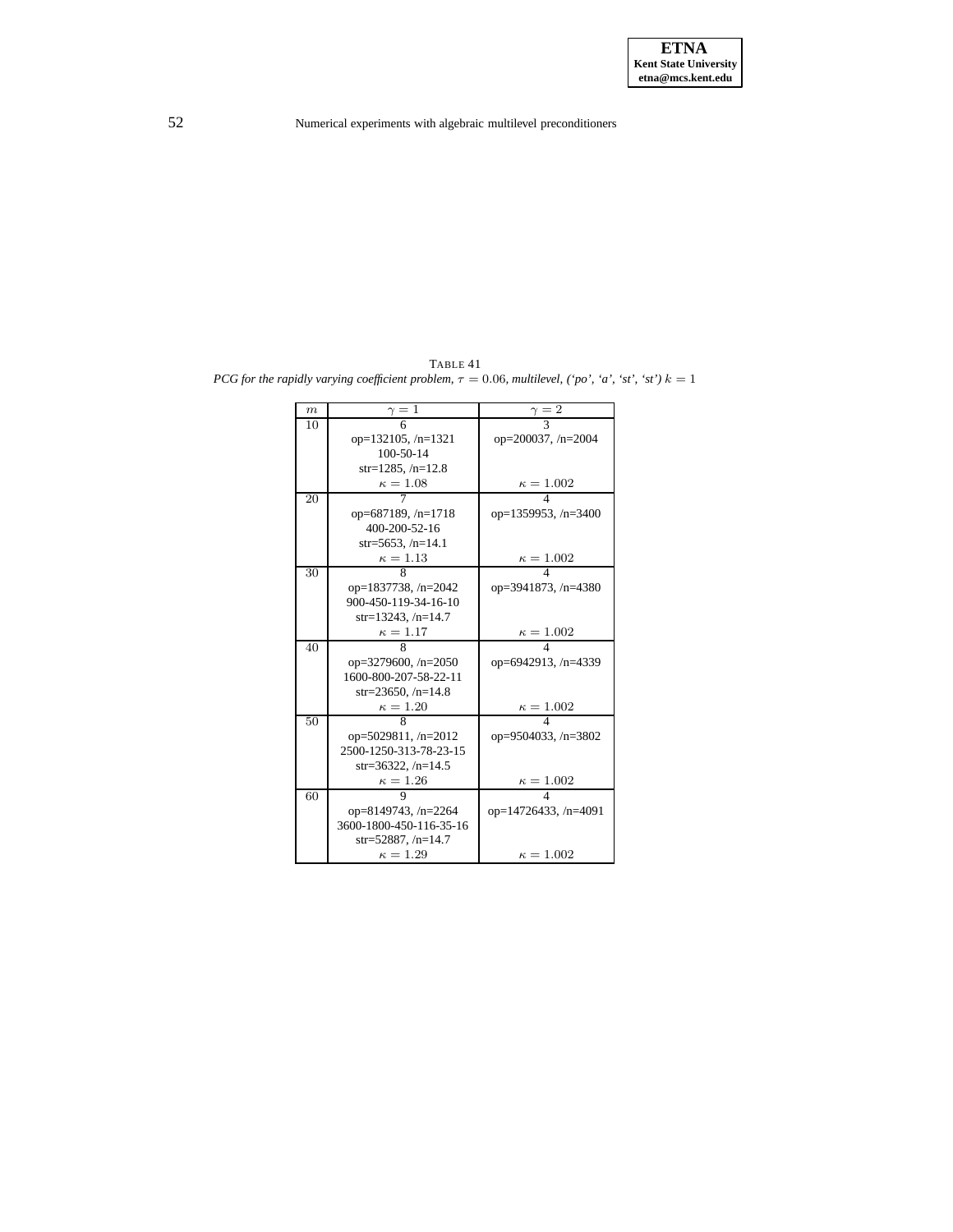<span id="page-52-0"></span>TABLE 42 *PCG for the rapidly varying coefficient problem,*  $\tau = 0.06$ *, multilevel,*  $('ai', 'z', 'st', 'iz')$ 

| $\boldsymbol{m}$ | = 1                         | $\gamma=\bar{2}$            |
|------------------|-----------------------------|-----------------------------|
| 10               |                             |                             |
|                  | op= $104509$ , /n= $1045$   | op= $120433, n=1204$        |
|                  | $100 - 13$                  |                             |
|                  | $str=1737, /n=17.4$         |                             |
|                  | $\kappa=1.21$               | $\kappa = 1.03$             |
| 20               |                             | 6                           |
|                  | op=655513, /n=1649          | op=929041, $/n=2322$        |
|                  | $400 - 46 - 15$             |                             |
|                  | $str=8464, /n=21.2$         |                             |
|                  | $\kappa=1.6$                | $\kappa = 1.16$             |
| 30               | 11                          |                             |
|                  | op=1928857, /n=2143         | op= $2764629$ , /n= $3072$  |
|                  | 900-103-29-13               |                             |
|                  | str=20670, $/n=22.9$        |                             |
|                  | $\kappa=1.8$                | $\frac{\kappa=1.23}{8}$     |
| 40               | 12.                         |                             |
|                  | op=3849758, /n=2406         | op=5709825, /n=3568         |
|                  | 1600-180-37-15              |                             |
|                  | str=38032, $/n=23.8$        |                             |
|                  | $\kappa = 2.00$             | $\frac{\kappa = 1.29}{8}$   |
| 50               | $\overline{13}$             |                             |
|                  | op=6677681, $/n=2671$       | op=9535625, $/n=3813$       |
|                  | 2500-279-52-23-10           |                             |
|                  | str=61230, $/n=24.5$        |                             |
|                  | $\kappa=2.15$               | $\kappa = 1.34$             |
| 60               | 14                          | 9                           |
|                  | op= $10475023$ , /n= $2910$ | op= $15479973$ , /n= $4300$ |
|                  | 3600-402-66-28-12           |                             |
|                  | str=89631, $/n=24.9$        |                             |
|                  | $\kappa = 2.31$             | $\kappa = 1.39$             |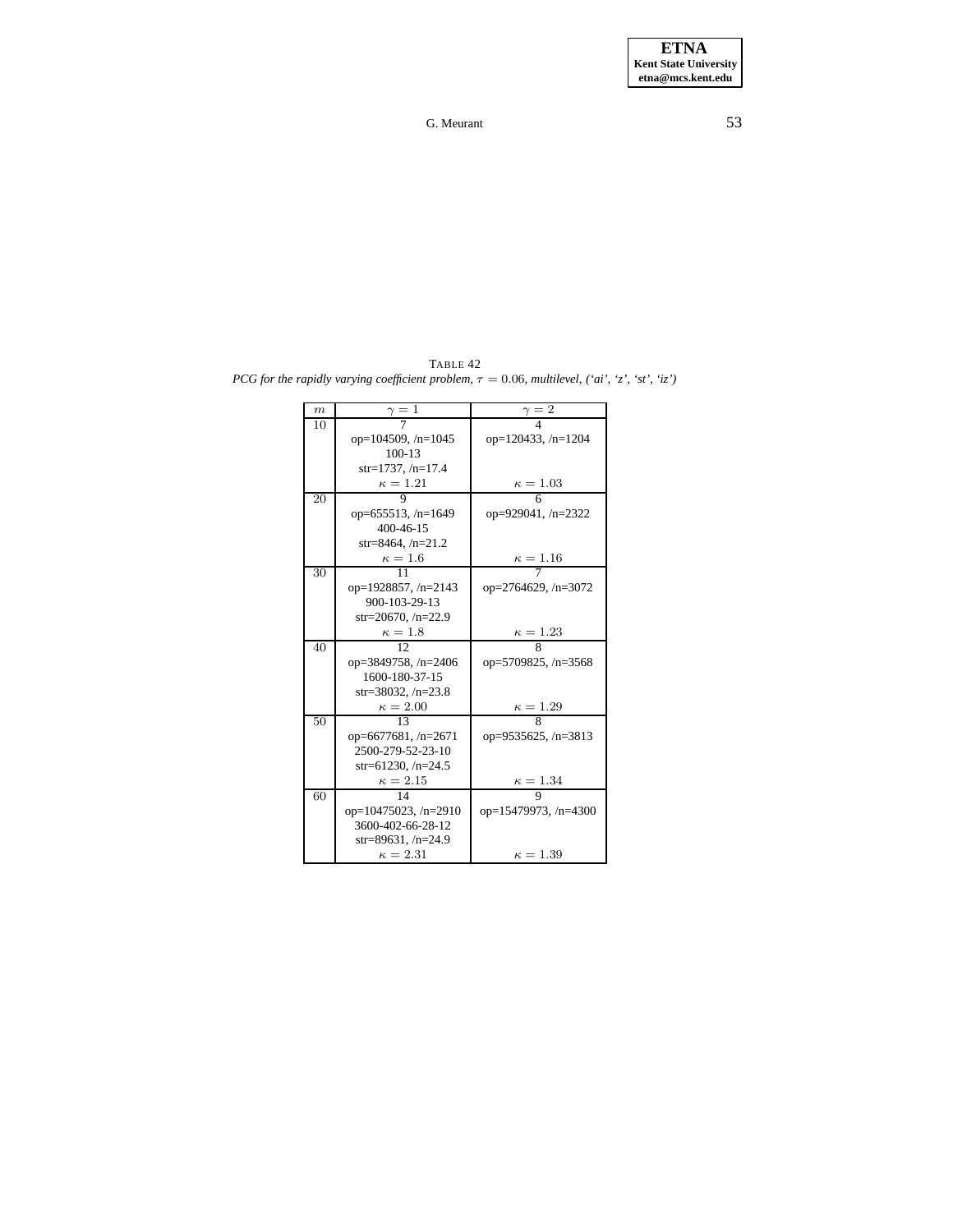TABLE 43 *PCG for the rapidly varying coefficient problem*,  $\tau = (1, 0.01)$ *, multilevel,*  $('ai', 'z', 'st', 'iz')$ 

| $\boldsymbol{m}$ | -1                           | $\cdot$ 2                     |
|------------------|------------------------------|-------------------------------|
| 10               |                              |                               |
|                  | op= $175818$ , /n= $1758$    | op= $403493$ , /n= $4035$     |
|                  | $100 - 50 - 24 - 14$         |                               |
|                  | $str=4726, /n=47.2$          |                               |
|                  | $\kappa = 1.008$             | $\kappa = 1.0001$             |
| 20               | 5                            |                               |
|                  | op=1631519, /n=4079          | op=3848317, /n=9621           |
|                  | 400-200-99-53-26-12          |                               |
|                  | $str = 35029, /n = 87$       |                               |
|                  | $\kappa = 1.05$              | $\kappa = 1.002$              |
| 30               | 6                            |                               |
|                  | op=5849563, /n=6499          | op=14671353, $/n=16302$       |
|                  | 900-450-215-111-54-23-10     |                               |
|                  | $str=106604, /n=118$         |                               |
|                  | $\kappa=1.11$                | $\kappa = 1.009$              |
| 40               |                              |                               |
|                  | op=14237629, /n=8898         | op= $31440793$ , /n= $19650$  |
|                  | 1600-800-385-199-104-45-22   |                               |
|                  | str=226485, $/n=141$         |                               |
|                  | $\kappa=1.18$                | $\kappa = 1.02$               |
| 50               |                              | 5                             |
|                  | op=27883151, /n=11153        | op=65753549, $/n=26301$       |
|                  | 2500-1250-605-314-157-72-37  |                               |
|                  | $str=393652, /n=157$         |                               |
|                  | $\kappa = 1.30$              | $\kappa = 1.03$               |
| 60               | 8                            | 5                             |
|                  | op= $43150516$ , /n= $11986$ | op= $102536912$ , /n= $28482$ |
|                  | 3600-1800-875-454-233-108-53 |                               |
|                  | str=608523, $/n=169$         |                               |
|                  | $\kappa = 1.47$              | $\kappa=1.05$                 |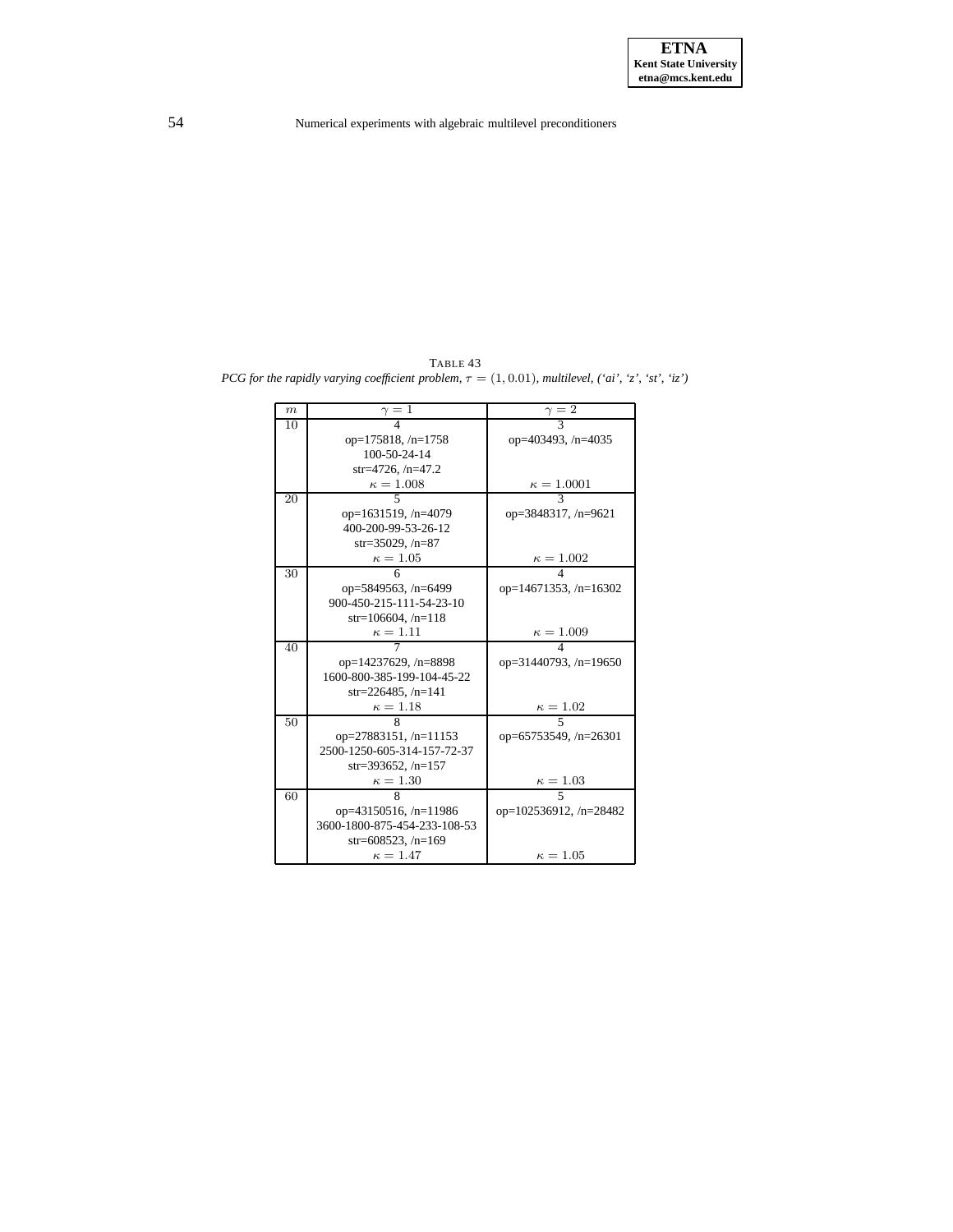**ETNA Kent State University etna@mcs.kent.edu**

## G. Meurant 55

<span id="page-54-0"></span>

| $m=10$                | $m=20$              | $m=30$                     |
|-----------------------|---------------------|----------------------------|
|                       | 10                  | 10                         |
| $\rho = 0.06$         | $\rho = 0.08$       | $\rho = 0.08$              |
| op= $101687, /n=1017$ | op=719629, /n=1799  | op= $2717419$ , /n= $3019$ |
| 100-50                | 400-200             | 900-450                    |
|                       |                     |                            |
| $m=40$                | $m=50$              | $m=60$                     |
| 10                    | 11                  |                            |
| $\rho = 0.08$         | $\rho = 0.14$       |                            |
| op=6817639, $/n=4261$ | op=8259634, /n=3304 |                            |

TABLE 44 *AMG for the random Laplacian problem*  $\tau = 0.06$ 

<span id="page-54-1"></span>TABLE 45 *PCG for the random Laplacian problem,*  $\tau = 0.06$ *, multilevel,*  $({}^{\circ}gs, {}^{\circ}a', {}^{\circ}st', {}^{\circ}st')$ 

| $\boldsymbol{m}$ | $\gamma=1$                 | $\gamma=2$            |
|------------------|----------------------------|-----------------------|
| 10               | 6                          |                       |
|                  | op= $101851, n=1018$       | op= $185873, /n=1859$ |
|                  | $100 - 50 - 19$            |                       |
|                  | str=1402, $/n=14$          |                       |
|                  | $\kappa = 1.05$            | $\kappa = 1.002$      |
| 20               | 6                          | 4                     |
|                  | op=436591, /n=1091         | op=813933, /n=2035    |
|                  | 400-200-67                 |                       |
|                  | str=5913, $/n=14.8$        |                       |
|                  | $\kappa = 1.06$            | $\kappa = 1.002$      |
| 30               |                            |                       |
|                  | op= $1021775$ , /n= $1135$ | op=1934273, /n=2149   |
|                  | 900-450-141                |                       |
|                  | $str=13514, /n=15$         |                       |
|                  | $\kappa = 1.06$            | $\kappa=1.002$        |
| 40               | 6                          |                       |
|                  | op=1875813, /n=1172        | op=3599433, /n=2250   |
|                  | 1600-800-254               |                       |
|                  | $str=24226, n=15.1$        |                       |
|                  | $\kappa = 1.10$            | $\kappa = 1.002$      |
| 50               | 6                          |                       |
|                  | op=3009093, $/n=1204$      | op=5839113, /n=2336   |
|                  | 2500-1250-383              |                       |
|                  | $str=37734, /n=15.1$       |                       |
|                  | $\kappa = 1.07$            | $\kappa = 1.002$      |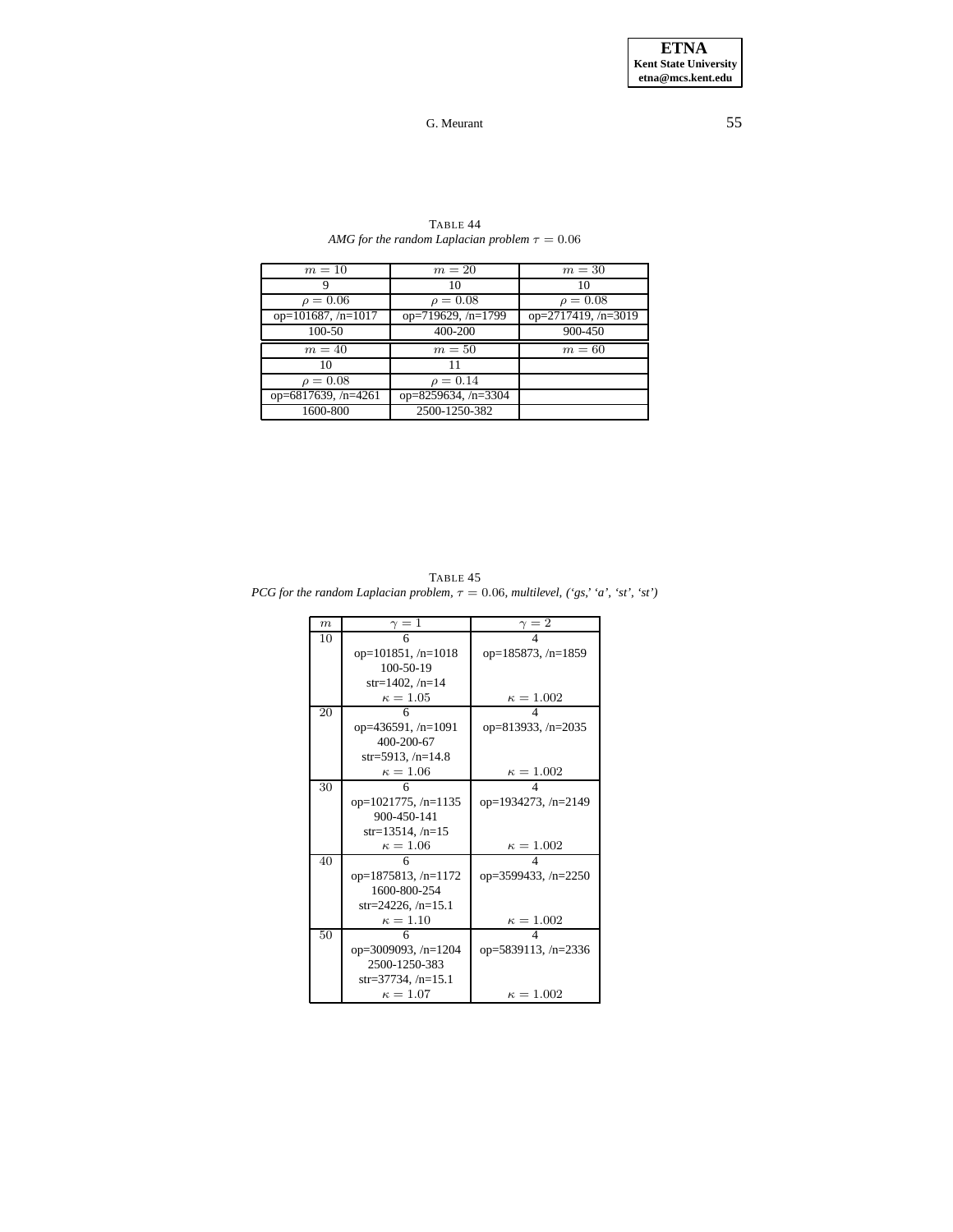| m  | $\gamma=1$            | $\gamma=2$                |
|----|-----------------------|---------------------------|
| 10 | 5                     |                           |
|    | op=81665, $/n=816$    | op= $138140$ , /n= $1381$ |
|    | $100 - 50 - 19$       |                           |
|    | str=2109, $/n=21.1$   |                           |
|    | $\kappa = 1.03$       | $\kappa = 1.001$          |
| 20 | 6                     |                           |
|    | op=408899, /n=1022    | op=604333, /n=1511        |
|    | 400-200-67            |                           |
|    | str=8865, $/n=22.2$   |                           |
|    | $\kappa = 1.04$       | $\kappa=1.001$            |
| 30 | 6                     | 3                         |
|    | op=956647, /n=1063    | op=1436677, /n=1596       |
|    | 900-450-141           |                           |
|    | $str=20204, /n=22.4$  |                           |
|    | $\kappa = 1.04$       | $\kappa = 1.001$          |
| 40 | 6                     | $\mathcal{R}$             |
|    | op=1759473, $/n=1100$ | op= $2682133, n=1672$     |
|    | 1600-800-254          |                           |
|    | str=36234, $/n=22.6$  |                           |
|    | $\kappa = 1.04$       | $\kappa=1.001$            |
| 50 |                       | 3                         |
|    | op=2823269, /n=1129   | op=4354349, /n=1742       |
|    | 2500-1250-383         |                           |
|    | str=56510, $/n=22.6$  |                           |
|    | $\kappa=1.04$         | $\kappa=1.001$            |

TABLE 46 *PCG for the random Laplacian problem*,  $\tau = 0.06$ *, multilevel,*  $('ic,' 'a', 'st', 'st')$ 

TABLE 47 *PCG for the random Laplacian problem*,  $\tau = 0.06$ *, multilevel,*  $('ai,' 'a', 'st', 'st')$ 

| $\boldsymbol{m}$ | $\gamma=1$                 | $\gamma=2$                 |
|------------------|----------------------------|----------------------------|
| 10               | 9                          | 6                          |
|                  | op= $106723$ , /n= $1067$  | op= $135213$ , /n= $1352$  |
|                  | $100 - 50 - 19$            |                            |
|                  | str=1730, $/n=17.3$        |                            |
|                  | $\kappa=1.3$               | $\kappa = 1.06$            |
| 20               | 9                          | 6                          |
|                  | op=517643, /n=1294         | op=666989, $/n=1667$       |
|                  | 400-200-67                 |                            |
|                  | str=7322, $/n=18.3$        |                            |
|                  | $\kappa=1.4$               | $\kappa=1.08$              |
| 30               | 10                         | 6                          |
|                  | op=1489546, $/n=1655$      | op=1763173, /n=1959        |
|                  | 900-450-141                |                            |
|                  | $str=16694, /n=18.5$       |                            |
|                  | $\kappa = 1.39$            | $\kappa = 1.08$            |
| 40               | 10                         |                            |
|                  | op= $3003385$ , /n= $1877$ | op= $4102413$ , /n= $2564$ |
|                  | 1600-800-254               |                            |
|                  | str=29952, $/n=18.7$       |                            |
|                  | $\kappa = 1.44$            | $\kappa = 1.10$            |
| 50               | 10                         |                            |
|                  | op=4049613, /n=1620        | op=7713653, /n=3085        |
|                  | 2500-1250-383              |                            |
|                  | str=51968, $/n=20.7$       |                            |
|                  | $\kappa = 1.45$            | $\kappa = 1.10$            |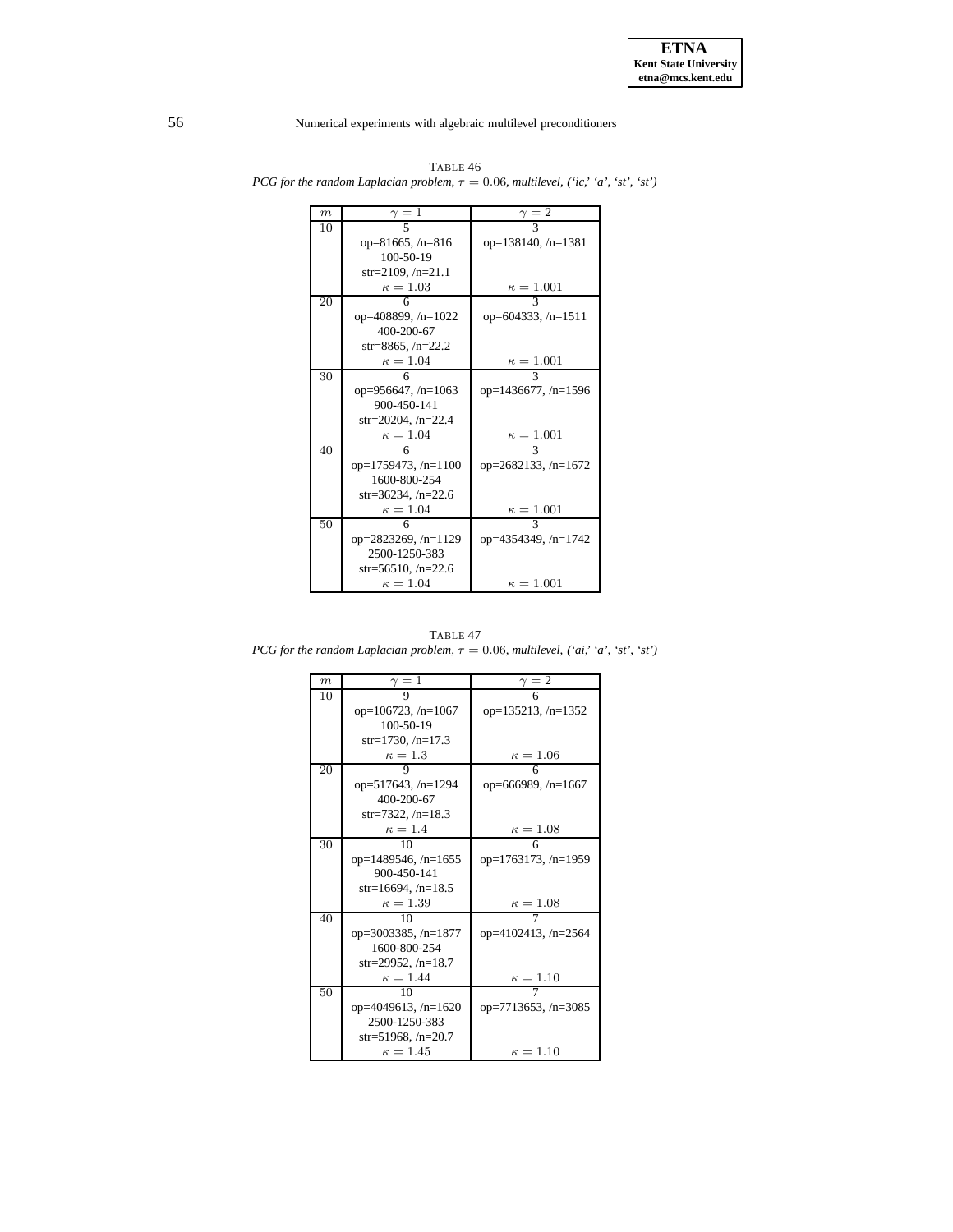| $\boldsymbol{m}$ | $\gamma=1$                | $\gamma=2$            |
|------------------|---------------------------|-----------------------|
| 10               |                           |                       |
|                  | op=97477, /n=975          | op= $153153, /n=1531$ |
|                  | $100 - 50 - 19$           |                       |
|                  | str=2309, $/n=23.1$       |                       |
|                  | $\kappa = 1.10$           | $\kappa = 1.007$      |
| 20               |                           |                       |
|                  | op= $420317$ , /n= $1051$ | op=677233, /n=1693    |
|                  | 400-200-67                |                       |
|                  | str=9816, $/n=24.5$       |                       |
|                  | $\kappa = 1.11$           | $\kappa = 1.008$      |
| 30               |                           |                       |
|                  | op=987589, /n=1097        | op=1619793, /n=1800   |
|                  | 900-450-141               |                       |
|                  | $str=22420, /n=24.9$      |                       |
|                  | $\kappa=1.12$             | $\kappa = 1.007$      |
| 40               |                           |                       |
|                  | op= $1822893, n=1139$     | op=3039833, /n=1900   |
|                  | 1600-800-254              |                       |
|                  | str=40282, $/n=25.2$      |                       |
|                  | $\kappa=1.18$             | $\kappa = 1.008$      |
| 50               |                           |                       |
|                  | op=2932981, $/n=1173$     | op=4954233, /n=1982   |
|                  | 2500-1250-382             |                       |
|                  | str=62888, $/n=25.1$      |                       |
|                  | $\kappa=1.13$             | $\kappa=1.008$        |

TABLE 48 *PCG for the random Laplacian problem,*  $\tau = 0.06$ *, multilevel,*  $('tw,' 'a', 'st', 'st')$ 

TABLE 49 *PCG for the random Laplacian problem*,  $\tau = 0.06$ *, multilevel,*  $({}^{6}gc, {}^{6}a', {}^{6}st', {}^{6}st')$ 

| $\boldsymbol{m}$ | $\gamma=1$            | $\gamma=2$           |
|------------------|-----------------------|----------------------|
| 10               | 6                     | 3                    |
|                  | op=217603, /n=2176    | op= $326661, n=3267$ |
|                  | $100 - 50 - 19$       |                      |
|                  | $str=1402, /n=14$     |                      |
|                  | $\kappa = 1.07$       | $\kappa = 1.0004$    |
| 20               | 6                     | 3                    |
|                  | op=906403, /n=2266    | op=1375261, /n=3438  |
|                  | 400-200-67            |                      |
|                  | $str=5913, /n=14.8$   |                      |
|                  | $\kappa = 1.08$       | $\kappa = 1.0006$    |
| 30               | 6                     | 3                    |
|                  | op=2086895, /n=2319   | op=3192357, /n=3547  |
|                  | 900-450-141           |                      |
|                  | $str=13514, /n=15$    |                      |
|                  | $\kappa = 1.09$       | $\kappa = 1.0007$    |
| 40               |                       | 3                    |
|                  | op=4313517, $/n=2696$ | op=5804669, /n=3628  |
|                  | 1600-800-254          |                      |
|                  | str=24226, /n=15.1    |                      |
|                  | $\kappa = 1.14$       | $\kappa = 1.0007$    |
| 50               |                       | 3                    |
|                  | op=6842773, /n=2737   | $op=9266661, n=3707$ |
|                  | 2500-1250-383         |                      |
|                  | str=37734, /n=15.1    |                      |
|                  | $\kappa = 1.14$       | $\kappa = 1.0008$    |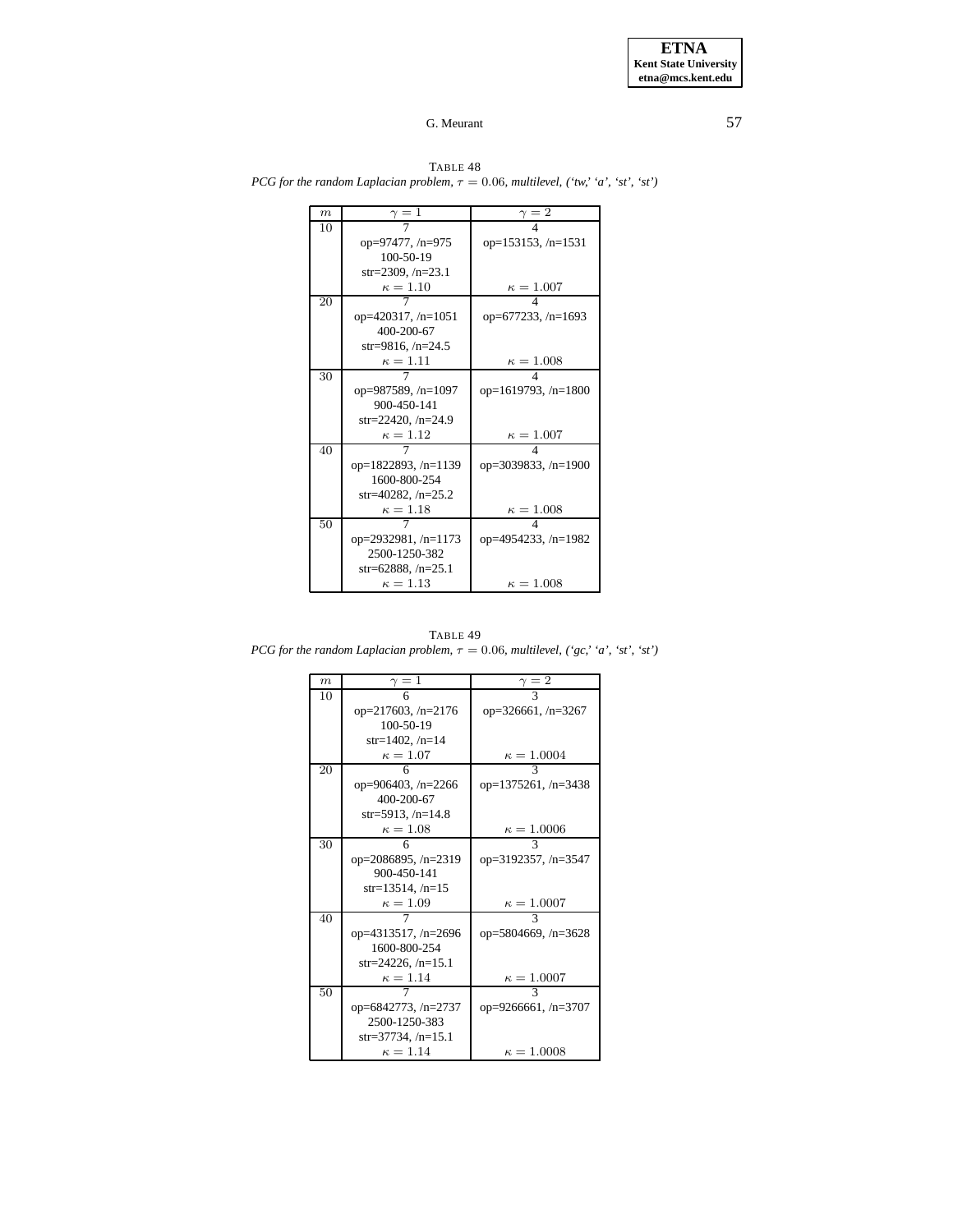| $\boldsymbol{m}$ | $\gamma=1$                 | $\gamma=2$               |
|------------------|----------------------------|--------------------------|
| 10               |                            |                          |
|                  | op= $155828, n=1558$       | op=180957, /n=1810       |
|                  | $100 - 50 - 19$            |                          |
|                  | $str=1730, /n=17.3$        |                          |
|                  | $\kappa=1.001$             | $\kappa=1$               |
| 20               | 4                          | $\overline{\mathcal{L}}$ |
|                  | op=677228, $/n=1695$       | op=788861, /n=1972       |
|                  | 400-200-67                 |                          |
|                  | str=7322. $/n=18.3$        |                          |
|                  | $\kappa = 1.003$           | $\kappa = 1$             |
| 30               |                            |                          |
|                  | op=1626088, $/n=1807$      | op=4895797, /n=2106      |
|                  | 900-450-141                |                          |
|                  | str=16694, $/n=18.5$       |                          |
|                  | $\kappa = 1.002$           | $\kappa=1$               |
| 40               |                            | $\mathfrak{D}$           |
|                  | op= $3058568$ , /n= $1912$ | op=3571317, /n=2232      |
|                  | 1600-800-254               |                          |
|                  | str=29952, $/n=18.7$       |                          |
|                  | $\kappa = 1.003$           | $\kappa=1$               |
| 50               |                            | $\mathfrak{D}$           |
|                  | op=5771853, /n=2309        | op=9146465, /n=3659      |
|                  | 2500-1250-383              |                          |
|                  | str=51698, $/n=20.7$       |                          |
|                  | $\kappa = 1.004$           | $\kappa=1$               |

TABLE 50 *PCG for the random Laplacian problem*,  $\tau = 0.06$ ,  $\nu = 3$ , *multilevel*,  $({}^{\cdot}cg, {}^{\cdot}a', {}^{\cdot}st', {}^{\cdot}st')$ 

TABLE 51 *PCG for the random Laplacian problem,*  $\tau = 0.06$ *, multilevel,* ('po', 'a', 'st', 'st')  $k = 1$ 

| $\boldsymbol{m}$ | $\gamma=1$                 | $\gamma=2$                |
|------------------|----------------------------|---------------------------|
| 10               | 6                          |                           |
|                  | op= $125819$ , /n= $1258$  | op= $185669$ , /n= $1857$ |
|                  | $100 - 50 - 19$            |                           |
|                  | $str=1402, /n=14$          |                           |
|                  | $\kappa = 1.07$            | $\kappa = 1.002$          |
| 20               | 6                          | $\mathcal{R}$             |
|                  | op=532379, /n=1331         | op=799069, /n=1998        |
|                  | 400-200-67                 |                           |
|                  | str=5913, $/n=14.8$        |                           |
|                  | $\kappa = 1.10$            | $\kappa = 1.002$          |
| 30               |                            | 3                         |
|                  | op=1418277, /n=1576        | op=1883749, /n=2093       |
|                  | 900-450-141                |                           |
|                  | $str=13514, /n=15$         |                           |
|                  | $\kappa = 1.13$            | $\kappa = 1.002$          |
| 40               |                            |                           |
|                  | op= $2589037$ , /n= $1618$ | op=4352953, /n=2721       |
|                  | 1600-800-254               |                           |
|                  | str=24226, $/n=15.1$       |                           |
|                  | $\kappa = 1.24$            | $\kappa = 1.006$          |
| 50               |                            | 3                         |
|                  | op=4138709, /n=1655        | op=5611813, /n=2244       |
|                  | 2500-1250-382              |                           |
|                  | str=37734, /n=15.1         |                           |
|                  | $\kappa = 1.16$            | $\kappa=1.003$            |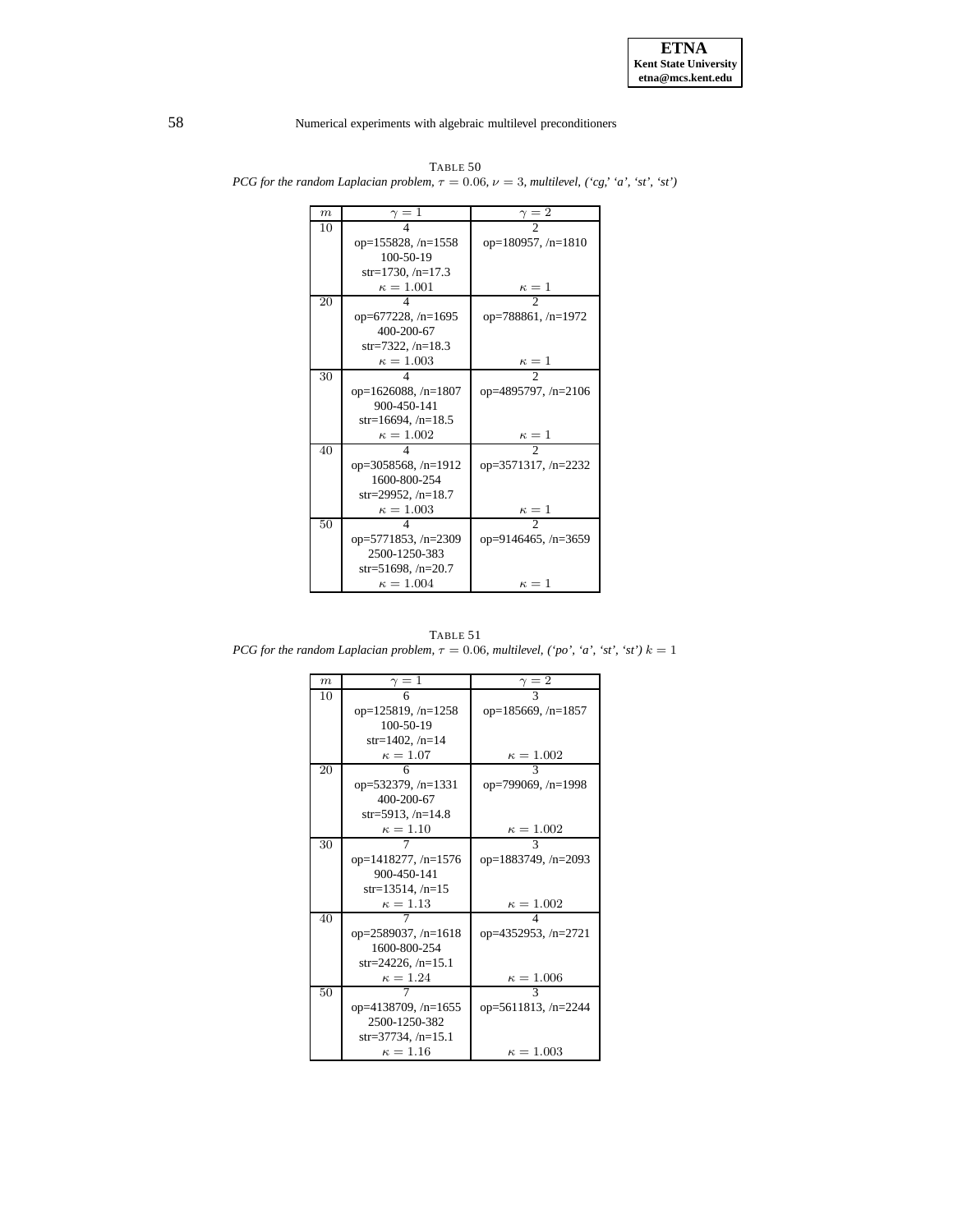$\begin{array}{ccc} m & \gamma = 1 & \gamma = 2 \\ \hline 10 & 9 & 6 \end{array}$ 10 9 6 op=146023, /n=1460 op=335049, /n=3350 100-50-24-12 str=2134, /n=21.3  $\kappa = 1.4$   $\kappa = 1.09$ op=731590, /n=1829 op=2729133, /n=6823 400-200-91-46-23-12 str=9489, /n=23.7  $\kappa = 1.4$   $\kappa = 1.1$ op=1850653, /n=2056 op=7510421, /n=8345

<span id="page-58-0"></span>TABLE 52 *PCG for the random Laplacian problem,*  $\tau = 0.06$ *, multilevel,*  $('ai,' 'z', 'st', 'iz')$ 

| ∸  |                             |                           |
|----|-----------------------------|---------------------------|
|    | op= $146023$ , /n= $1460$   | op= $335049$ , /n= $3350$ |
|    | 100-50-24-12                |                           |
|    | str=2134, $/n=21.3$         |                           |
|    | $\kappa=1.4$                | $\kappa = 1.09$           |
| 20 | 10                          |                           |
|    | op=731590, /n=1829          | op=2729133, /n=6823       |
|    | 400-200-91-46-23-12         |                           |
|    | str=9489, $/n=23.7$         |                           |
|    | $\kappa=1.4$                | $\kappa=1.1$              |
| 30 | 11                          |                           |
|    | op=1850653, $/n=2056$       | op=7510421, /n=8345       |
|    | 900-450-204-96-49-25-13     |                           |
|    | str=21533, $/n=24.4$        |                           |
|    | $\kappa=1.6$                | $\kappa=1.15$             |
| 40 | 12                          | 8                         |
|    | op= $3624403$ , /n= $2265$  | op=15291297, /n=9557      |
|    | 1600-800-381-176-90-40-20   |                           |
|    | str=39655, /n=24.8          |                           |
|    | $\kappa=1.9$                | $\kappa = 1.27$           |
| 50 | 12                          | 8                         |
|    | op=5724579, /n=2290         | op=24772913, /n=9909      |
|    | 2500-1250-595-288-129-65-36 |                           |
|    | str=62822, $/n=25.1$        |                           |
|    | $\kappa=1.8$                | $\kappa = 1.24$           |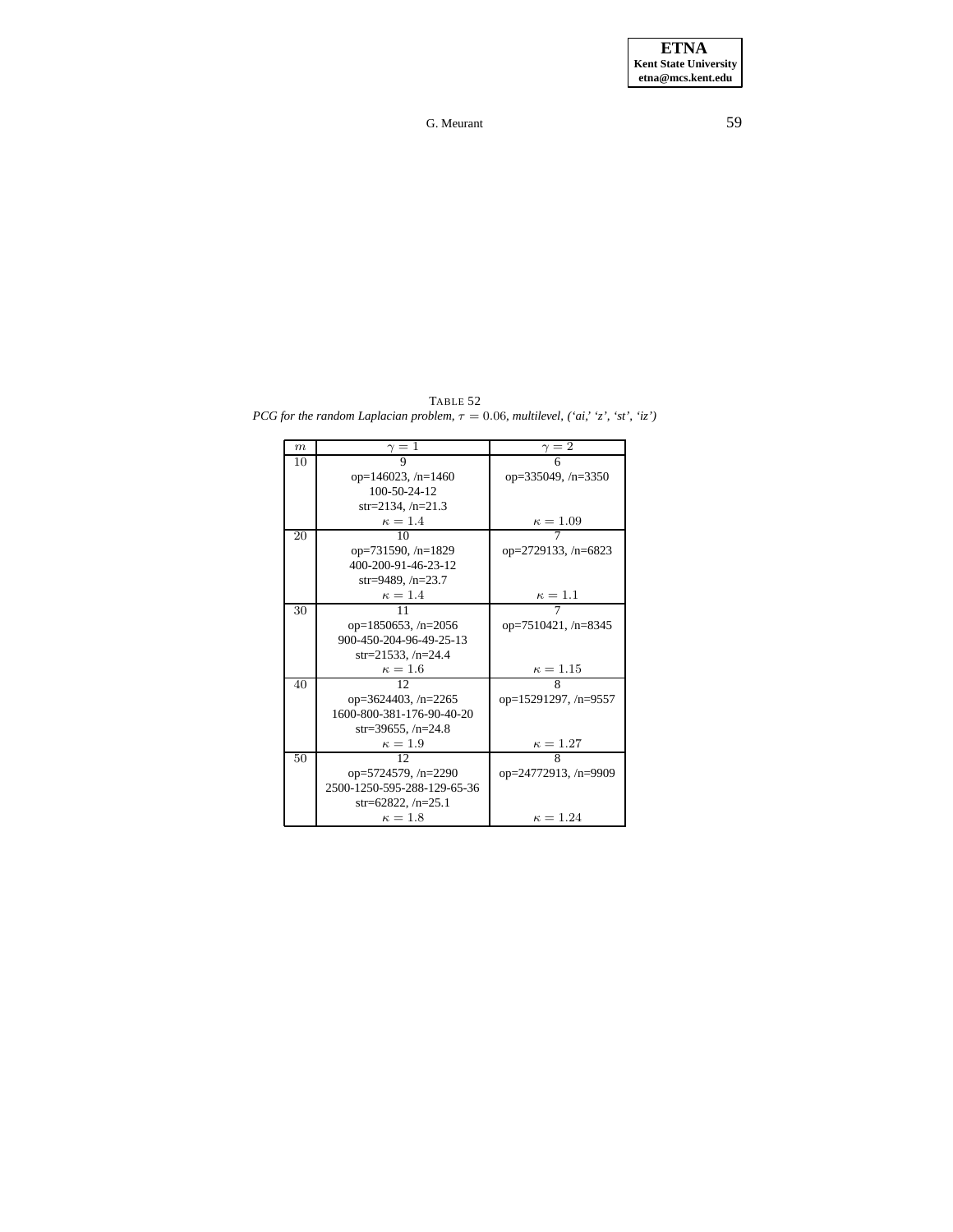<span id="page-59-0"></span>

| method                  |                    |
|-------------------------|--------------------|
| AMG                     | $104$ it           |
|                         | op=12227373        |
|                         | 1138-472-178-80-61 |
|                         | $\rho = 0.81$      |
|                         | st=24922           |
| ('gs', 'a', 'st', 'st') | $22$ it            |
|                         | op=3880407         |
|                         | 1138-472-178-80    |
|                         | $st = 12533$       |
| (ic', 'a', 'st', 'st')  | $21$ it            |
|                         | op=3351650         |
|                         | 1138-472-178-80    |
|                         | st=19993           |
| ('ai', 'a', 'st', 'st') | $14$ it            |
|                         | op=2808576         |
|                         | 1138-472-178-80    |
|                         | st=24922           |
| ('tw', 'a', 'st', 'st') | $109$ it           |
|                         | op=14886591        |
|                         | 1138-472-178-80    |
|                         | st=21849           |
| (yc', 'a', 'st', 'st')  | 63 it              |
|                         | op=12546321        |
|                         | 1138-472-178-80    |
|                         | st=23717           |
| ('cg', 'a', 'st', 'st') | $13$ it            |
|                         | op=5058207         |
|                         | 1138-472-178-80    |
|                         | st=24922           |
| ('po', 'a', 'st', 'st') | 37 it              |
|                         | op=7645767         |
|                         | 1138-472-178-80    |
|                         | $st = 12533$       |
| ('ai', 'z', 'st', 'iz') | $15$ it            |
|                         | op=2402769         |
|                         | 1138-472-178-80    |
|                         | st=19597           |

TABLE 53 *1138-bus modified,*  $\tau = 0.06$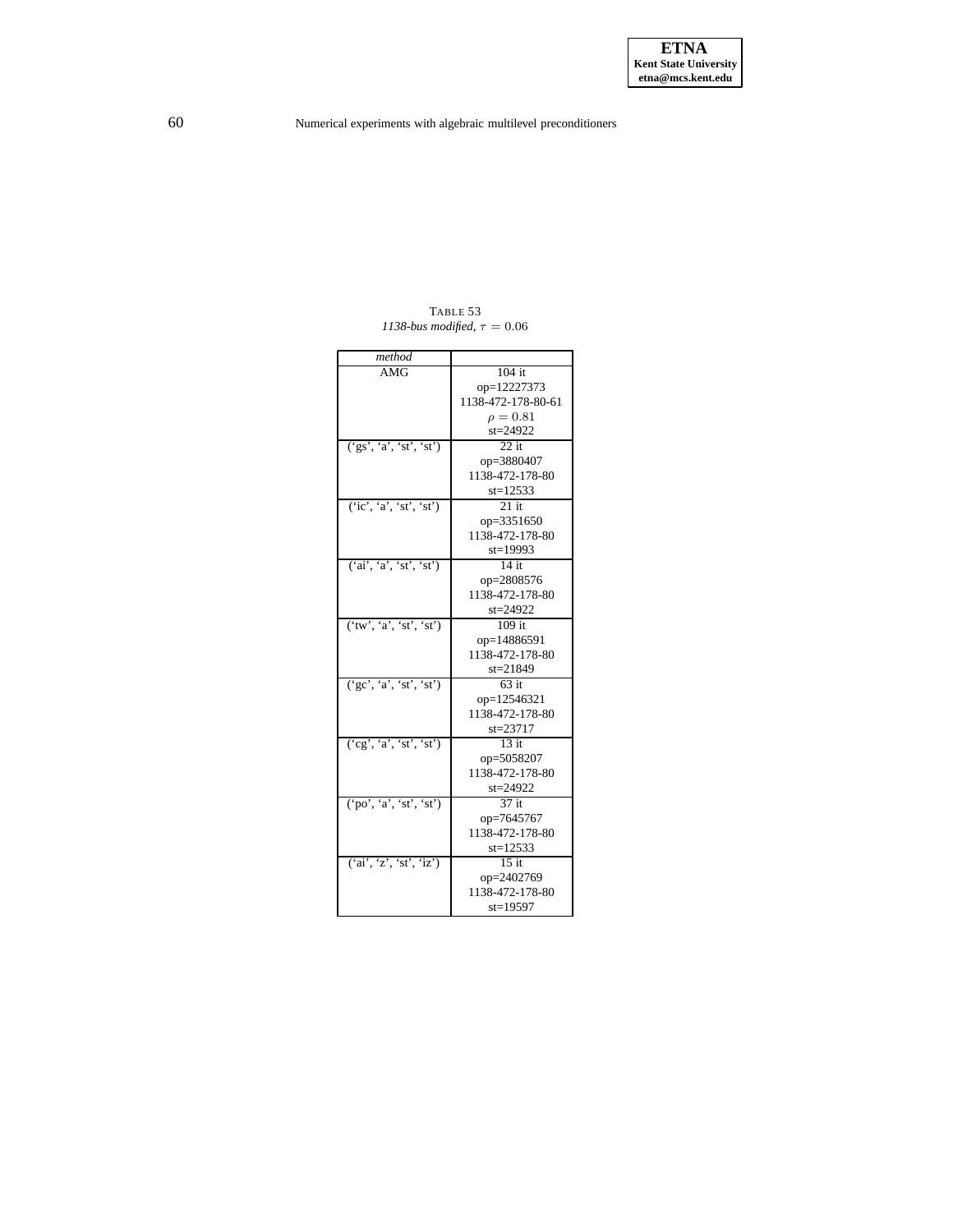**ETNA Kent State University etna@mcs.kent.edu**

G. Meurant 61

TABLE 54  $bcs$ stk01,  $\tau = 0.06$ 

<span id="page-60-0"></span>

| method                  |               |
|-------------------------|---------------|
| AMG                     | $48$ it       |
|                         | op=431347     |
|                         | 48-18         |
|                         | $\rho = 0.98$ |
|                         | $st = 1179$   |
| (s, 'a', 'st', 'st')    | $13$ it       |
|                         | op=110367     |
|                         | $48 - 18$     |
|                         | $st = 736$    |
| (ic', 'a', 'st', 'st')  | $11$ it       |
|                         | op=84989      |
|                         | $48 - 18$     |
|                         | $st = 1144$   |
| ('ai', 'a', 'st', 'st') | $13$ it       |
|                         | op=106783     |
|                         | $48 - 18$     |
|                         | $st = 1179$   |
| ('tw', 'a', 'st', 'st') | $14$ it       |
|                         | op=98654      |
|                         | $48 - 18$     |
|                         | $st = 1354$   |
| ('gc', 'a', 'st', 'st') | $48$ it       |
|                         | op=405284     |
|                         | $48 - 18$     |
|                         | $st = 1420$   |
| ('cg', 'a', 'st', 'st') | $17$ it       |
|                         | op=237955     |
|                         | $48 - 18$     |
|                         | $st = 1179$   |
| ('po', 'a', 'st', 'st') | $32$ it       |
|                         | op=301868     |
|                         | $48 - 18$     |
|                         | $st = 736$    |
| ('ai', 'z', 'st', 'iz') | $14$ it       |
| $\tau = 0.2$            | op=92294      |
|                         | $48 - 10$     |
|                         | $st = 867$    |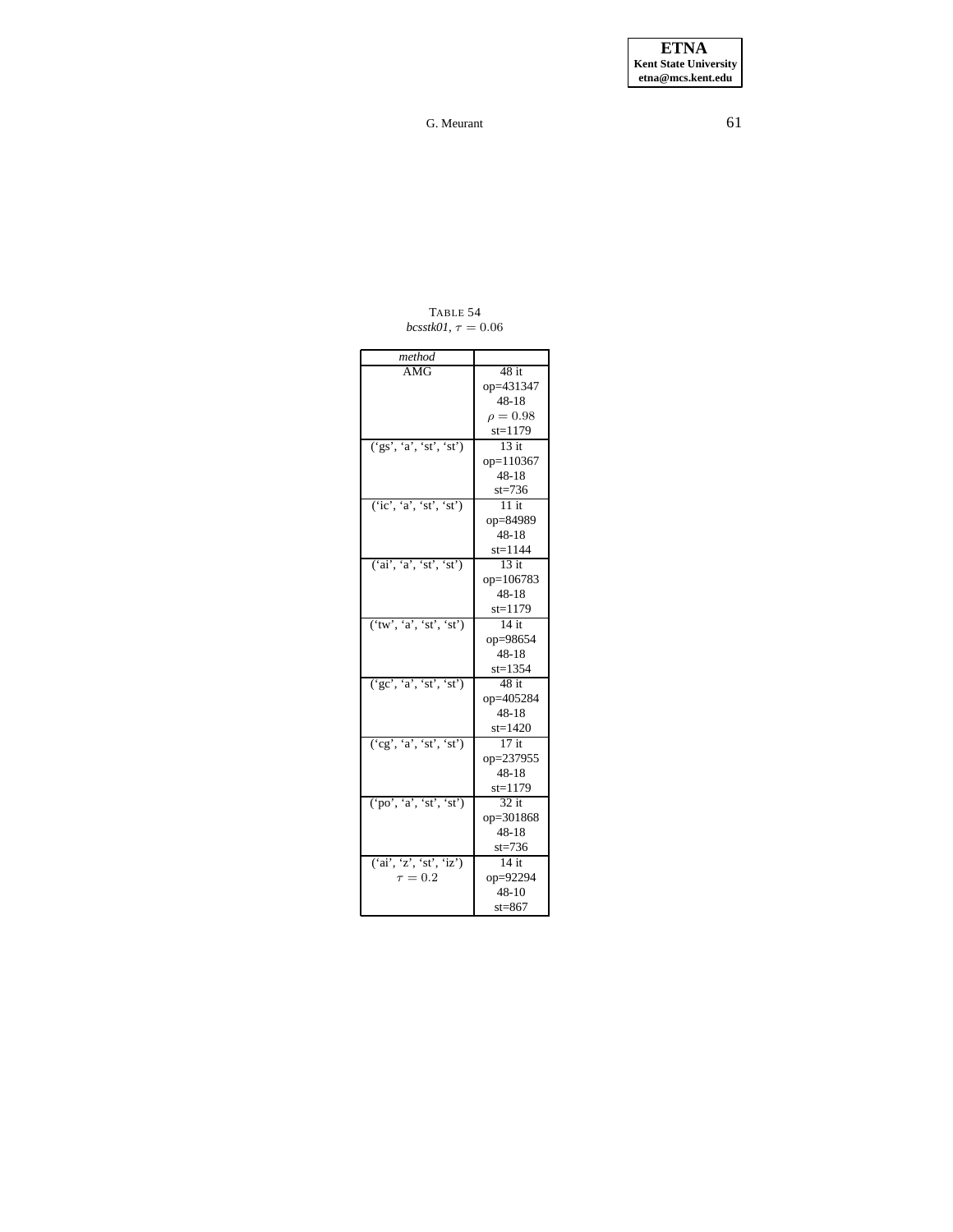<span id="page-61-0"></span>

| method                  |               |
|-------------------------|---------------|
| AMG                     | 10 it         |
|                         | op=1182199    |
|                         | 900-225-49    |
|                         | $\rho = 0.08$ |
|                         | $st = 26313$  |
| ('gs', 'a', 'st', 'st') | 6 it          |
|                         | op=1140515    |
|                         | 900-225-49    |
|                         | $st = 12461$  |
| (ic', 'a', 'st', 'st')  | 6 it          |
|                         | op=1036929    |
|                         | 900-225-49    |
|                         | st=19199      |
| ('ai', 'a', 'st', 'st') | $7$ it        |
|                         | op=1600109    |
|                         | 900-225-49    |
|                         | $st = 26313$  |
| ('tw', 'a', 'st', 'st') | $7$ it        |
|                         | op=1098301    |
|                         | 900-225-49    |
|                         | $st = 22415$  |
| (yc', 'a', 'st', 'st')  | $17$ it       |
|                         | op=3188309    |
|                         | 900-225-49    |
|                         | $st = 23589$  |
| ('cg', 'a', 'st', 'st') | 8 it          |
|                         | op=3362081    |
|                         | 900-225-49    |
|                         | $st = 26313$  |
| ('po', 'a', 'st', 'st') | 8 it          |
|                         | op=1767173    |
|                         | 900-225-49    |
|                         | $st = 12461$  |
| ('ai', 'z', 'st', 'iz') | 9 it          |
|                         | op=1916455    |
|                         | 900-117-33-14 |
|                         | $st = 24975$  |

TABLE 55  $gr3030, \tau = 0.06$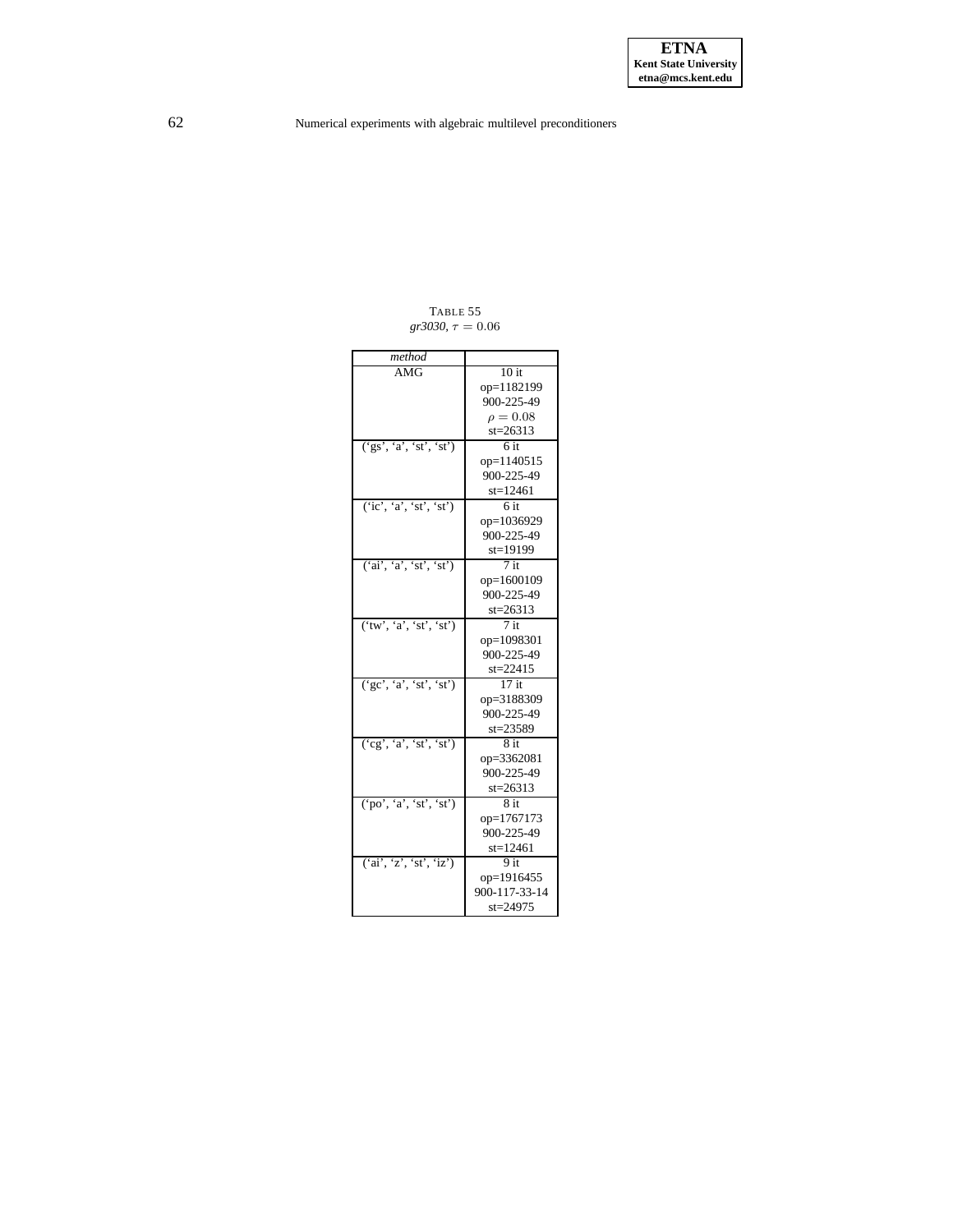**ETNA Kent State University etna@mcs.kent.edu**

G. Meurant 63

TABLE 56  $bcs$ stk34,  $\tau = 0.01$ 

<span id="page-62-0"></span>

| method                                                |                   |
|-------------------------------------------------------|-------------------|
| AMG                                                   | 6 it              |
|                                                       | op=1343689        |
|                                                       | 588-66-12         |
|                                                       | $\rho = 0.008$    |
|                                                       | $st = 32921$      |
| $(\text{`gs'}, \text{`a'}, \text{`st'}, \text{`st'})$ | 3 it              |
|                                                       | op=1326425        |
|                                                       | 588-66-12         |
|                                                       | $st = 25393$      |
| (ic', 'a', 'st', 'st')                                | 3 it              |
|                                                       | op=1146281        |
|                                                       | 588-66-12         |
|                                                       | $st = 37855$      |
| ('ai', 'a', 'st', 'st')                               | $5$ it            |
|                                                       | op=1491137        |
|                                                       | 588-66-12         |
|                                                       | st=32921          |
| ('tw', 'a', 'st', 'st')                               | 4 it              |
|                                                       | op=1412033        |
|                                                       | 588-66-12         |
|                                                       | st=48319          |
| (′gc', 'a', 'st', 'st')                               | 6 it              |
|                                                       | op=2151621        |
|                                                       | 588-66-12         |
|                                                       | $st = 23847$      |
| ('cg', 'a', 'st', 'st')                               | $\overline{5}$ it |
|                                                       | op=2490353        |
|                                                       | 588-66-12         |
|                                                       | $st = 32921$      |
| ('po', 'a', 'st', 'st')                               | 6 it              |
|                                                       | op=2717445        |
|                                                       | 588-66-12         |
|                                                       | $st = 25393$      |
| ('ai', 'z', 'st', 'iz')                               | 4 it              |
|                                                       | op=1982563        |
|                                                       | 588-233-24        |
|                                                       | st=58317          |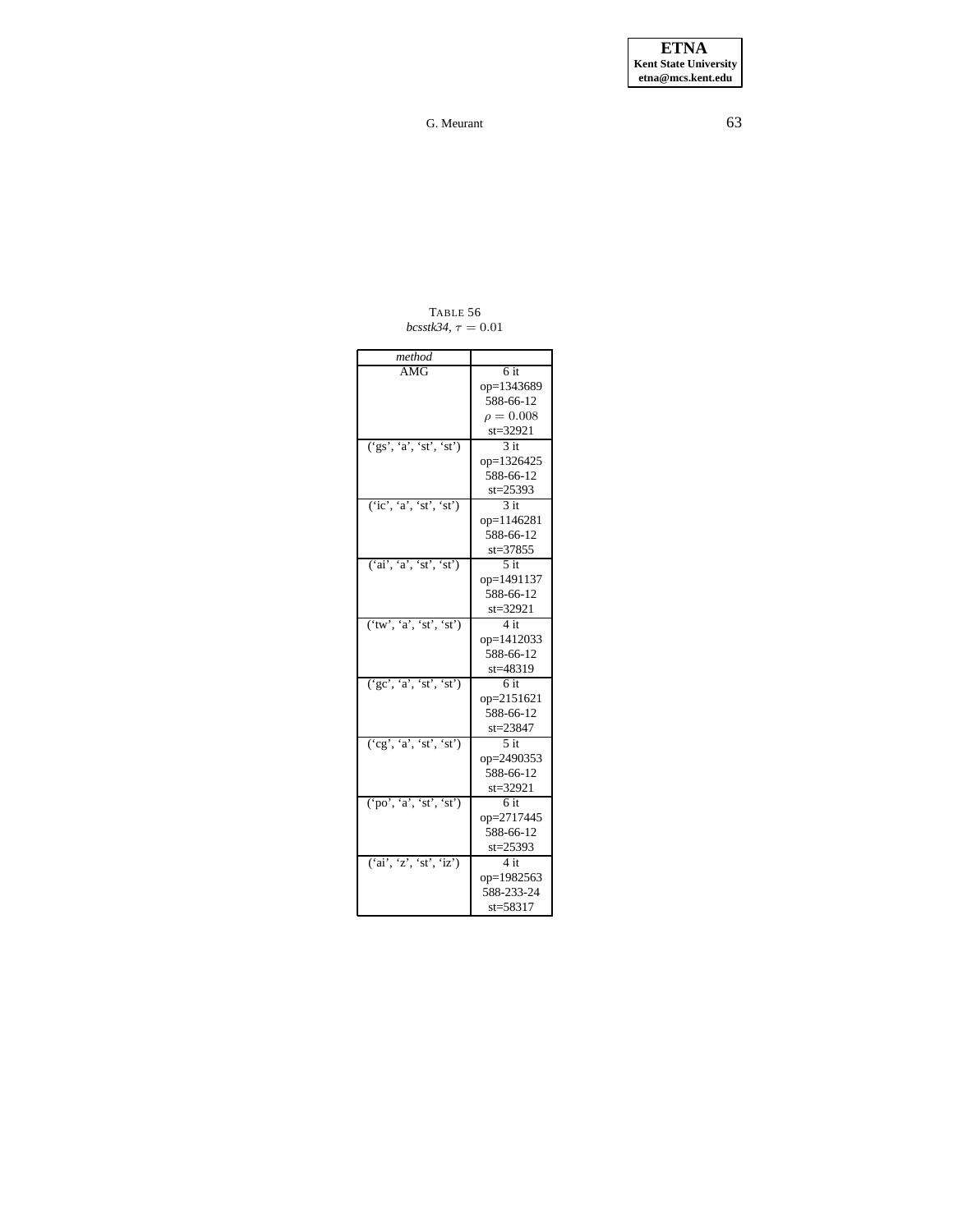| TABLE 57                |  |  |
|-------------------------|--|--|
| bcsstk27. $\tau = 0.06$ |  |  |

| method                              |                 |
|-------------------------------------|-----------------|
| $(\overline{gs', 'a', 'st', 'st'})$ | 58 it           |
|                                     | op=61447065     |
|                                     | 1224-289-34     |
|                                     | $st = 73840$    |
| ('ai', 'a', 'st', 'st')             | 368 it          |
| $\tau = 0.06$                       | op=312558975    |
|                                     | 1224-289-1234   |
|                                     | $st = 110083$   |
| ('ai', 'a', 'st', 'st')             | $22$ it         |
| $\tau(=0.06, 0.01)$                 | op=45313063     |
|                                     | 1224-289-1234   |
|                                     | $st = 251107$   |
| ('ai', 'a', 'st', 'st')             | $12 \text{ if}$ |
| $\tau = (0.06, 0.005)$              | op=34343127     |
|                                     | 1224-289-1234   |
|                                     | $st = 335578$   |
| ('tw', 'a', 'st', 'st')             | 274 it          |
|                                     | op=231271769    |
|                                     | 1224-289-34     |
|                                     | $st = 142813$   |

**5. Conclusion.** In this paper we have compared several fully algebraic multilevel preconditioners for PCG. We used several different smoothers and ways to define the coarse grids as well as several interpolation schemes. It seems the most important point to obtain good results is the smoother. There is not much difference when changing the way to compute the coarse grids as well as the interpolation scheme as long as the interpolation of a constant is a constant. The symmetric Gauss-Seidel and the incomplete Cholesky decomposition are good smoothers but they are not parallel. The approximate inverses are fully parallel. The Wang and Tan proposal is a better smoother than AINV for most problems (at least when using the same amount of storage) but there is no guarantee to obtain a positive definite preconditioner.

There is no overall best algorithm for our set of examples. Everything depends on what we are looking for: smallest number of iterations, smallest computer time, smallest storage, best performance on a parallel computer, etc. . . For instance, AINV is not the best smoother but it is fully parallel; the 'z' influence matrix does not give the smallest number of operations but the storage is generally smaller than for the other methods. A very nice thing with AINV is that we just have to adjust one parameter to obtain a better smoother by reducing the value of  $\tau$  although this increases the storage.

Almost all these methods give a constant number of iterations when the problem size is increasing for the partial differential equations we solved and some of them give a number of operations proportional to the problem size. It remains to test some of these methods on parallel computers with much larger problems to see if we still get the scalability we are looking for.

**Acknowledgments.** The author thanks Michele Benzi for interesting conversations about using AINV.

#### REFERENCES

- <span id="page-63-1"></span><span id="page-63-0"></span>[1] M. BENZI, C.D. MEYER AND M. TUMA, *A sparse approximate inverse preconditioner for the conjugate gradient method*, SIAM J. Sci. Comput., 17 (1996), pp. 1135-1149.
- [2] W.L. BRIGGS, V.E. HENSON AND S.F. MCCORMICK, *A multigrid tutorial, second edition*, SIAM, 2000.